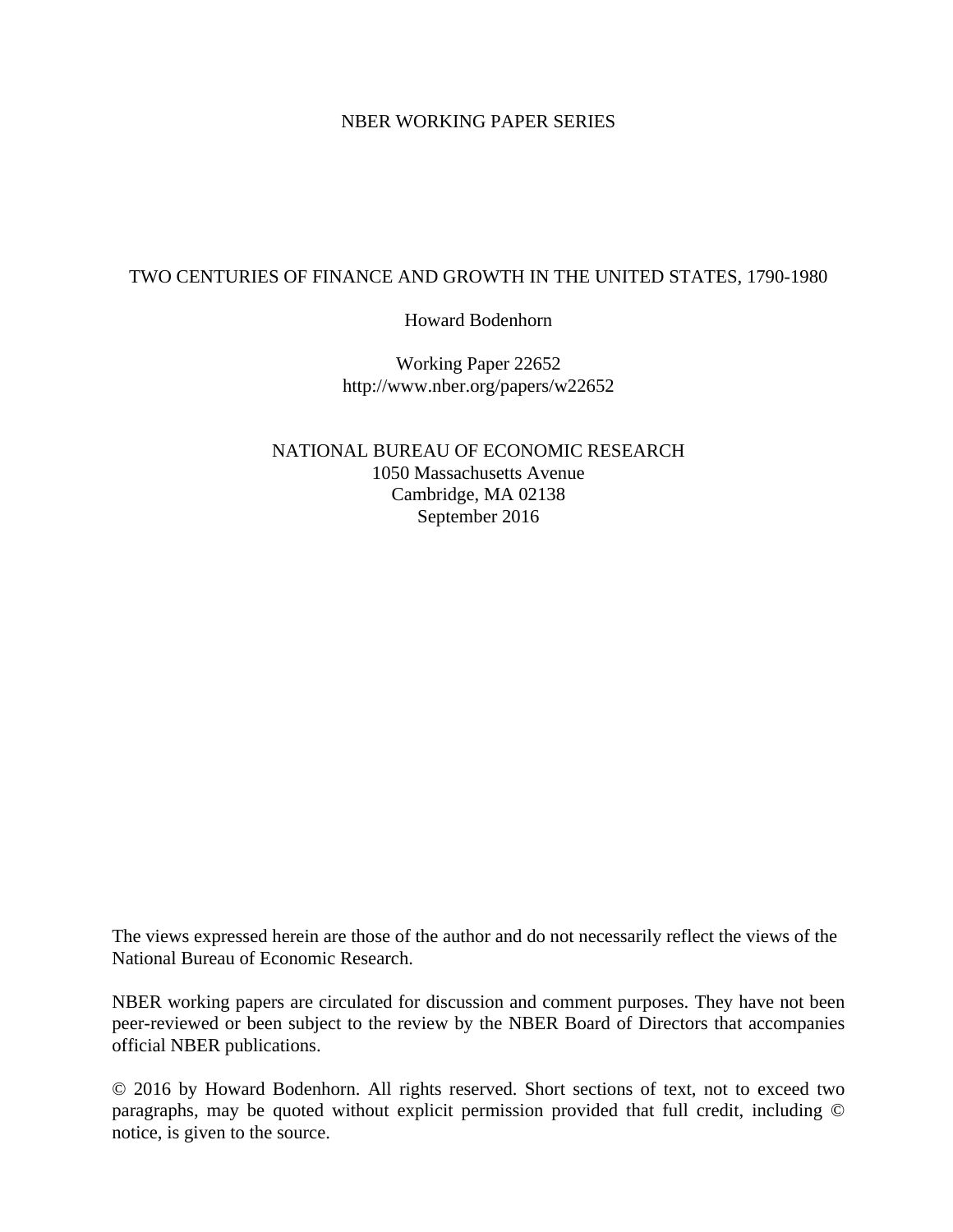Two Centuries of Finance and Growth in the United States, 1790-1980 Howard Bodenhorn NBER Working Paper No. 22652 September 2016 JEL No. G2,N2

# **ABSTRACT**

Do efficient financial markets and institutions promote economic growth? Have they done so in the past? In this essay, to be included in the Handbook of Finance and Development (edited by Thorsten Beck and Ross Levine), I survey a large and diverse historical literature that explores the connection between finance and growth in US history. The US financial system was important in mobilizing savings, allocating capital, exerting corporate control, and mitigating borrower opportunism. US finance was characterized by a wide variety of intermediaries – commercial banks, savings banks, building and loan associations, mortgage companies, investment banks and securities markets – that emerged to fill specific financial niches, compete with and complement the activities of existing intermediaries. The weight of the evidence is consistent with the interpretation that finance facilitated and encouraged growth. Despite the breadth and diversity of approaches, there remain many potentially fruitful lines of further inquiry.

Howard Bodenhorn John E. Walker Department of Economics College of Business and Behavioral Science 201-B Sirrine Hall Clemson University Clemson, SC 29634 and NBER bodenhorn@gmail.com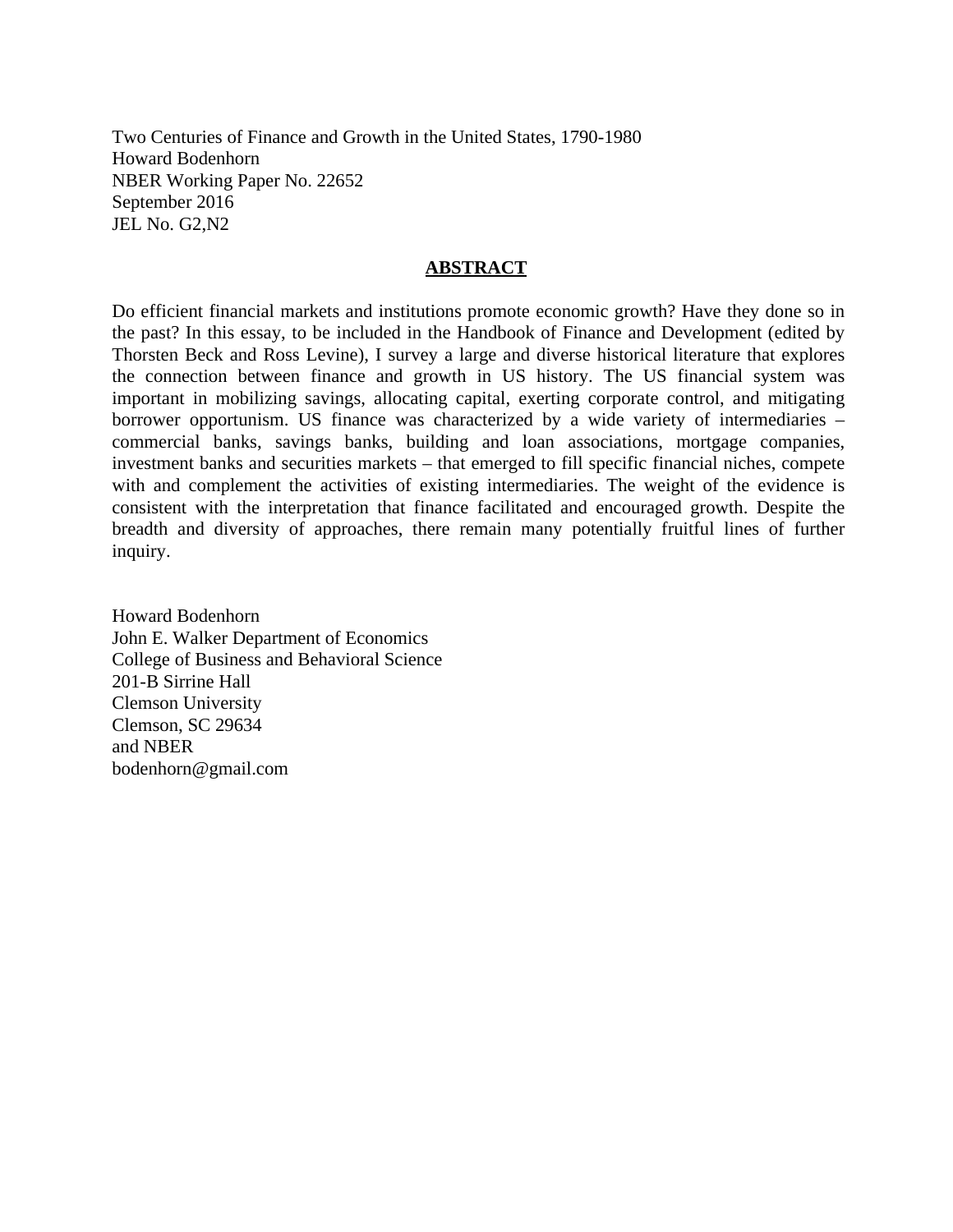### **Two centuries of finance and growth in the United States, 1790-1980**

# **1. Introduction**

Throughout the twentieth century economic historians, especially the so-called "new" economic historians or cliometricians, have debated the nature of industrial, agricultural, transportation, and even market revolutions (Mokyr 1999; Olmstead and Rhode 2008; Taylor 1951; Sellers 1991). In many of these discussions finance was pushed to the sideline. If finance was considered at all, it was thought to have secondorder and indirect influence on long-run development. Nevertheless, a small group of early cliometricians labored on believing that finance was more important than the existing literature presumed and had yet to receive its due (Cameron et al 1967). Financial historians' early attempts to impress upon their skeptical peers the importance of finance pointed to the experiences of the successful developers: the Low Countries in the seventeenth century, England in the eighteenth, the United States in the mid-nineteenth, Germany in the late nineteenth and, perhaps, Japan in the early twentieth. In each case, the emergence of an innovative financial sector predated the emergence of an economic powerhouse (Sylla 2002). A proliferation of the number and variety of financial institutions was a nearly universal characteristic of the early stages of modern economic development in the successful developers. It is an empirical observation, write Cameron and Patrick (1967, p.1) that "admits no exceptions."

The causal nexus of this relationship is not clear, however. Does it run from finance to growth and modernization or, does the advance of industrialization leave a number of financial intermediaries in its wake? It is no easy task to sort this out because skeptics claim, and not unreasonably, that finance tends to develop as the demand for it develops. They sometimes offer a sort of reverse Says Law: demand creates its own supply. Those who believe in the centrality of finance, however, start from the premise that capital markets are integral to capitalism and, therefore, to capitalist development so that finance is more a leading than lagging sector. A more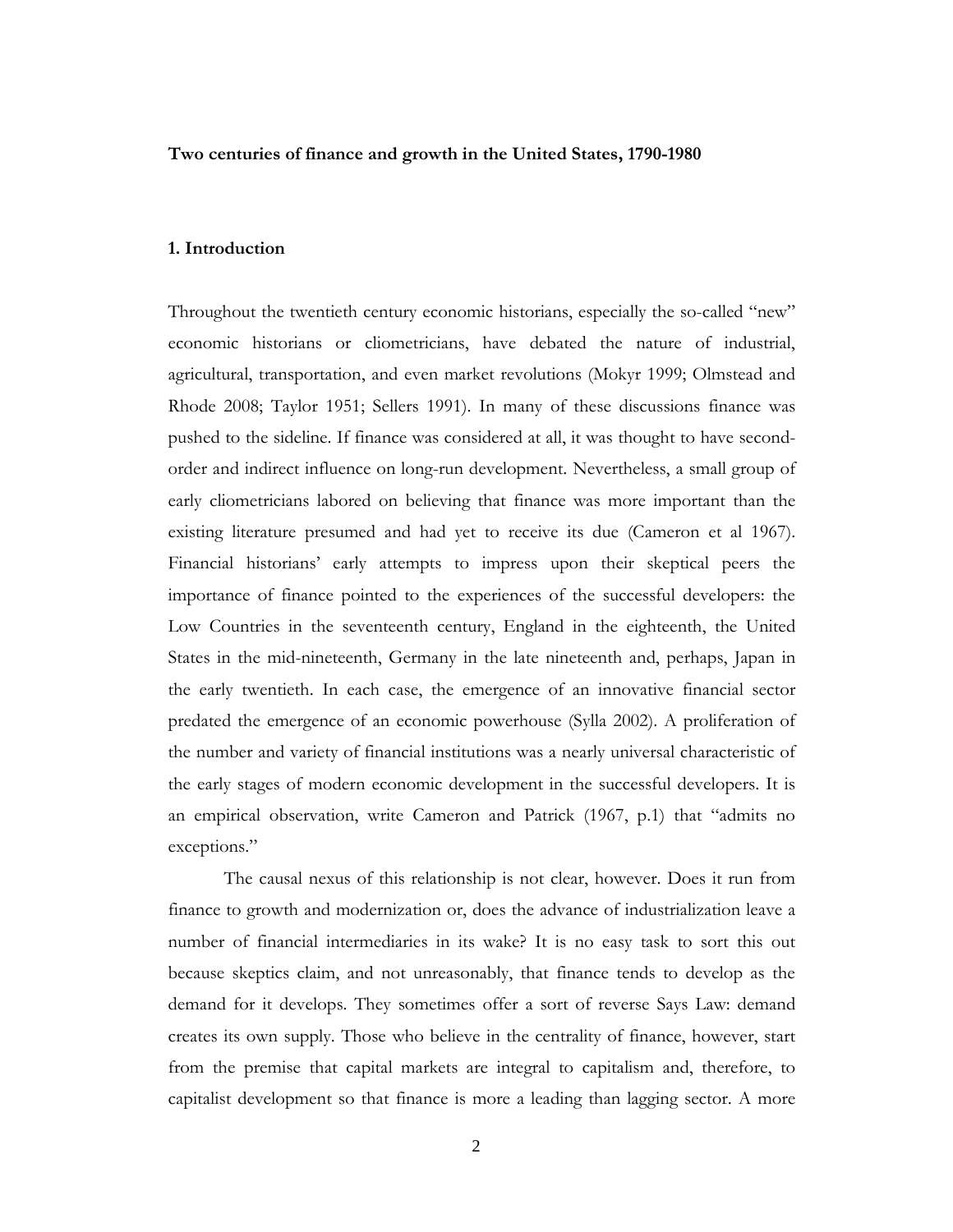subtle view accepts the possibility of feedback loops and bi-directional causality. In their historical study of small and medium-size enterprises (SMEs), Cull et al (2006, p.3020) show that small businesses obtained financial assistance from an "impressive array" of local financial intermediaries, which appear to have emerged endogenously to meet the needs of SMEs. But to say that finance emerged endogenously is not to say that it followed rather than led growth. In many instances, the very entrepreneurs who started the innovative real-sector enterprises that drove development were the selfsame financial entrepreneurs who established (or assisted in the establishment of) the financial institutions that expanded their commercial and industrial enterprises' access to capital.

One difficulty in sorting out the question of which came first is that financial institutions can assume many and varied forms and follow one of three trajectories: (1) inadequate finance hinders commercial and industrial development; (2) finance emerges endogenously to new demand, accommodates the credit-worthy, and is purely permissive of growth; and (3) finance actively promote endeavors, encourage entrepreneurship, and offers both start-ups and existing firms specialized financial services. One (but not the only) source of disagreement between skeptics and believers is that an economy with many and varied types of financial institutions can simultaneously take on all three characteristics at a given moment, or at different moments or in different places. If an agnostic researcher were to look at one type of financial institution in one place in one time, he or she may arrive at a very different answer to the finance-growth question than the researcher who considers a different institution at a different place at a different time. Besides, the search for one-way causation is fraught from the outset; finance is almost surely "simultaneously growthinduced and growth-inducing [and] what really matter are the character of its services and the efficiency with which is provides them" (Cameron and Patrick 1967, p.2).

Returning for a moment to the historians' study of economic revolutions, Sylla (2002) argues that until recently historians have overlooked what he labels the "Federalist financial revolution." It unfolded in the 1790s and its effects reverberated through the US economy for the next half-century and beyond. Sylla identifies five characteristics of a financial revolution: the development of an integrated network of commercial and other banks; a central bank with nationwide branches; the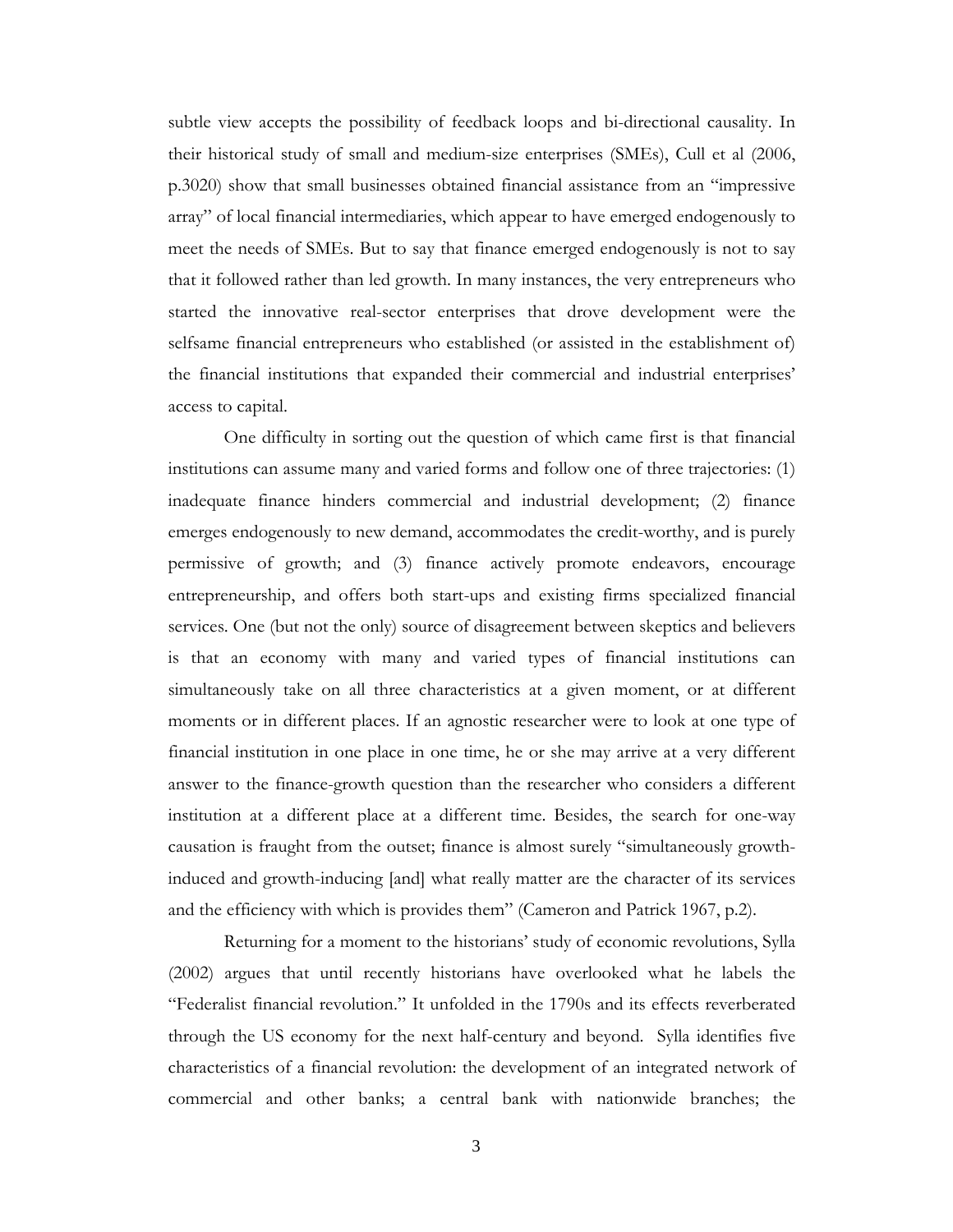proliferation of competitive financial and nonfinancial corporations; a number of interconnected, integrated securities markets that provide liquidity to securities issued by corporations and governments; and sound governmental fiscal institutions that provide for the provision of essential services, including debt service, without arbitrary and confiscatory taxation. In the US, the groundwork for these five elements was laid in the 1790s (Irwin and Sylla 2011). By the mid-nineteenth century the fruits of the revolution were beginning to be reaped. For a profession weary and generally skeptical of revolutionary moments it is easy to dismiss Sylla's characterization of the Federalist era as a "revolution too many," yet it is undeniable that something very interesting happened in the financial sector in the half century after the Constitutional convention.

This essay reviews the historical finance-growth literature in an American context. Before turning to the empirical evidence on the finance-growth link, the essay first lays out the facts and interpretations of capital accumulation in the nineteenth and early twentieth century. If finance played a role in industrial development and modernization, one obvious channel was through its underwriting investment in private and public physical capital, as well as human capital, so it important to understand how the nature and amount of capital changed over time. Section 3 discusses theoretical approaches to the finance-growth link, and provides a highly stylized characterization of a standard growth model that incorporates the principal functions of financial institutions.

Sections 4 and 5 provide critical evaluations of the existing literature. Section 4 focuses on the connections between commercial banks – the largest group of financial intermediaries in the nineteenth century – and growth. Employing relatively rudimentary data and empirical techniques, the early literature provided equivocal evidence, at best. Explicit investigations of finance and growth that generated equivocal results were consistent with one of the stylized facts of US economic history: the country was not served by an integrated financial market capable of arbitraging on substantial and persistent regional interest rate differentials. This fact cast doubt on the efficacy of finance in the growth process. Any institution incapable of efficiently transferring funds across space was probably unable to transfer across industries.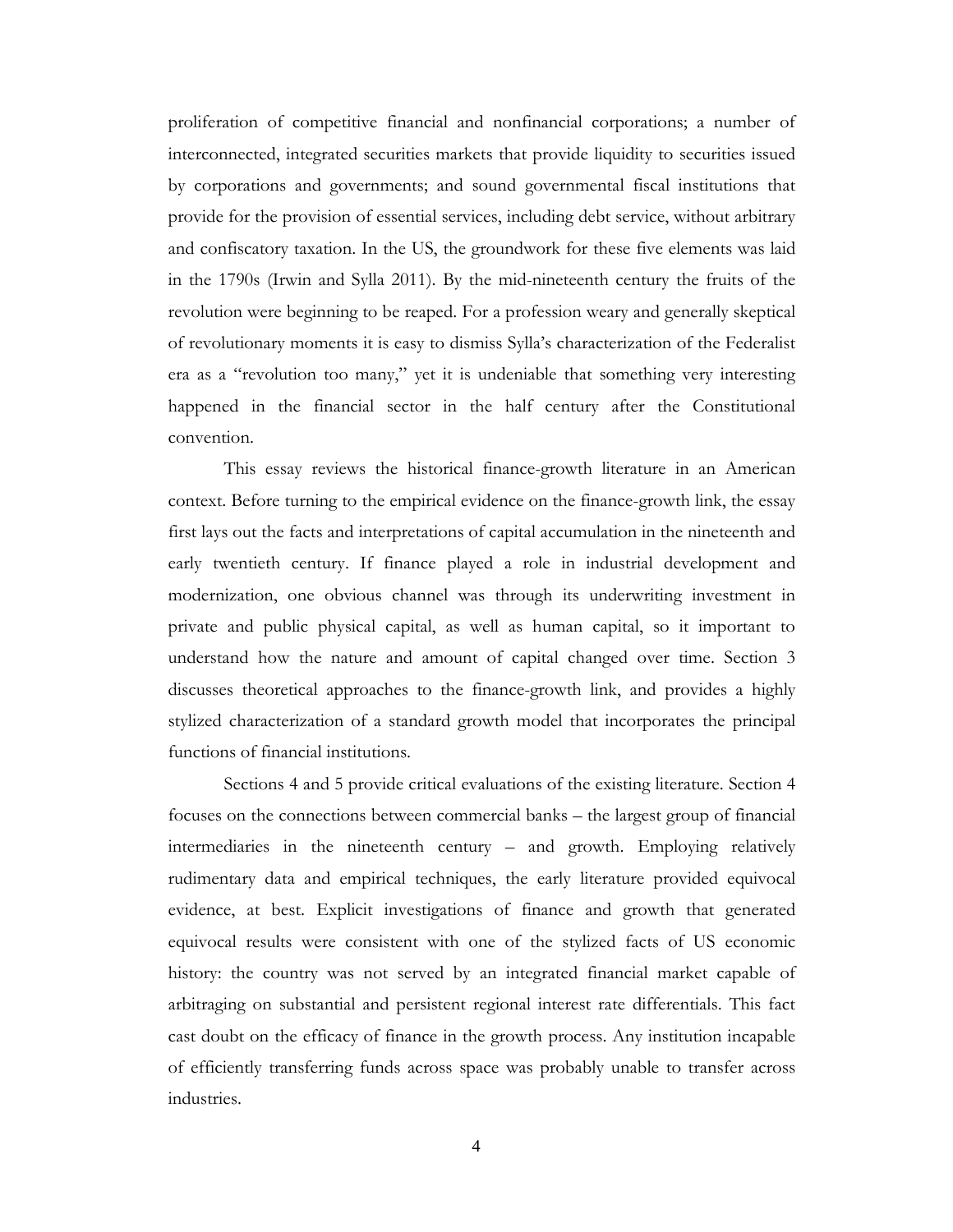A wave of post-1990 studies challenges earlier interpretations. The collection of new data on both finance and macroeconomic accounts and the use of more sophisticated econometric techniques points to commercial banks being relatively efficient in allocating capital and contributing to growth in meaningful ways. Time series and cross-sectional techniques that take statistical identification strategies seriously generate results consistent with the modern finance-growth literature. Growth rates of income, capital accumulation, and urbanization, among others, appear to increase in response to exogenous finance.

Of course the US was served by a wider array of financial intermediaries than commercial banks. Section 5 discusses the historical literature that connects savings banks, private banks and investment banks to long-run growth and development. One basis for skepticism about the finance-growth link is that commercial bank did neither encouraged nor aggregated small household savings into larger pools of investment capital. A specialized intermediary – the mutual savings bank – filled this niche. Savings banks encouraged household saving and then transformed those savings into productive public and private long-term investment. Much of the historical financegrowth literature focuses on how efficiently finance institutions channel a given volume of savings into alternative productive investments. Much less of the literature asks whence the pools of saving, but accumulation is as inherently important as allocation. Investment banks also filled a vital niche left open by the early commercial banks, namely, the provision of external long-term capital used to finance the massive volumes of fixed capital associated with the second industrial revolution. The earliest investment banks tapped into expanding long-term debt markets to finance railroads and public infrastructure projects. Only later did a specialized sub-group of investment banks arise to tap into household savings through the underwriting of equities issued by the multidivisional, multinational industrial and retail firms that emerged in the late nineteenth century. Investment banks were a vital part of the process of economic modernization.

Before moving forward, two caveats are in order. First, in thinking about longrun associations between finance and growth, it is important to assess the importance of a number of different institutions – commercial banks, private banks, savings banks, investment banks, mortgage and insurance companies, and stock markets –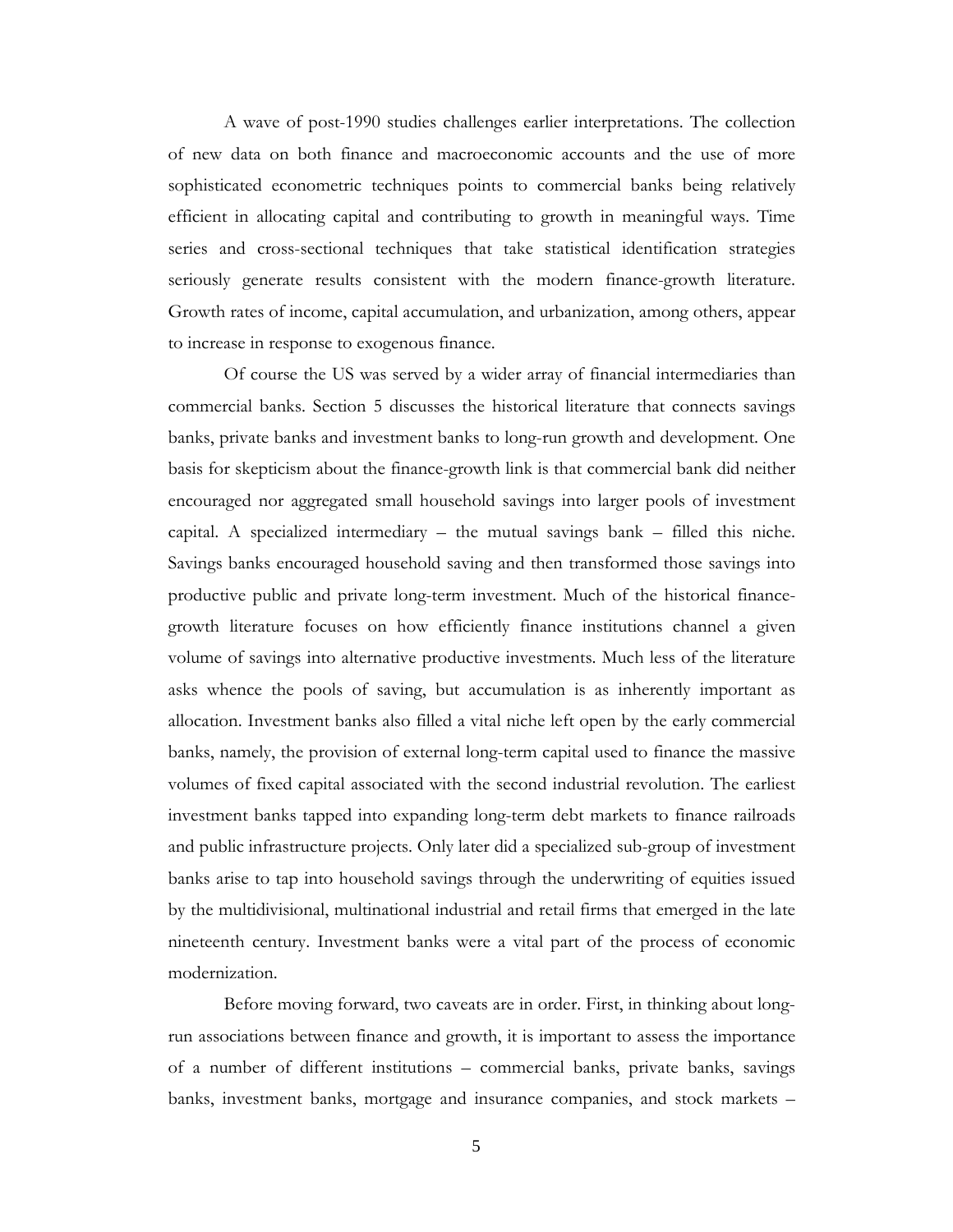because historical analysis reveals how changes in information, communication and transportation technologies transform the functional boundaries of the financial firm. Although Coase (1937) was surely considering industrial firms when he developed his theory of the firm, it is equally applicable to financial firms. As economies and nonfinancial firms increase in scale and scope, their financing needs do as well. Innovations in financial firms and practices that worked well in one time and place, say, the rise of commercial banking in the early nineteenth century to finance trade, may not be adequate by itself in another, say, the rise investment banks to place securities issued by Gilded Age-era, multidivisional, multinational, industrial firms. New, more complex financial structures will emerge to deal in new, more complex financial arrangements. It is likely that the increasing complexity of financing arrangements may preclude any single type of intermediary from producing the necessarily wide range of financial services (Snowden 1995). Thus, different types of financial firms may compete in some contexts and act in complementary ways in others. It is not always easy to investigate the synergies between markets and firms, but it is important to keep in mind that they were (and are) in play.

Second, economists comfortable only with evaluating studies based on their satisfying modern conceptions of statistical causality will find much of the economic history literature lacking. But if one is open to the idea of "plausible" causality, the economic history literature offers a wealth of detail that enhances our understanding of the finance-growth nexus (Morck and Yeung 2011; Levine 2005). Good economic history examines the evolution of the legal, regulatory, political, financial and industrial systems of nations, states, and localities to document the connections between financial development and economic growth. In many cases, the studies summarized here run to several hundred pages of narrative history, data construction, empirical analysis and carefully considered conclusions, and any brief description of the principal contribution of each will necessarily fail to provide the details or convey the subtleties of the original. The reader, therefore, will be best served if he or she treats this essay more as an invitation to explore and engage with economic and financial history on its own terms rather than a definitive assessment of key results. Much has been done, but there is much more to do, especially for those with a willingness to make a "serious attempt to get to grips with the facts of history" (Lewis 1955, p. 15).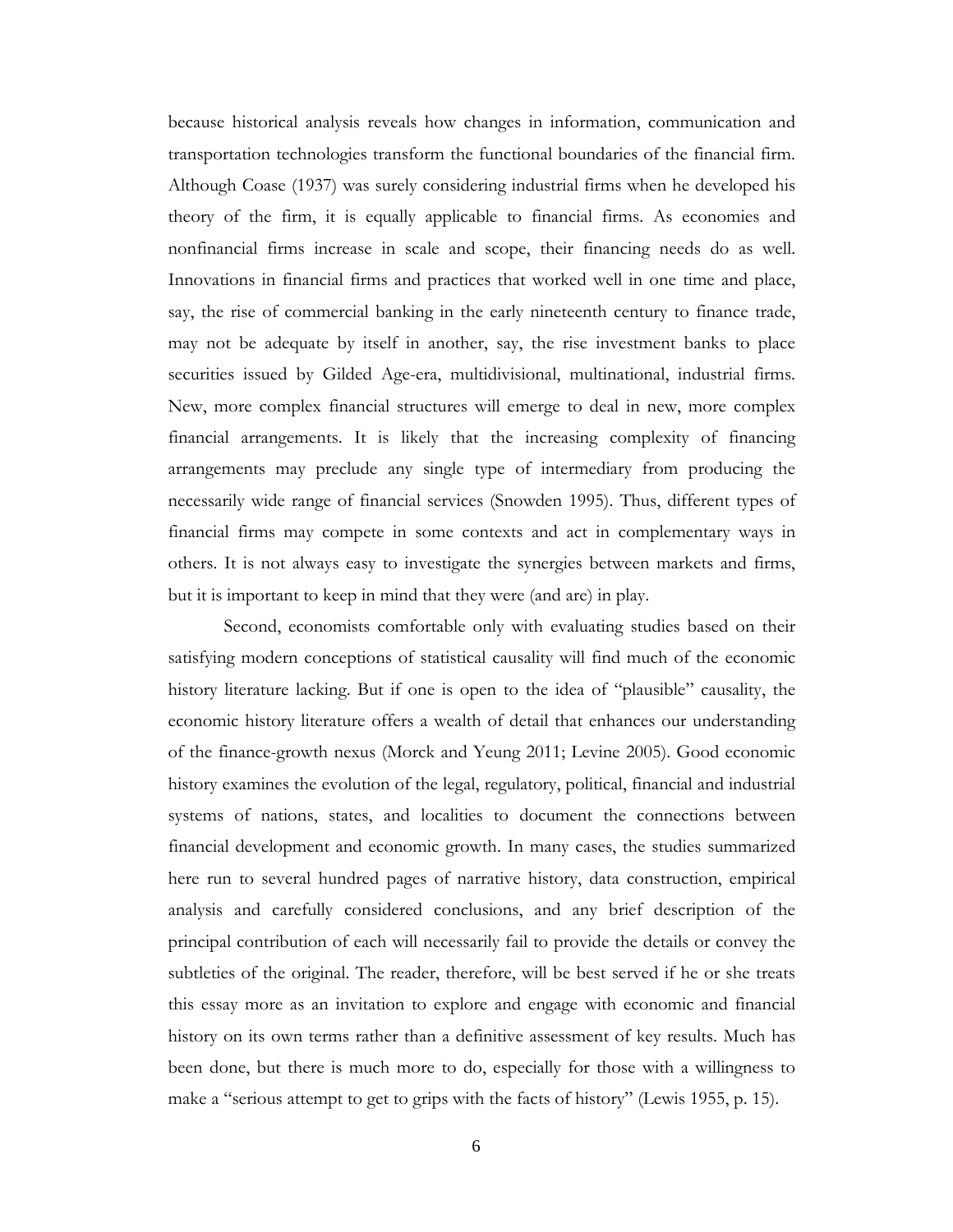#### **2. Capital, investment, and finance in the early stages of U.S. development**

 Economic historians label the nineteenth century the "physical capital" century because, compared to the twentieth century in which society invested heavily in human capital, nineteenth-century Americans invested heavily in public and private physical capital (Goldin 2001). The share of capital formation in U.S. national income increased from about 13% percent in the decade ending 1843 to 19% in the decade ending 1888 to 24% in the decade ending 1955 (Gallman and Howle 1971). Gallman (1992) noted that something was happening in America's pre-Civil War economy. His estimates imply that between 1800 and 1840 the domestic capital stock increased at an average annual rate of about 4%; between 1840 and 1860 it increased by about 6% per annum, which was evidence of a pre-Civil War acceleration in economic growth that is also evident in various gross domestic product and national income estimates (David 1967; Weiss 1994; Rhode 2002). The U.S. experience in its formative years of industrial development mirrors most other developed countries in that the onset of modern economic growth was preceded by or at least concurrent with a marked increase in the productive capital stock.

Not only was the aggregate national capital stock increasing in the pre-Civil War era (and beyond), but its composition became more "modern." Before 1840 the nature of the capital stock changed very little, which implies continued exploitation of existing, mostly pre-industrial technologies. After 1840 the share of animals dropped sharply, the share of structures increased slightly, and the share of equipment increased markedly. Gallman (1992, p. 93) interpreted these changes as evidence of "an economy shifting in the direction of industrial activity and modern economic growth."

Such capital accumulation required increased rates of savings and investment the underlying causes of which remained clouded, but Davis and Gallman (1978) offer two potential explanations. Either the investment function shifted in response to changes in aggregate demand or the savings function shifted out relatively due to increased household savings rates. They prefer the latter explanation and offer four potential causes that may have led to a shift in the savings function: (1) a change in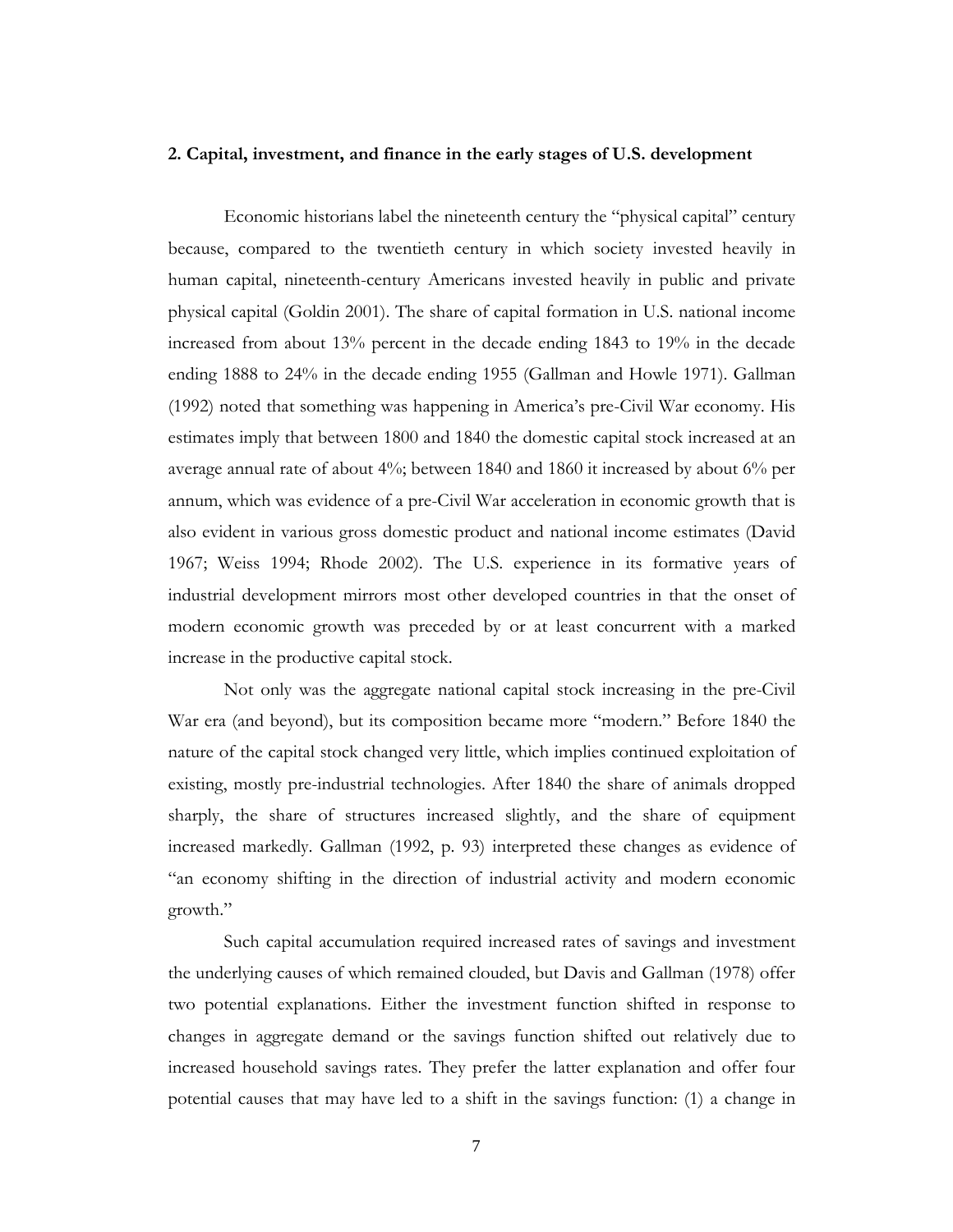household preferences toward future over current consumption; (2) an increase in incomes with savings being income elastic; (3) an increase in the returns to savings with savings being interest elastic; and (4) a change in the composition of the saving sector. Davis and Gallman focus on the fourth explanation, arguing that the apparently rapid rise in savings was mostly an increased in measured savings. With the gradual shift of the labor force from rural agriculture to urban commerce and manufacturing, savings changed its form. Where households had previously saved by way of labor invested in eventually marketable farm improvements, urban workers increasingly opted to save by accumulating financial claims in the form of currency, demand and savings deposits, life insurance, mortgages, government bonds, and corporate equities. But for much of the nineteenth century, a typical household's principal claims on the financial system were currency and, in the Northeast, savings bank deposits.

In considering the principal forms of saving and investment, it is useful to think of three Americas: a pre-modern America up to the first half of the nineteenth century; a modernizing and industrializing America of the mid-nineteenth through the early twentieth century; and a modern, post-war America. Realizing the shift in the composition of capital observed in the early nineteenth century required changed attitudes toward the exchange of physical for financial capital. "Traditionally willing only to invest in assets he could touch," write Davis and Gallman (1978, p. 62), "the saver … gradually became willing to hold scraps of paper representing real assets located as far away in both space and experience." Davis and Gallman believe that these attitudes changed little by little and reached full flower only in the latter half of the nineteenth century after savers had grown accustomed to buying and holding Civil War-era government debt and, still later, railroad bonds. Others contend that the willingness of households to forsake physical assets for scraps of paper came to full fruition only during and after the Liberty Bond drives of the First World War (Ott 2011) or even the stock market boom of the 1920s, which witnessed unprecedented public participation in equities markets (White 1990).

It is not unreasonable to assert that the first flowering of a broad willingness on the part of households to hold paper claims dates to the antebellum era, which witnessed a rapid expansion of the banking and financial system and the systematic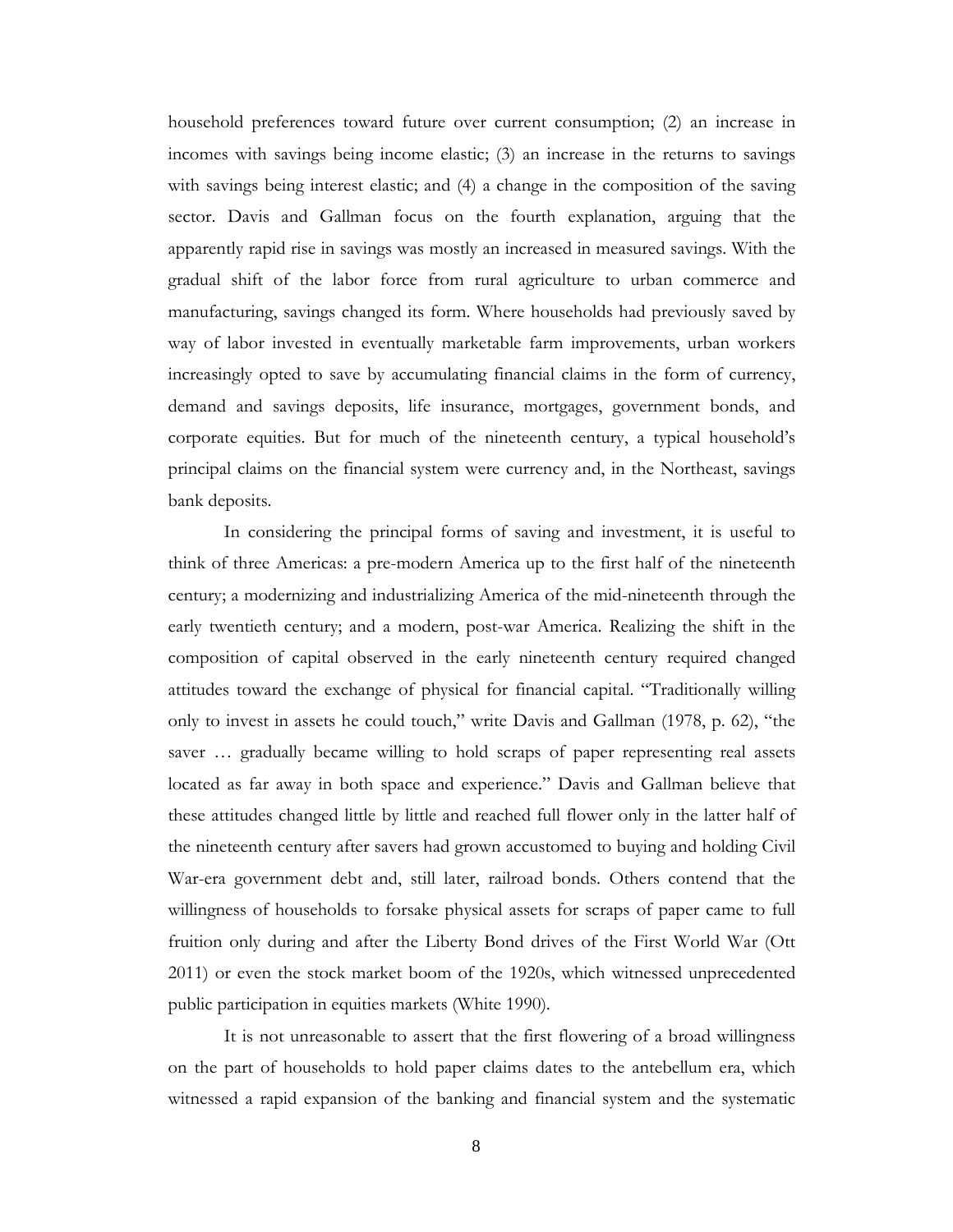replacement of specie currency and book ledger credits for banknotes and deposits and, to a lesser extent, equities (Wright 1999; Wright 2002; Wright 2011). Banknotes were (in some cases, quite literally) scraps of paper – symbolic capital – backed by a corporate promise to deliver a physical asset at a future date, which from many rural residents' perspectives was something quite outside their experience.

The rise of an antebellum financial market points to the third of Davis and Gallman's four potential explanations, namely an elastic response to an increase in the returns to savings. Instead of savings taking the form of bonds and equities, it was embodied in money holdings. Few early Americans had the wherewithal to develop a diversified modern portfolio, but they could diversify by holding some combination of real assets and currency. Moreover, currency in the form of a banknote represented a type of derivative security representing a proportional claim on a bank's portfolio. As banks extended their reach and became more reputable, the return to holding banknotes increased (Rockoff 1974). Increases in the real returns to money holding increased the equilibrium stock at every income level. To borrow Shaw's (1973) terminology, the economy experienced monetary deepening.

Shaw (1973) and McKinnon (1973) contend that money holdings and physical capital accumulations were complementary in the early stages of development: conditions that made an increase in real cash balances attractive also encouraged capital accumulation. The Shaw-McKinnon argument hinges on the assumption that nineteenth-century America was a world in which real cash balances were held because bank-supplied currency was the most readily traded financial instrument. Thus, if the desired level of investment increases at a given income, the average ratio of real cash balances-to-income also increased. The emergence of bank and bank-supplied currency, therefore, directly influenced capital formation. Bank-supplied currency performed its dual role as both a medium of exchange and a store of value. Because real cash balances were debt generated in the intermediation process, money holding was not a distinct form of wealth, as in the modern Keynesian approach, but was integral to the process of capital accumulation (Tobin 1958).

A second crucial factor in the mobilization of capital was the emergence of market-determined interest rates after about 1780. Rothenberg (1985) finds that before the American Revolution debt documents rarely reported interest rates. If it was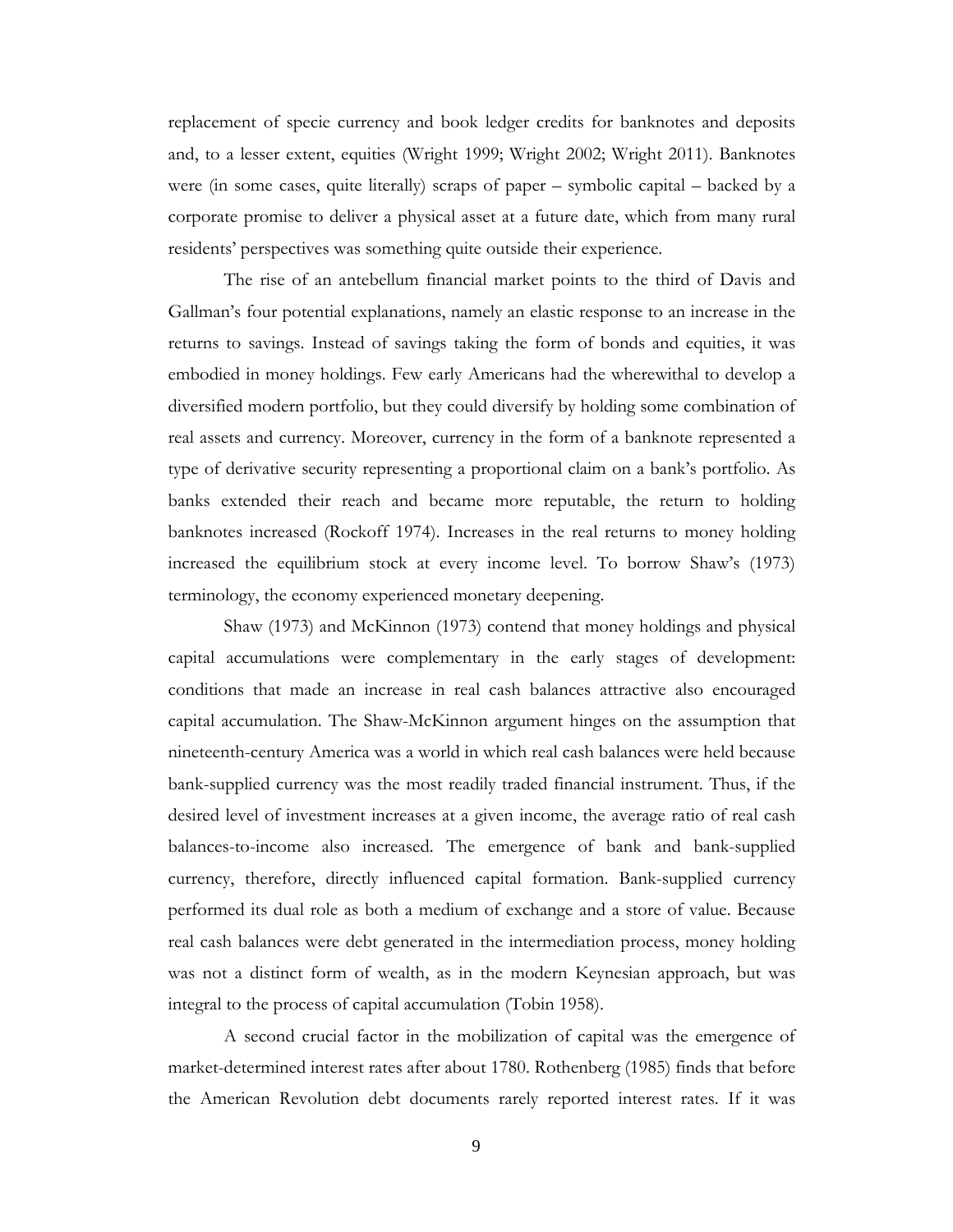charged at all (a debatable point according to Rothenberg), it was reported simply as "lawful interest," usually 6 or 7% in the colonies. But beginning in the 1780s interest rates began rising, "floating free of their ancient and customary restraints" (Rothenberg 1985, p. 790). Market-based rates emerged more gradually than might be expected, however. Although Bodenhorn (2007) and Wang (2008) find that midnineteenth century bankers sometimes charged rates in excess of 15% on loans, the majority were made at the legal and customary rate. Although courts enforced usury limits on loan originations, securities were free to trade in secondary markets at market-determined rates in excess of any usury limit (Freyer 1976). Setting rates free of law and custom made the returns on financial assets competitive with returns on physical capital and made securities an attractive substitute. This simple change was, as Rothenberg (1985, p. 790) notes, "a phenomenon critical to the historical development of capital markets."

To Shaw and other scholars who study the connections between financial and economic development, market-determined interest rates represented a necessary precondition for economic modernization. Low effective interest rates, whether established by custom, law, or religious conviction, made bankers "inert, content to service traditional borrowers and extract [their] monopoly profits from wide margins between low real loan rates and much lower real returns on cash" (Shaw 1973, p. 123). Freeing interest rates from their traditional limits, in addition to the development of a more competitive financial sector, encouraged lending to nontraditional borrowers whose novel projects were riskier than traditional enterprises, but were more likely to encourage industrial innovation and, hence, growth and development (Schumpeter 1934).

Of course, changes in laws and attitudes would have had meant little had financial entrepreneurs not been allowed to take advantage of the new opportunities afforded by these changes. Studies by Sylla (1975), Bodenhorn (2003), and Wright (2002) reveal that nineteenth-century America is best characterized as having adopted *free banking*, not in the narrow sense of the term as it is used to describe New York's 1838 act and copied elsewhere, but in a more expansive sense that the federalist polity encouraged the states – laboratories of democracy – to experiment with a host of alternative banking regimes. And the first stirrings of financial innovation appeared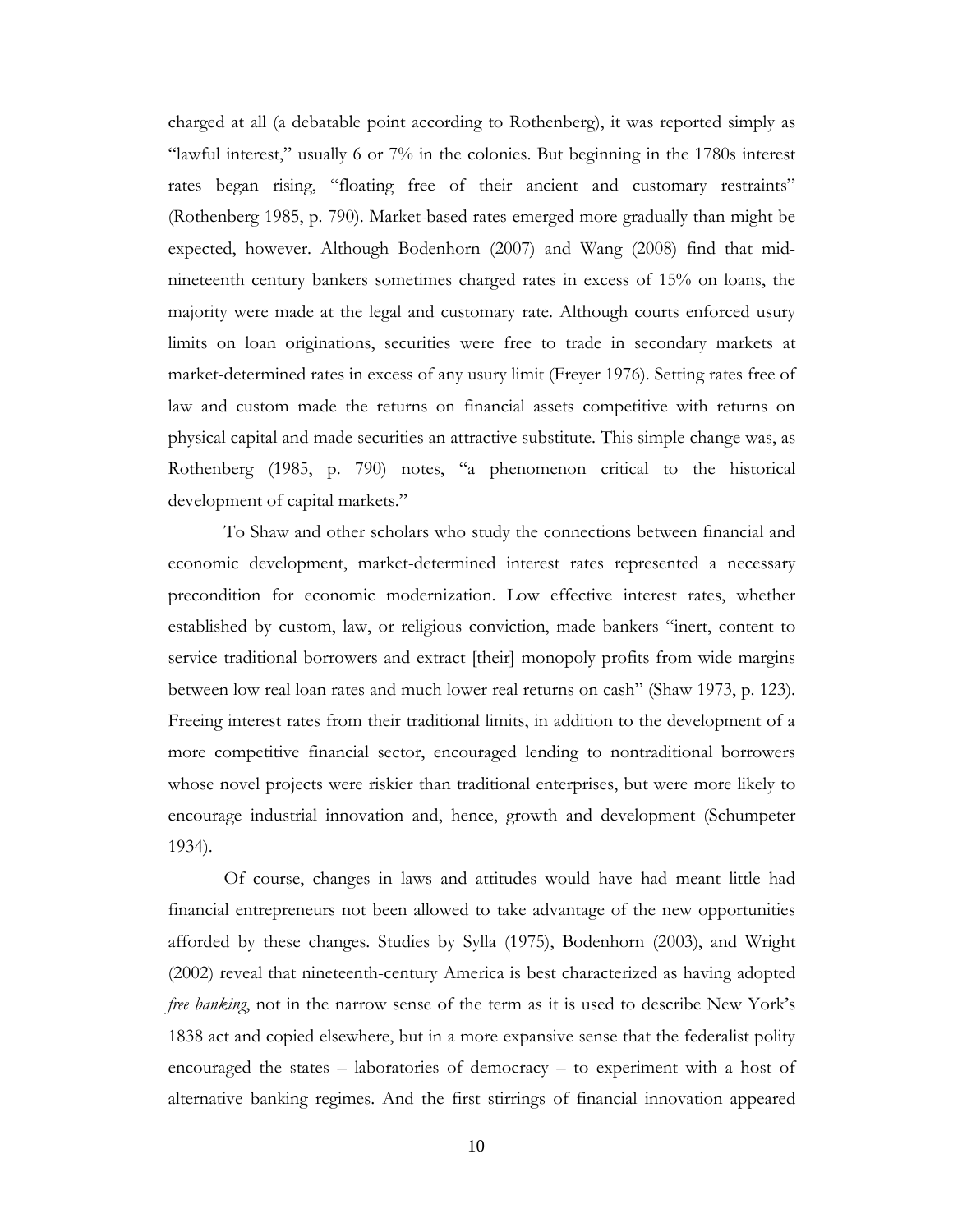nearly at the founding. The first modern commercial banks were chartered in 1790s and Alexander Hamilton's plan for the Bank of the United States (1791-1811) influenced the nature of bank chartering for the next half century (Bodenhorn 2011). Sylla, Wilson and Jones' (1994) analysis of early securities markets leads them to argue that a financial watershed occurred around 1815, perhaps earlier. By that date, most every major seaport city had a functioning securities market, which grew increasingly integrated over time (Chabot 2000). The Sylla, Wilson and Jones' dating also accords with rapid expansion of the banking system: 3 banks in 1790; 212 banks in 1815; 584 in 1835. In short, American attitudes and political policies generally encouraged growth in the financial sector. Though there is not unanimity on the issue, there is a large and growing scholarly literature that argues that financial innovation and expansion had a causal effect on capital formation and, ultimately, economic development.

## **3. An economic historian's approach to finance and growth**

Raymond Goldsmith (1969) contends that financial development and economic growth followed parallel trajectories in most developed countries. Whereas Goldsmith is reluctant to assign a causal relationship from finance to growth, nineteenth-century observers more readily drew causal inferences. In 1835, New York's bank commissioners wrote:

Banks have justly been esteemed as among the most useful and powerful agents in developing the resources and stimulating the industry of the country. … [Without them, the country] could not have spread half the canvass which now whitens the ocean, or given motion to half the spindles which are now in operation … and it is to the increased use of credit in its various shapes during the last half century, that the world is mostly indebted for the astonishing rapidity with which manufacturing, commercial and even agricultural improvements have advanced… (New York 1835).

Not everyone agreed, of course. McKnight (1852) argued that banks were the "props of national wealth and industry, not the foundations of them." The rapid expansion of credit was the result rather than the cause of a growing economy. Given the rancorous debates over banking in the nineteenth century, whether a writer attributed any positive outcome to banks had as much to do with which side of the political aisle they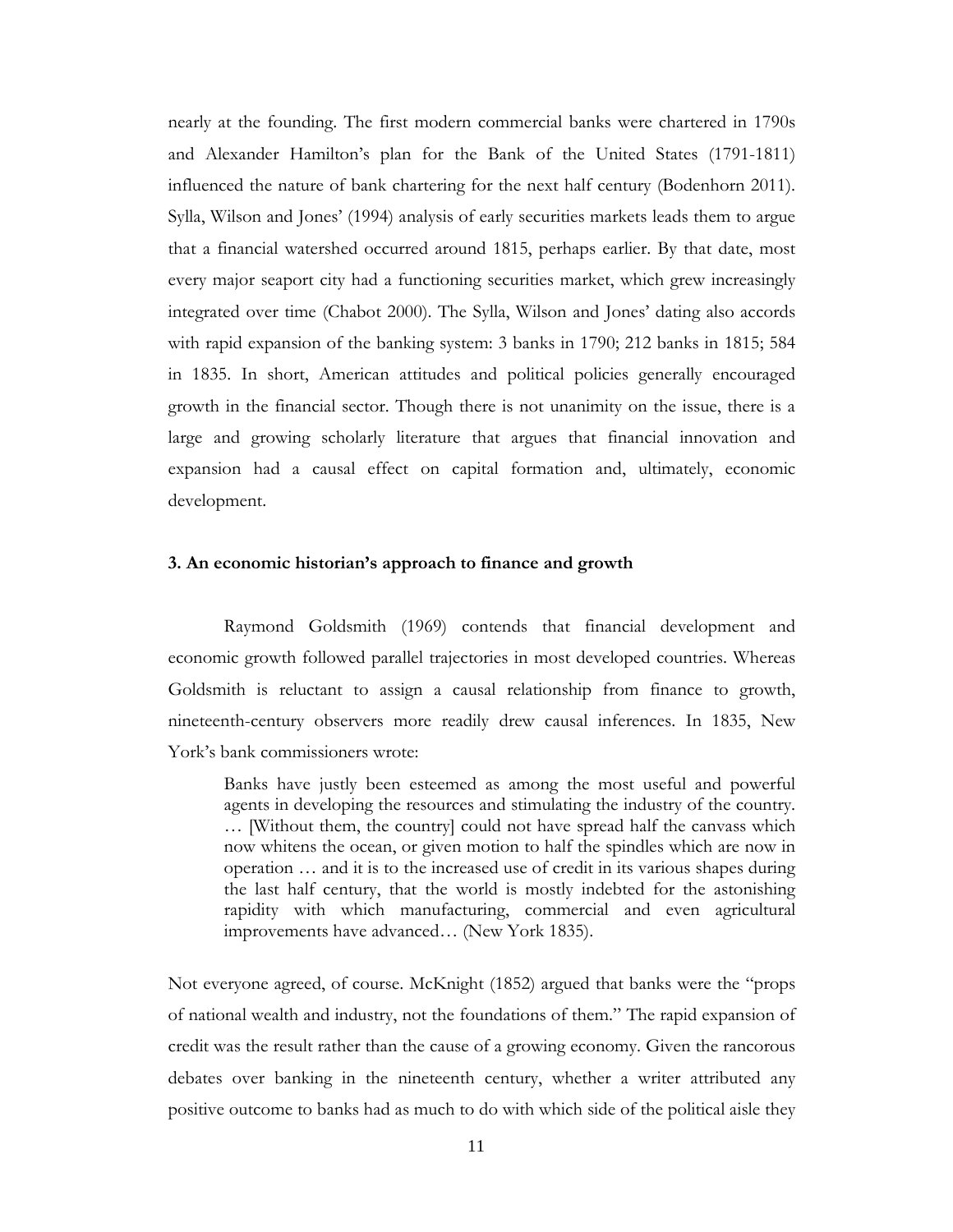occupied as with objective observation. The wide variety of banking experiences made it was easy to find anecdotes consistent with either conclusion.

The debate continues to the present, but rather than charged rhetoric and blunt argument modern approaches adopt formal models and sophisticated empirical techniques to tease out the subtleties of the finance-growth nexus. While modern theoretical models are often complex, the basics of the modern endogenous growth literature connecting finance and growth can be explained using a simple aggregate production function. This characterization is useful as well because it highlights the differences between the Goldsmith and McKinnon-Shaw hypotheses. The two interpretations are not fundamentally at odds; both believed that finance influenced growth, but they emphasize different transmission mechanisms.

Assume that output  $(y)$  is a function of capital  $(k)$  and a vector  $(x)$  of other productive inputs, including labor, natural resources, entrepreneurial talent, and technological change. The functional relationship can be written as:

 $y_t = f(k_t, x_t)$ .

By totally differentiating, dividing through by  $y_t$  and rearranging terms, we obtain:

 $dy_t / y_t = (dk_t / y_t) (df(\cdot) / dk_t) + (dx_t / y_t) (df(\cdot) / dx_t),$ 

which in a closed-economy equilibrium can be rewritten as:

 $dy_t / y_t = s_t \theta_t + v_t \varphi_t$ 

where s<sub>t</sub> denotes the savings rate at time t,  $\theta_t$  the marginal productivity of capital,  $v_t$ represents the growth rate in the vector of other factors, and  $\varphi$ , the marginal productivities of the other factors. The rate of output growth is determined by four factors: (1) the savings  $(=$  investment) rate; (2) the marginal productivity of capital; (3) the growth rate of other productive factors; and (4) the marginal productivities of those other factors. The traditional growth and economic history literatures emphasized the third and fourth terms on the right-hand side, nearly to the exclusion of the first and second. Research focused on changes in the quantity and quality of labor and fixed capital, in addition to total factor productivity growth.

Financial development influences economic growth through either of two mechanisms. On one hand, financial markets may enhance the marginal efficiency of additional capital accumulation (increases in  $\theta$ ), which is the principal mechanism envisioned by Goldsmith (1969) and consistent with Diamond's (1984; 1991) models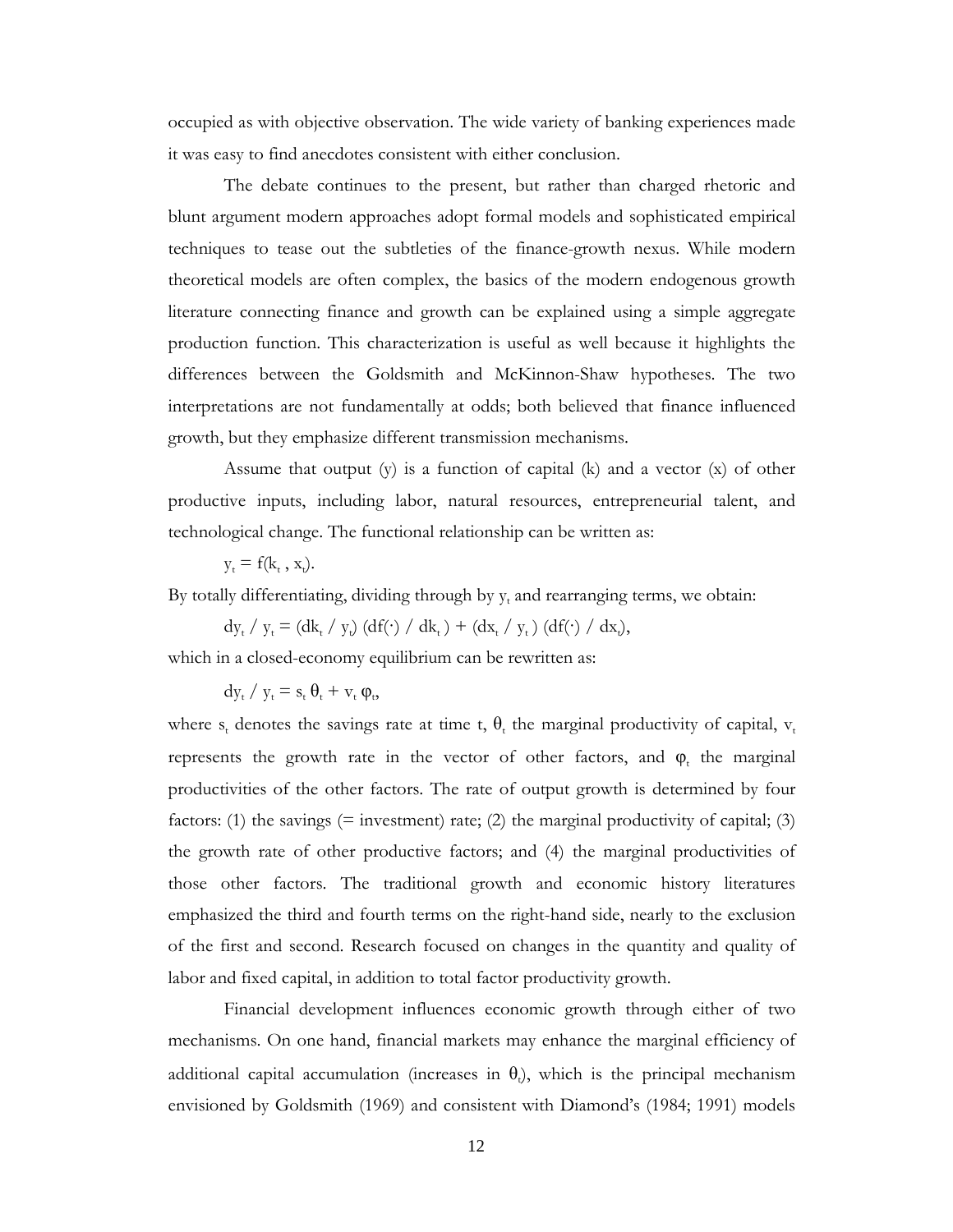of arm's length intermediation and delegated monitoring. Indirect financing by way of financial intermediaries is more efficient than direct financing because financial intermediaries exploit their informational advantages in allocating funds across competing entrepreneurial projects.

A common thread running through Goldsmith's (1955; 1958; 1968; 1969) and Patrick's (1966) research, both influenced by Schumpeter (1934), is that financial intermediaries positively affect growth by overcoming the low correlations between entrepreneurial opportunities and entrepreneurial resources. The financial system, Goldsmith (1969, p. 400) writes, "accelerates economic growth and improves economic performance to the extent that it facilitates the migration of funds to the best user … where funds will yield the highest social return." Because intermediaries match savers and investors, banks and other intermediaries are the arbiters of investment, deciding which enterprises are funded and which are not.

Alternatively, McKinnon (1973) and Shaw (1973) focus on increased saving rates (s<sub>t</sub>). By better matching the risk and liquidity preferences of savers with those of investors, intermediaries that create their own claims and securities increase the aggregate volume of savings (and investment) than economies that rely on personal transactions and directly-placed debt. By McKinnon and Shaw's telling, financial institutions do not upset the economic system in the fashion envisioned by Schumpeter; rather they simply increase the size of the accounts. The total volume of debt and financial securities increases at a faster pace with intermediaries and arm'slength markets than when financing occurs through direct investment or internal finance.

Whether the mechanism is increased efficiency of investment or increased investment per se, intermediation is an important element of growth. Advances in the endogenous growth literature by Bencivenga and Smith (1991), Greenwood and Smith (1997), Boyd and Smith (1996; 1998) and others follow Goldsmith in that they emphasize the role of intermediation in increasing the marginal efficiency of investment by directing resources to their most productive employments. De Gregario and Guidotti (1994) and Gertler (1988), on the other hand, provide models that emphasize the intermediation-led increase in the savings rate. They assume that many investors face borrowing constraints, which limits the potential investor's ability to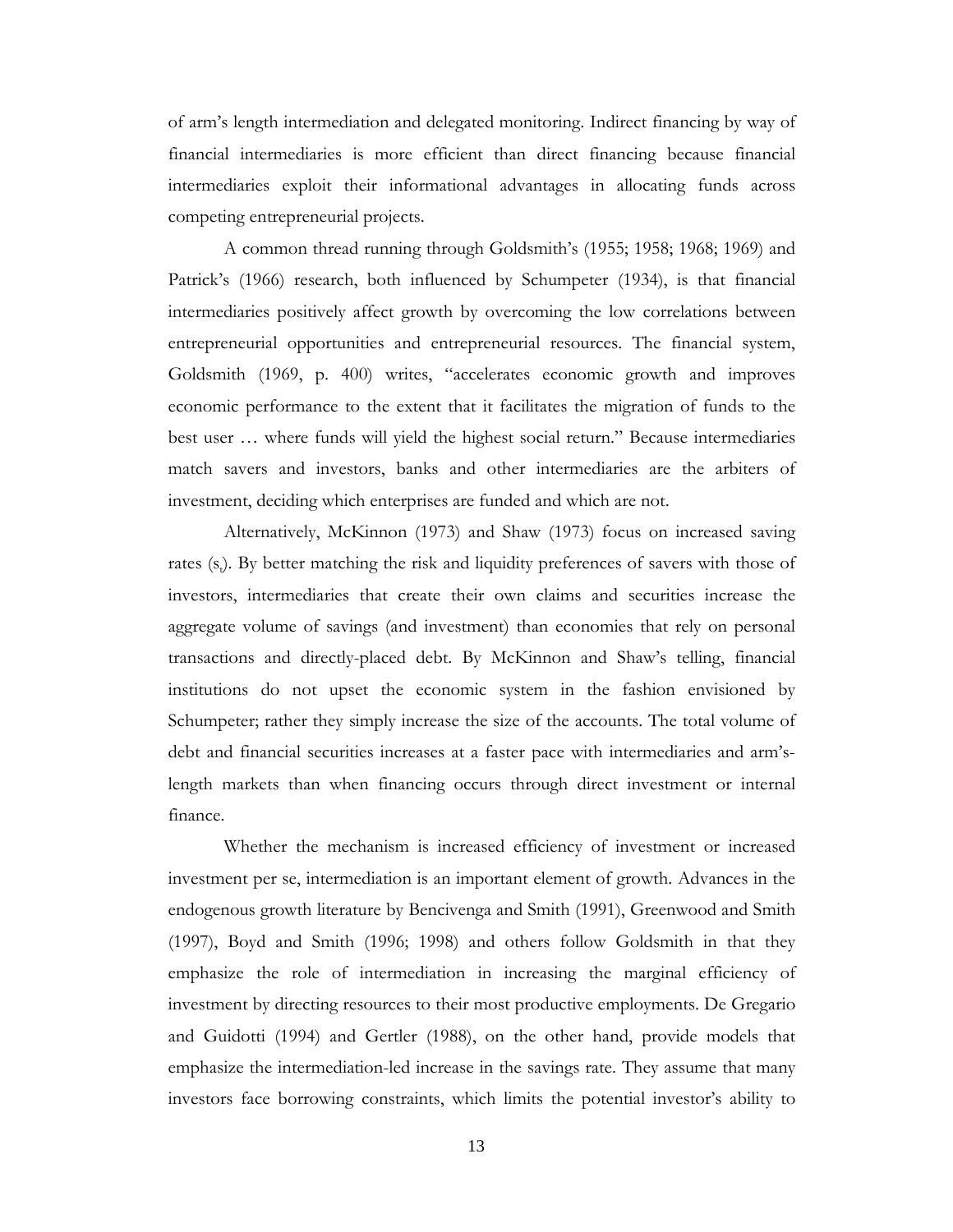produce at an optimal scale. Unable to operate at optimal scale, entrepreneurs save in the current period to finance next period's investment. Current investment opportunities spur current savings, which increases future investment. Greenwood and Jovanovic (1990) provide a model in which financial intermediaries create both increased savings and increased efficiency simultaneously. Instead of a simple causal mechanism from finance to growth, their model posits feedback loops. Economic growth encourages saving, which increases the size of the financial sector relative to the aggregate economy. In exploiting their information advantages they can better discriminate between competing projects and fund the most promising and potentially productive ones.

Despite the increasing sophistication of the formal models and the empirical approaches that investigate the finance-growth nexus, no consensus has been reached, though the weight of the evidence points toward finance's importance. In some fashion, Kuznets' (1958) characterization of finance as a "social invention … of people to take advantage of the potentials of economic growth" remains an apt characterization of the conclusion that may be drawn from the modern literature. Zingales (2003), for example, argues that the attention paid to uncovering causal statistical relationships in either time series or cross sectional analyses has obscured the more fundamental question of the channels or mechanisms that may underlay any potentially causal relation running from finance to growth. Studies tend to focus on aggregate measures of finance such as the value of money or credit per capita or per dollar of gross domestic product and concurrent or subsequent GDP growth or aggregate total factor productivity growth (Levine 2005 provides a review). Such studies are valuable, informative, compelling and, sometimes, convincing, but Zingales argues that more satisfying studies would be those that generate measures of financial development that capture the ease with which an entrepreneur can finance a novel project. A developed or, in the case of the U.S. before the mid-twentieth century, a developing financial system is one that provides increasing access to finance at declining costs to a widening groups of participants.

Economic history provides such a large and encompassing tent that it has accommodated both kinds of studies, that is, those concerned with identifying causal relationships between broad aggregates and those that mine micro-level records in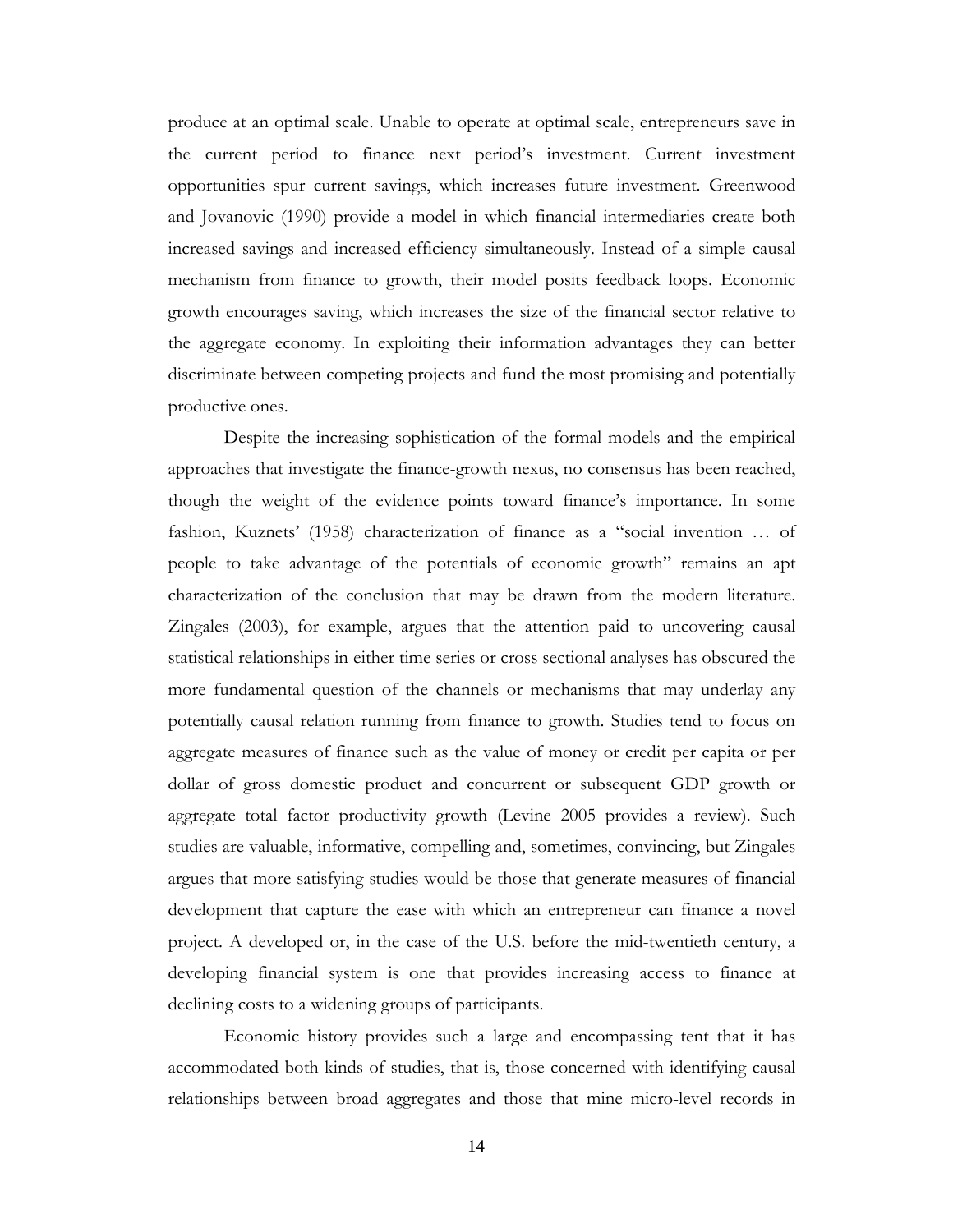search for channels and mechanisms. One of the more fascinating, yet frustrating, features of U.S. financial history is the ingenuity of financial entrepreneurs. Albert Gallatin (1831, p. 68), US treasury secretary (1801-1814), real estate developer, and entrepreneur, wrote of the "great difficulties which were encountered by those who first attempted to establish the most necessary manufactures, and that … the general progress of the country was extremely slow, and might have been hastened" by banks. The history of U.S. finance after Gallatin is the history of an expanding menu of choices available to savers, borrowers, and investors. Commercial banks, private banks, savings banks, investment banks, building and loan companies, trust companies, insurance companies, and securities markets emerged to satisfy unmet demands for finance. It would thus appear that US financial history is one that satisfies Zingales criteria of expanding access, decreasing costs, and widened participation. The remainder of the essay explores how economic historians have approached the fundamental issues at hand: Did the nation's intermediaries funnel the increasing flow of savings into productive, growth-inducing projects? How, if at all, did they modify their operations, subject to the constraints of law and custom, to accommodate new types of borrowers in a developing economy? In short: Did finance matter?

#### **4. Commercial banks**

"Because of their evident, although quantitatively indefinable, role in the provision of investment credit, the increase in the number of commercial banks and in their [banknote] issues and deposits becomes a primary datum in economic growth."

Stuart Bruchey (1965, p. 147)

Bruchey's observation reveals two features of the economic history of banks and banking prior to the 1970s: there was a supposition among some historians that they were growth-enhancing; and virtually no quantitative evidence had been brought to bear on the question. In the interim a sizeable empirical literature has emerged that generally supports the contention that banks contributed to growth. Whether they were one of many causal factors is less clear, though a growing body of literature points to that conclusion.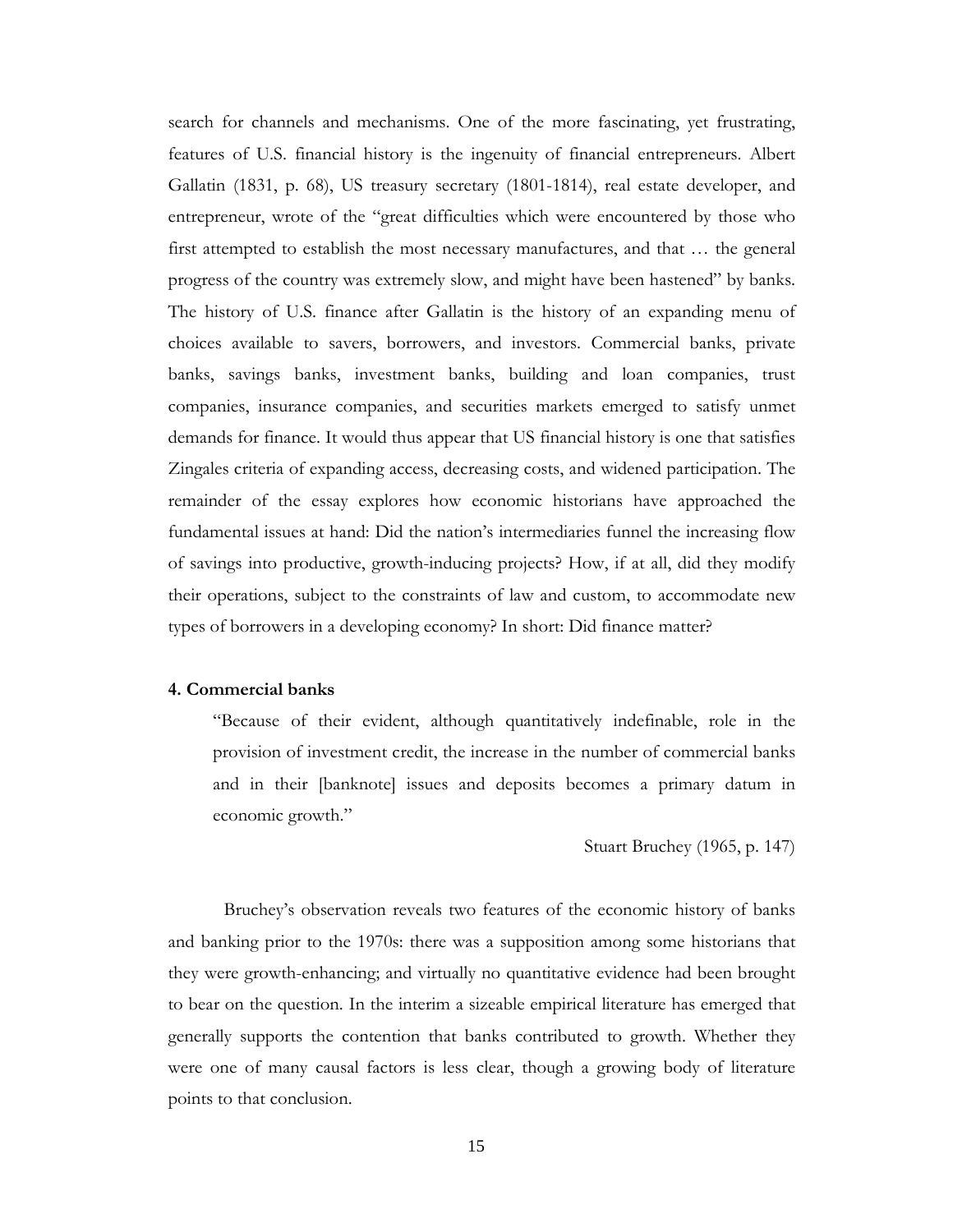## *4.1 First-generation approaches and framing the debate*

Any discussion of the finance-growth nexus for the early U.S. must start with a discussion of commercial banks, which, measured by assets relative to national income or any similar metric, were by far the largest formal lenders into the twentieth century. Despite their combined size and special nature, many economic historians writing in the 1960s and 1970s had reservations about whether banks made meaningful contributions to development, which was attributed more to industrialization and innovation than intermediation. Because commercial banks preferred to lend at shortterms and to reputable, established borrowers who discounted mostly high-grade 60 and 90-day paper, banks seemingly offered relatively little long-term credit for fixed capital investment or even short-term funds to young, innovative enterprises. As Adams (1975, p. 219) states, banks were believed to contribute to growth to the extent that intermediation moves away from the financing of purely commercial transactions "in favor of acquiring long-term, less liquid assets often associated with the acquisition or improvement of land, the development of manufacturing, or the growth of social overhead capital." Because there was little evidence that banks engaged in such practices, it was easy to downplay banks' importance.

Not everyone agreed, however. Cameron and Patrick (1967) argued that too much was made of commercial banks' provision of short-term working-capital rather than financing for fixed capital. Apart from overlooking the many instances in which banks did not adhere to the philosophy, the traditional interpretation fails to account for the ways in which entrepreneurs, including industrialists, used bank-supplied shortterm credit to free up their own resources for fixed investment. In the early stages of development, fixed capital needs were often small relative to working capital so that external finance was not as critical to early industrial development as it would be a century later (Pollard 1964; Sokoloff 1984).

Banks sometimes contributed to economic modernization through their support of infrastructure rather than industry. The Canal Bank of New Orleans, Louisiana built a canal between Lake Pontchartrain and central New Orleans; the Gas Light and Banking Company constructed and operated a half-million dollar urban light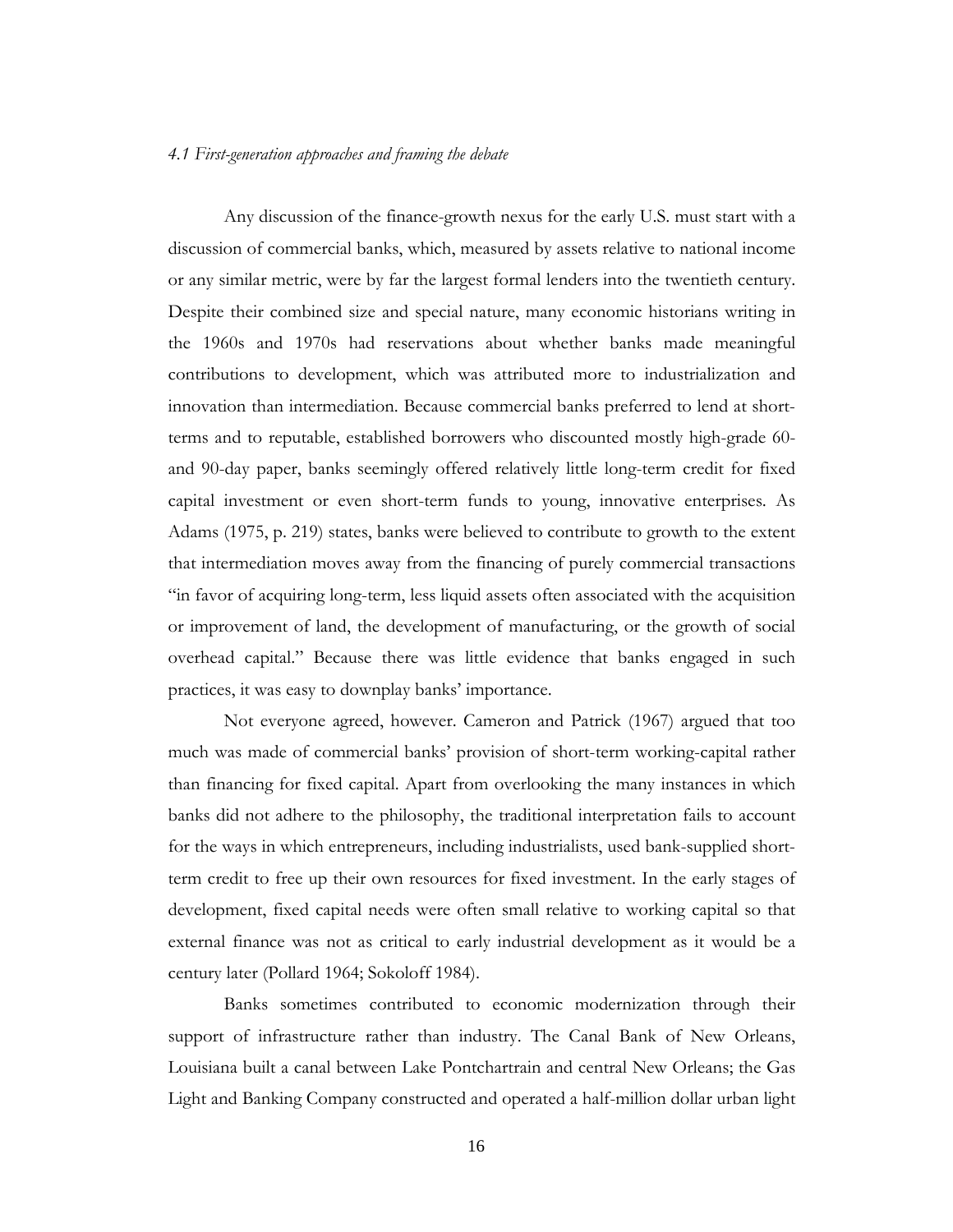system. The Commercial Bank operated the city waterworks. Two other banks built and operated hotels (Green 1972). Adams (1975) finds that Ohio's banks were heavily invested in that state's ambitious canal-building program. Golembe (1952) estimates that, during the antebellum era, banks in the Old Northwest supplied about one fifth of the approximately \$40 million spend on canals and other internal improvements. Even in eastern states, banks contributed toward bridges, dry docks, city water systems, railroads, and other investments in social overhead capital. Investments in transportation and other improvements increased the efficiency of complementary capital, including manufacturing capital. Green (1972, p. 112) contends that the objective of the era's political leaders in chartering and subsidizing these so-called improvement banks "was always to promote economic development," but the question remains whether the banks they chartered moved their economies closer to some optimal pattern of development.

Early empirical studies concerning the finance-growth nexus relied on the McKinnon-Shaw models of financial development, which argued that a fundamental feature of a financially sophisticated economy was the extent to which transactions were made with bank money. McKinnon and Shaw argued that developing economies with under-developed financial markets tend to have bank money-income ratios of about 0.10; moderately developed economies with functioning financial markets have money-income ratios closer to 0.30. Using Easterlin's (1960) conjectural state-level average income estimates, Adams (1975) finds that the money-income ratios in the antebellum Old Northwest declined from 0.11 in 1840 to 0.09 in 1860, which points toward a financially underdeveloped region and one in which banks failed even to keep up with development.<sup>[1](#page-17-0)</sup>

Rockoff (1975) estimated state-level money-income ratios for 1840, with a national average of 0.12 and ranged from a high about 0.20 in Rhode Island and Massachusetts to a low of 0.03 in then frontier Missouri. Lacking income estimates for 1850 and 1860, Rockoff turned to wealth estimates from the 1850 and 1860 censuses

 $\overline{a}$ 

<span id="page-17-0"></span><sup>1</sup> By way of comparison, Rousseau and Wachtel (1995) report a bank money-to-income ratio for the U.S. that increases from about 0.20 in 1880 to 0.55 in 1990. It exceeded 0.70 briefly in the late 1920s and again during the Second World War. The Rousseau-Wachtel estimates will be lower than the ratios reported by Adams (1975) and others because Rousseau and Wachtel's ratio is bank money less high-powered money divided by income. Most historical studies calculate the ratio without subtracting high-powered money in the numerator.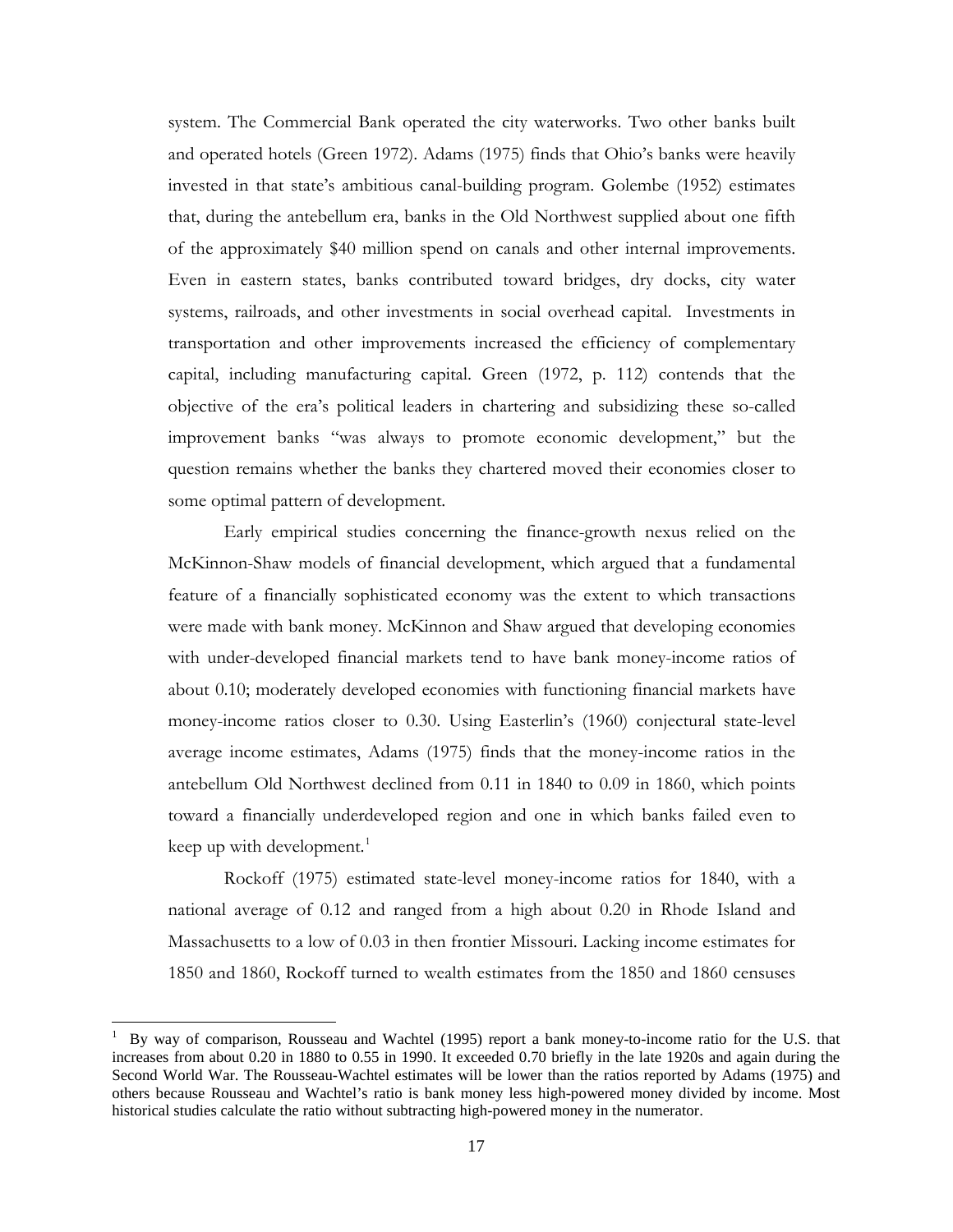to calculate money-wealth ratios for the later years. Although he does not conduct a regression analysis, he reports his data in an appendix, which can be used to estimate a relationship between a measure of financial development and subsequent growth. The scatterplot presented in Figure 1 reveals a modest but statistically insignificant positive relationship between the initial money-income ratio and subsequent growth in state average per capita wealth. The results are consistent with Rockoff's (1975, p. 177) conclusion that the evidence provides little support for the proposition that the "liberalization of the capital markets promotes financial and economic development."



| 1911 T |  |
|--------|--|
|--------|--|

Green (1972) investigates the finance-growth nexus in antebellum Louisiana from a McKinnon-Shaw-Goldsmith perspective. Louisiana merits independent analysis because New Orleans was the second-busiest US port in the antebellum era and was subject to four distinct banking regimes: traditional chartered banking up to about 1830; a system of state-subsidized improvement banks in the mid-1830s; a period of conservative retrenchment in the early 1850s; and a period of liberalized entry, but heavily regulated banking up to the Civil War. Green collects banking data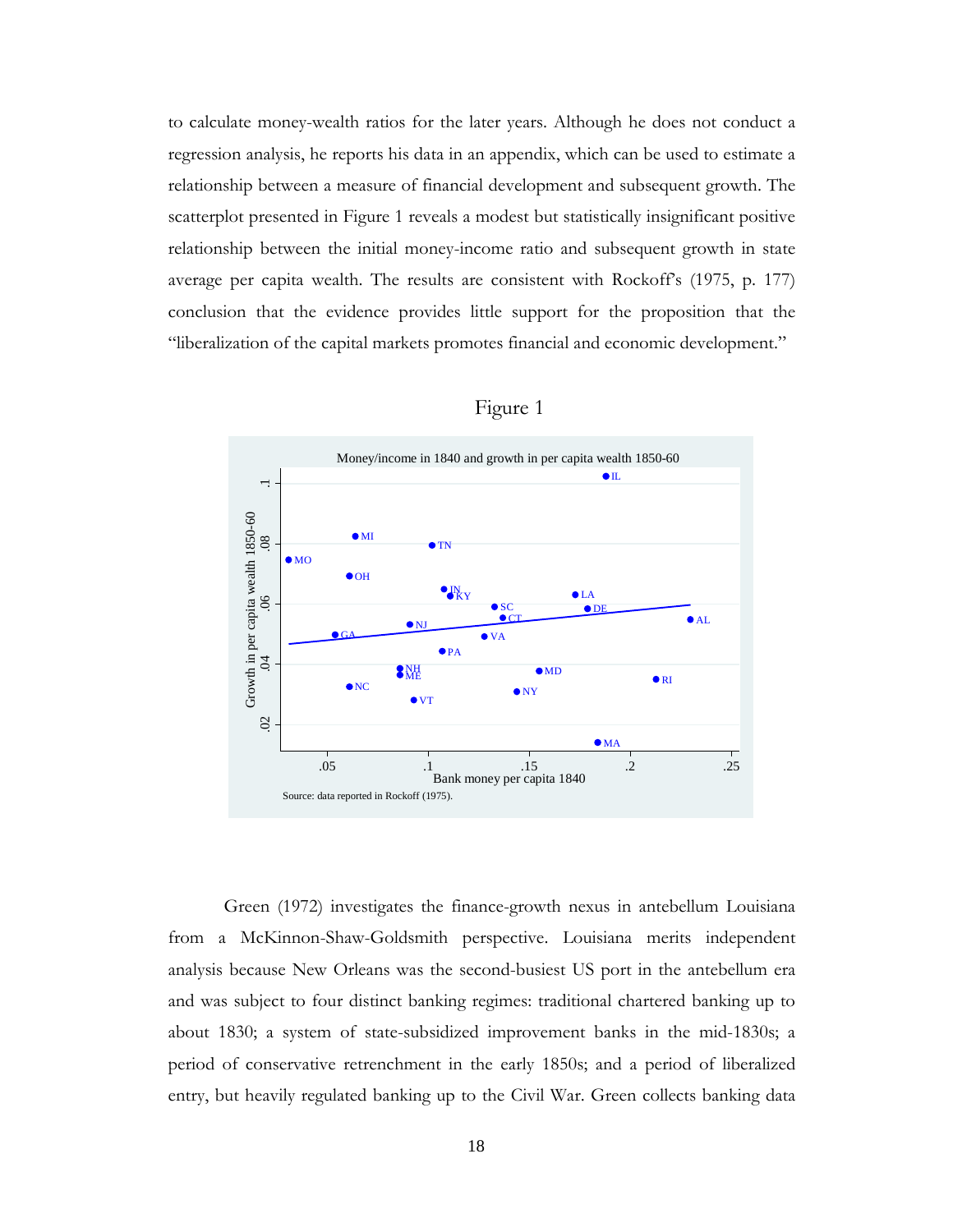for the entire period and, using estimates of cotton production, sugar production and commercial trade, creates annual state-level real income estimates. His estimates reveal a rising bank money-income ratio between the early 1820s and the mid-1830s, by which time the ratios ( $\approx$  0.40) date reach values seen in moderately developed economies.<sup>[2](#page-19-0)</sup> The ratios fall during the recession of the late 1830s and early 1840s and remain around 0.25 to 0.30 through the remainder the antebellum era.

Green (1972) contends that the state's banks promoted economic growth by encouraging increased saving and redirecting it from consumption to investment, that is, through both mechanisms discussed previously in Section 2. He concludes that early Louisiana is an example of finance-led growth, but the post-1839 recession experience tempers his conclusions. "It is possible," he writes, "that Louisiana's growth might have been greater than it actually was if the financial system had been more expansionary" in the 1840s and 1850s. Although Green eschews formal statistical analysis, a regression of real per capita income on the money-income ratio, corrected for autoregressive errors, reveals a negative, though statistically insignificant relationship driven largely by the state's excessively conservative post-1840s recession banking laws. The restrictions caused a gradual decline in money-income ratios despite rising real incomes. Green attributes the relative stasis of the late-antebellum and early postbellum New Orleans economy to the redirection of produce trade away from New Orleans to other port cities as a consequence of the railroad replacing river transport and the inability of the state's banks to meet the credit demands of produce traders.

Early studies in the McKinnon-Shaw tradition, therefore, provide less than compelling evidence in favor of the finance-growth nexus in the developing, early nineteenth-century U.S. Sylla (1967; 1975) argues that the finance-growth link was operative, but worked through a channel – interbank balances -- other than increased monetization. The interbank or correspondent market emerged in the antebellum era, but became a defining feature of US banking only in the national banking era (Myers 1931; Bodenhorn 2000).

 $\overline{a}$ 

<span id="page-19-0"></span> $2$  Green (1972, Appendix) believes that his income estimates capture about 60% of actual income. The moneyincome ratios reported here differ from his because the income estimates are inflated to account for Green's estimate of his undercounting of income. Doing so makes his figure comparable to others reported elsewhere.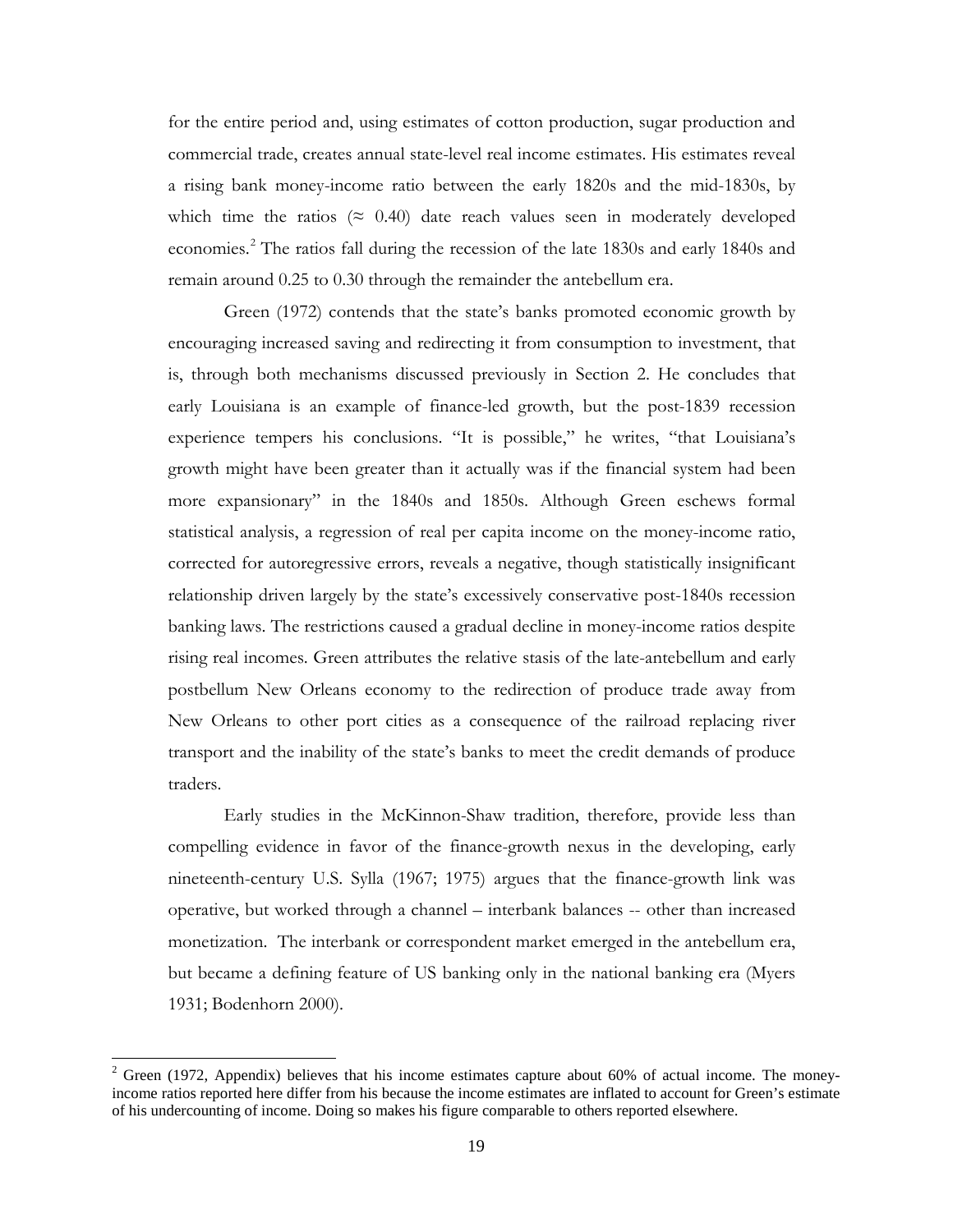Sylla (1967) notes that between 1865 and 1913 per capita real output and industrial production grew at modern rates despite four financial panics and the operation of a national banking system that hamstrung the banking system through entry barriers, aggregate note-issue limits, tying note issues to federal fiscal policies, and restrictions on the size and types of allowable loans. He argues that one unintended consequence of the national banking system's regulations was that the nation's rural banks contributed to industrial growth. Restrictions that limited competition and regulated lending in conjunction with the rule that allowed country bankers to count interbank balances held with large city banks as reserves against bank-created money encouraged the development of active correspondent relationships. Country banks, many of which held local monopolies, remitted their excess reserves to their urban respondents who invested the interbank balances in the call loan market. The amassing of large sums in the call loan market, in turn, increased liquidity in equity markets, which encouraged capital formation through new equity and debt issues. Railroads and industrialists building modern multi-divisional, multinational, hierarchical firms that exploited economies of scale made possible by a widening national market benefitted from access to liquid equity and debt markets (Chandler 1977). "If there was a defect in the postbellum American banking system," writes Sylla (1972, p. 258), "it was not that it hindered long-term economic development, but that it promoted industrial development and growth with a ruthless efficiency" at the expense of agriculture and the rural sector.

Although a number of subsequent studies accept Sylla's conclusion, not all do (see, for example, James 1976). Cameron (1972) believes it important to determine the net effect of the growth-inducing effects of the interbank market on industrial finance from its growth-reducing effects on agriculture and small-town, small- and mediumsize enterprises unable to access local capital. Updike (1985) questions both the extent of the country bank's monopoly power and, therefore, the reduction in local lending as a result of the monopolist's profit from the restriction of output, as well as the city bankers' unwillingness to forego higher hinterland rates and to compete with country bankers for local loan business. But Updike's discussion fails to appreciate the information-intensive nature of lending in the hinterlands, which requires local knowledge. Thus country bankers' markets were protected, at least to the extent that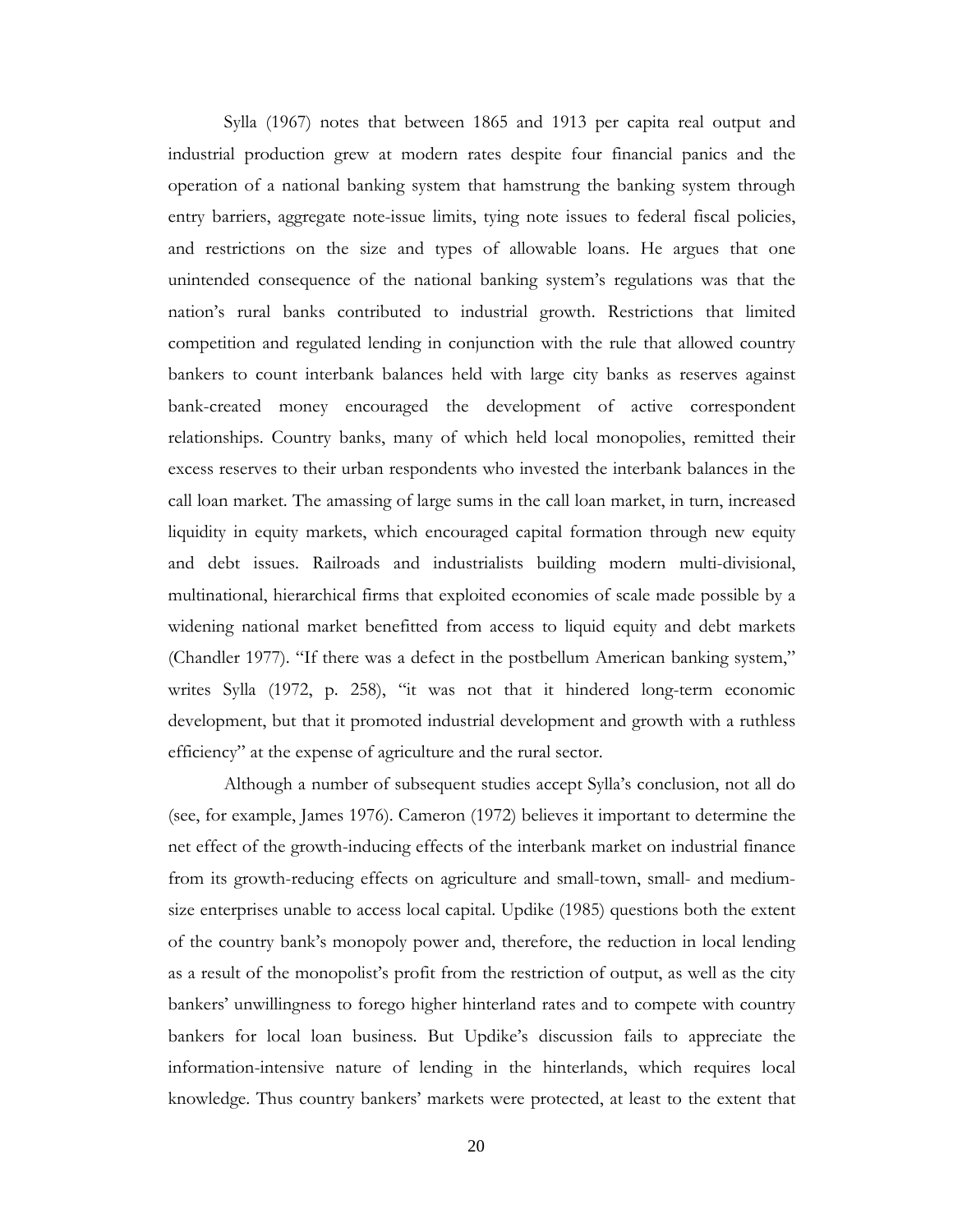information costs exceeded city-country interest rate differentials. Campen and Mayhew (1988) provide a case study of Knoxville, Tennessee in which they find that prior to the city's emergence as a regional node in an expanding rail network, the city's banks behaved as Sylla argued they would; only 37% of their assets were invested in local loans. But readier access to distant markets resulting from the addition of new railroads into the local node encouraged growth in the regional mining and manufacturing sectors, which only then encouraged the entry of new banks and the expansion of existing ones. From this, they conclude that the "causal chain" ran not from banks to growth, but from growth to banks. It is easy to consider a case study that contradicts the results of aggregate studies as outliers or anomalies, but it raises enough questions to temper either conclusion concerning a finance-growth link.

Lance Davis' (1963; 1965; 1966) interpretation of bank's marginal and indirect contributions to growth largely carried the day. He reports several notable instances of commercial banks' unwillingness to assist modernization, which buttressed his larger conclusions about the immobility of capital (discussed below). Late nineteenth century Southern textile mill managers complained that banks refused to discount their notes. When meat-packing giant Philip Armour opened a packing house in Kansas City in 1869 and was unable to obtain finance from local lenders, he set up his own bank, the Armour Brothers Banking Company to provide his Kansas City affiliate with finance. To assure greater access to capital in Chicago, he arranged to have associates elected to the boards of most of Chicago's major banks who then used their insider status to encourage banks to lend to Armour. When technological developments in the 1870s increased the minimum efficient scale of oil refining, Cleveland's bankers turned away most of the applicants, considering the emergent refining industry too risky. No small part of John D. Rockefeller's success in building and keeping a large refinery running followed from his having enlarged his circle of friends and associates to include representative of New York City's large banks. If the anecdotal evidence is to be taken at face value, it appears that at least three industries associated with the industrial revolution found banks reluctant to provide them with finance, even short-term commercial finance. Davis' (1965) interpretation -- early financial markets did a relatively poor job of allocating credit across sectors and geographical space - emerged as one of the stylized facts of the new economic history.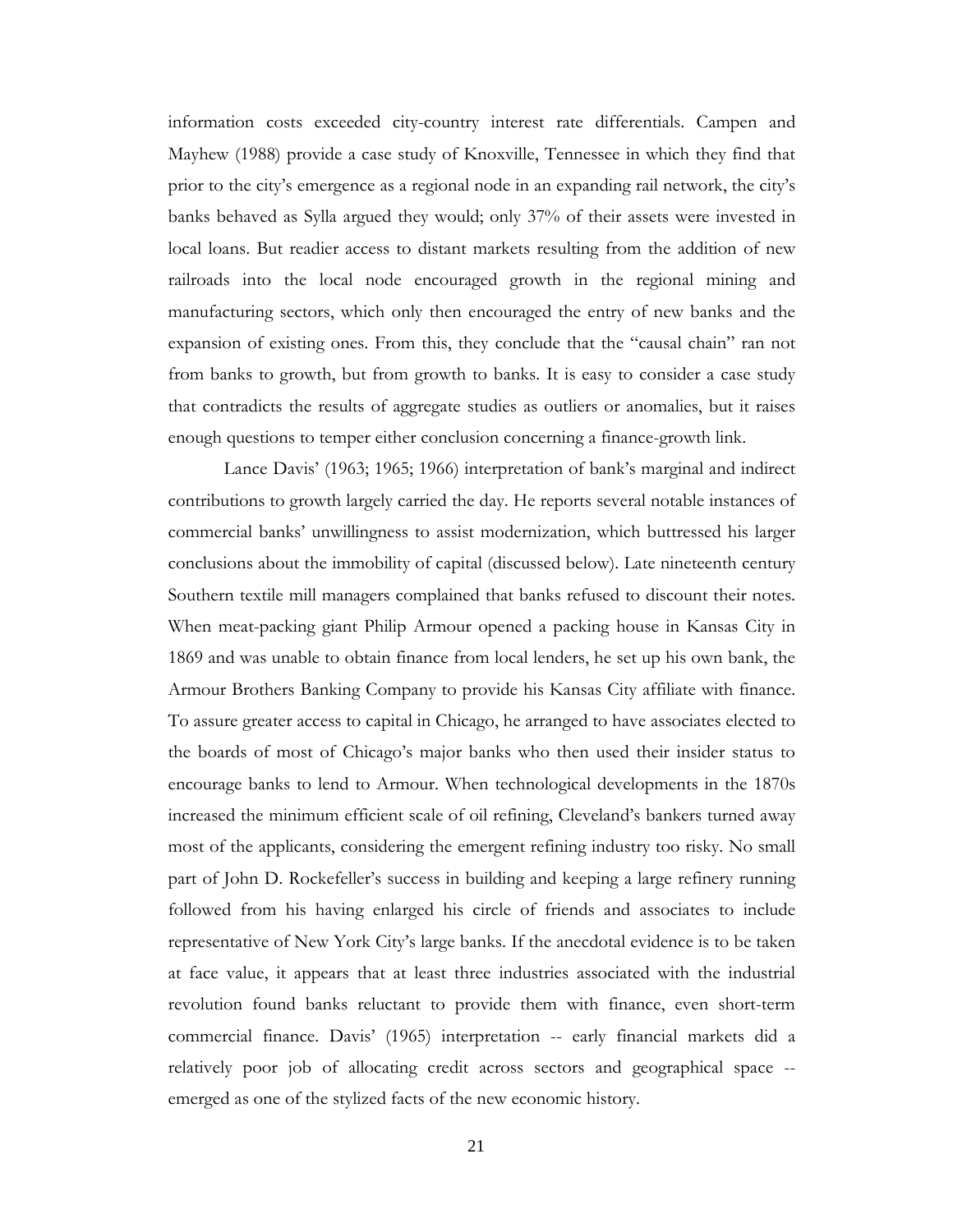#### *4.2. Regional interest rate differentials and the finance-growth link*

In the 1960s and 1970s a vibrant literature investigated regional interest rate differentials and provided apparently compelling evidence of banks and other financial intermediaries unable to mediate between savers and investors in the face the rapid growth in the nation's territory, population, and economic activity. Late-nineteenth and early-twentieth century observers recognized that regional interest rates in the U.S. exhibited dramatic differences and found little evidence that of narrowing regional spreads (Breckinridge 1898).

Davis's (1965) observation that late-nineteenth-century US deviated from the neoclassical, perfect competition model of resource allocation in which mobile capital, given allowances for risk, uncertainty and transaction costs, would equalize returns across regions and sectors. In the early stages of development, he argued, uncertainty (as distinct from risk) discounts would be sufficiently high so as to impede capital flows (Knight 1921). The resulting differentials in borrowing rates could and probably would slow growth in potentially high-growth sectors and areas. Economic development was a process whereby uncertainty discounts were reduced, if not eliminated, making it possible for capital to flow freely between regions and sectors. The role of intermediaries in reducing these discounts is paramount and takes centerstage in Davis's subsequent interpretations of economic development in the US and elsewhere (Davis 1966; 1978; 2001).

The post-1880 lines in Figure 2, which plot three-year moving averages of annual estimates of regional bank lending rates (as proxies for average regional shortterm interest rates), reveal that U.S. loan markets were not characterized by uniform national rates. Fifteen years after the Civil War and 15 years into national banking, rates outside the Northeast were two to four percentage points higher than rates in the Northeast. By about 1920 the regional gaps had narrowed, but even as late as 1960 there still remained a roughly one-half percentage point difference between the Northeast and the rest of the country.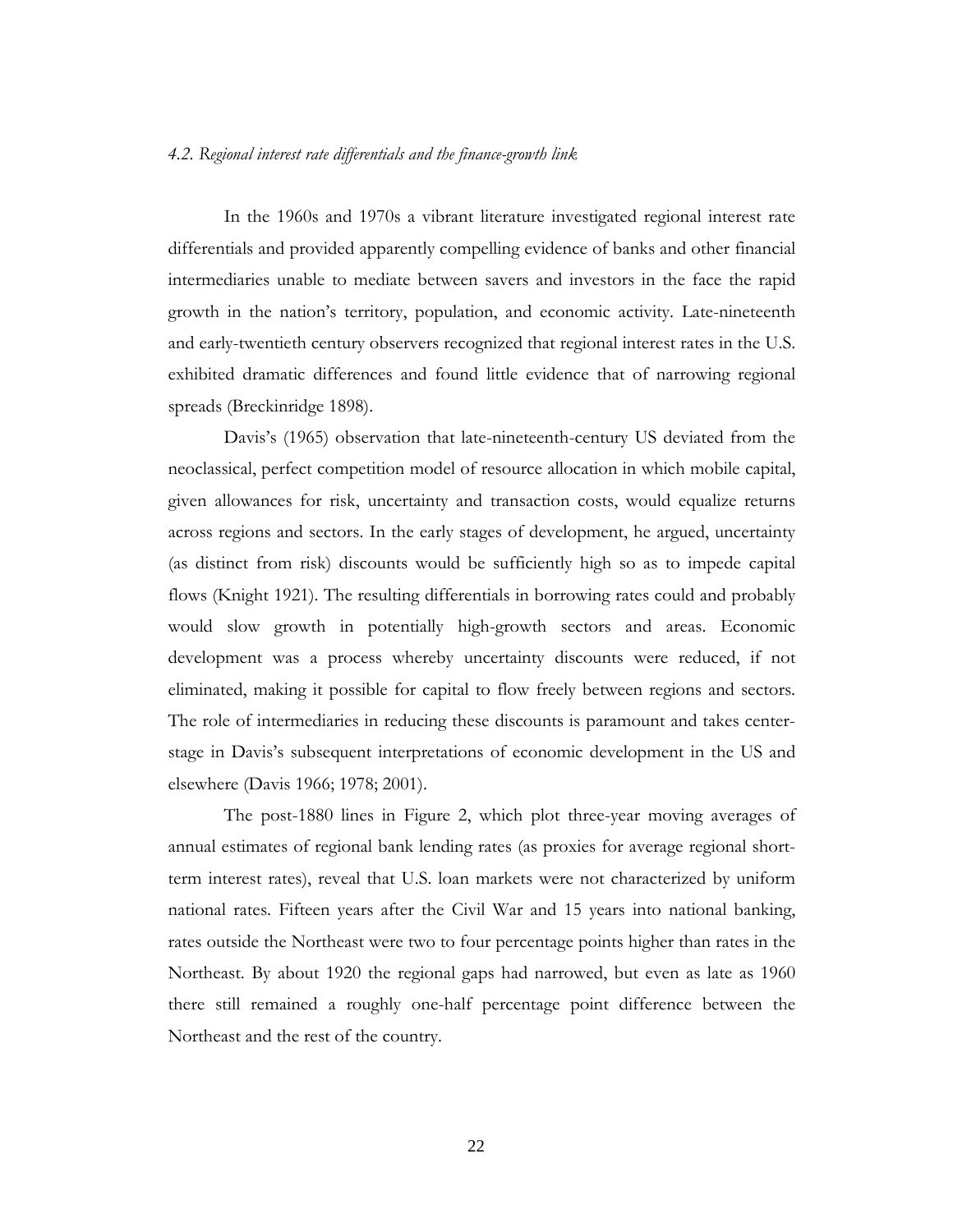



Davis's revelation sparked a three-decade long debate about the causes, consequences, and implications of the initial rate gap and their narrowing. At the risk of eliding over some subtleties, the participants in this debate attributed the differentials to one of four factors: (1) an extreme home bias or provincialism in investment preferences that militated against arbitraging on rate differentials (Davis 1958; Davis and Payne 1958, p. 404); (2) inadequate information, financial and transportation infrastructure that raised transaction costs and impeded the flow of capital across regions (Davis 1968; Olmstead 1976); (3) regulatory impediments to the geographic mobility of capital (Sylla 1969; James 1976; Davis and Gallman 2001); and (4) differences in the riskiness of investment across regions (Stigler 1967; Eichengreen 19xx; Bodenhorn 1995). By 1980 or so the debate was sufficiently balkanized that the only point of agreement between the home-bias and differential risk camps was that regulation probably impeded at least some capital flows.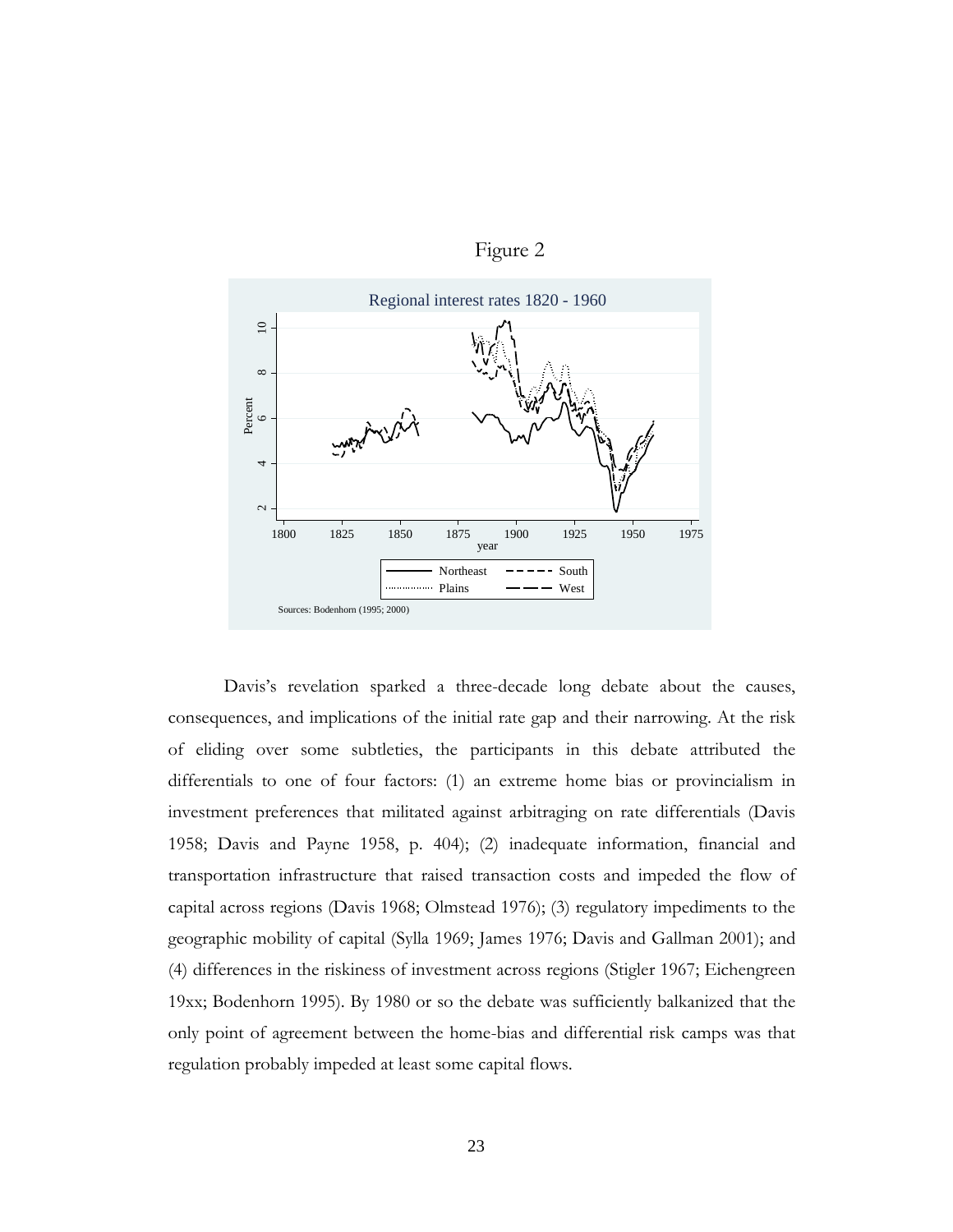This debate and its resolution bears directly on the finance-growth relationship. If the source of the persistent regional differentials was provincialism or the "disinclination of capital to migrate," the regional rate gaps reveal a principal financial sector participant – the commercial bank – that labored mightily and not always successfully to overcome the strains placed on it by a changing geographic and industrial mix of production in the late nineteenth and early twentieth century (Davis 1966). A banking system incapable of conquering space was unlikely to conquer new industrial structures. Even today, when "funds can flow freely from place to place, the quality of local intermediaries will continue to matter" because distant investors rely on local intermediaries to traverse the "last mile" of information gathering and monitoring (Guiso, Sapienza and Zingales 2004a, p. 967). Local intermediaries help transform uncertainty to risk and facilitate the transfer of capital to start-ups and other small- and medium-size enterprises. Knitting regional banks into a national network is an important element of financial development.

Geographically segregated capital markets, likewise, will lead to inefficient investment choices by investors and savers. In fragmented markets, transactions occur absent accurate prices. As a result, transportation, communication, and industrial firms respond to rates of interest that may not reflect the true cost of capital, which interferes with its efficient sectoral employment. Davis (1960), for instance, posited that one reason why the textile industry emerged in the northeastern US was because the relatively low cost of capital more than compensated for the costs of paying higher wages and moving the raw cotton out of a high-interest rate South. It was only after textile firms could rely on a combination of trade credit and self-finance in the 1890s that they moved south to take advantage of relatively low-cost labor and proximity to their raw material. Thus, understanding the knitting together of a national financial market is crucial in understanding the temporal and spatial distribution of commerce and industry more generally.

A series of studies in the 1990s offered some resolution (Rockoff 1990; Bodenhorn 1992; 2000; Bodenhorn and Rockoff 1992). These studies turned to the antebellum era, when bank chartering was more liberal and regulation was less onerous, and found that any pre-Civil War differentials were small compared to the postbellum era. Figure 2 plots the regional average bank lending rates for the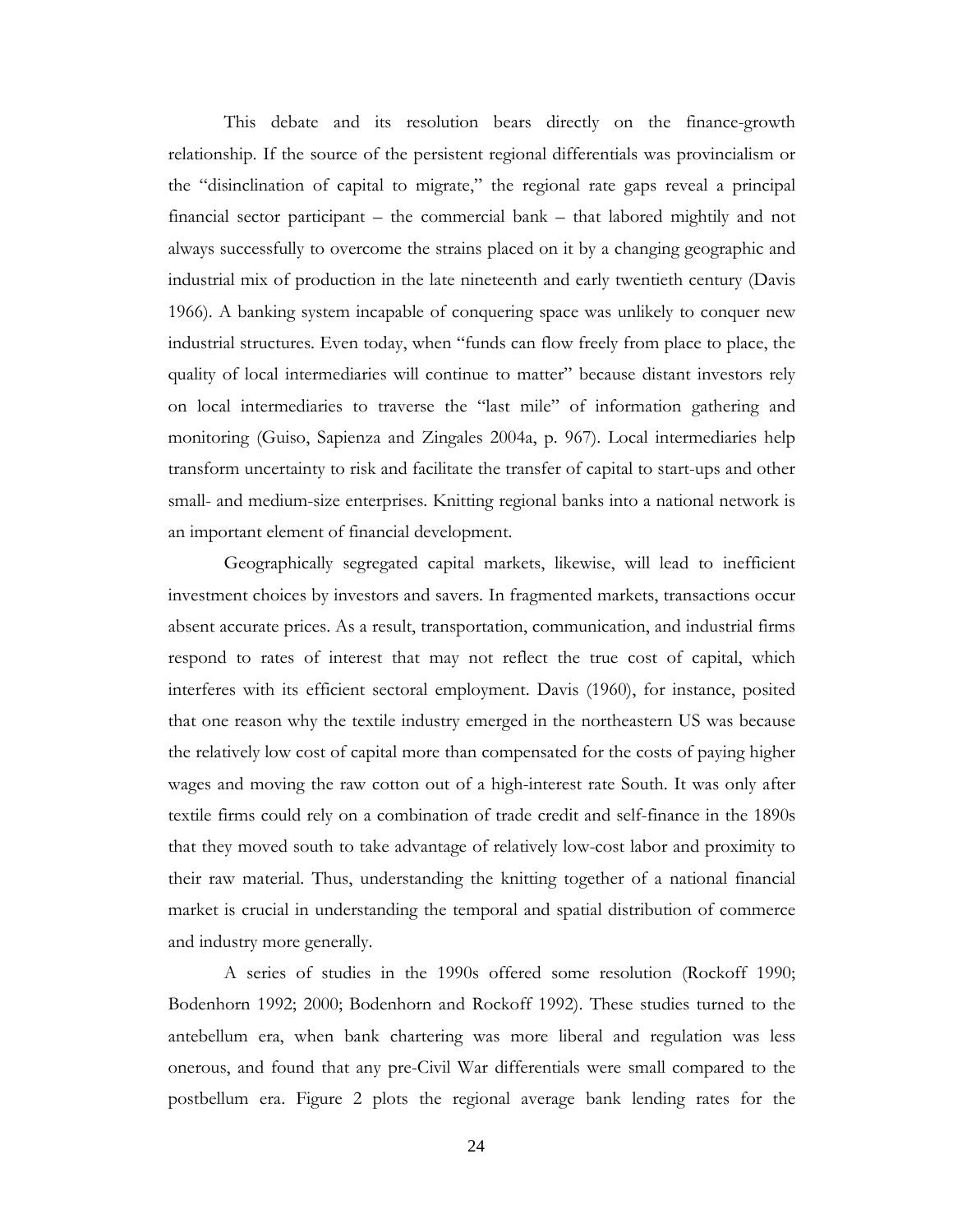northeastern and southern US (the Plains and Far West regions were not yet sufficiently populated or banked to generate comparable measures). It is readily apparent that any prewar differentials were small. Because banks in each region specialized in discounting double-name paper of roughly comparable risk Rockoff (1990) and Rockoff and Bodenhorn (1992) conclude that postwar rate gaps were attributable mostly to national banking era regulations. Further, they suggest that it may be useful to think about the nineteenth-century frontier as the line separating regions integrated into labor, product and capital markets and those not yet so.

So what forces brought about the narrowing of regional gaps after the war? Both Davis (1966) and Sylla (1969) argue that the rapid westward postwar movement of population and economic activity required the creation of new institutions that could overcome regulation-induced capital market frictions. Davis's (1966) explanation focused on the commercial paper market, which was an institution that came into being largely to arbitrage on regional differentials. One of the more puzzling features of the commercial paper market, however, is that it fell into decline in the 1920s, or at about the time markets became integrated. Phillips and Cutler (1998) argue that an active secondary market for bank drafts moved funds around the country. Sushka and Barrett (1984) argue that the financing decisions of big business became increasingly interest elastic, which pushed them into equity finance. Odell (1989) argues that rate convergence occurred at the regional level. Once regions became internally integrated, links between regional money-center markets integrated into the national market.

Though Sushka and Barrett disagree, Bodenhorn (1992), James (1995) and Phillips and Cutler (1998) consider the elimination of regulatory barriers as the root cause of regional rate convergence. Bodenhorn (1992) and Phillips and Cutler (1998) show that while the market for bank drafts (domestic exchange) transferred funds across state and regional border for a century, it fell into decline with the establishment of Federal Reserve's Gold Settlement Window in 1918 that transferred funds without charge. The Fed's zero price drove private firms from the market. James (1995) contends that the commercial paper market's decline was concurrent with the rise of large money-center banks that could meet the short-term credit requirements of modern industrial firms. The informational advantages of bankcustomer relationships better served many industrial and commercial firms than arm's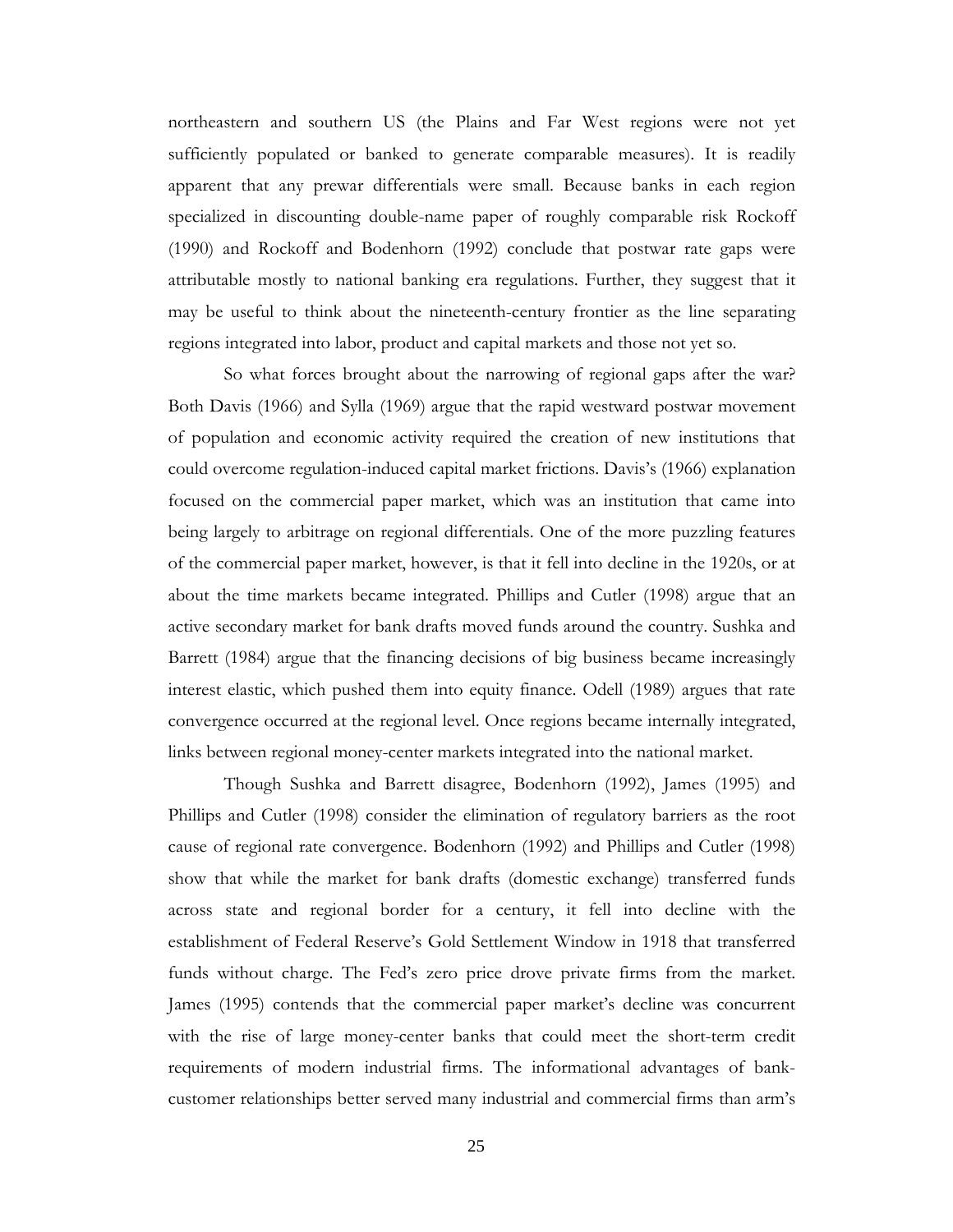length commercial paper markets. The rise and fall of the domestic exchange and commercial paper markets is then consistent with Sylla's (1972) observation that regulatory barriers interfered with the banks' intermediation functions; freed from binding regulatory impediments, the nation's commercial banks allocated capital across space with such "ruthless" efficiency that they nearly drove one institution from the market.

The postbellum mortgage market was less integrated than the commercial bank loan market, which surely influenced migration, residential investment, and farm making costs. Building and loan societies emerged in the mid-nineteenth century, and were successful in assisting working-class families to buy their own homes. In 1850 the residential housing stock represented 19.4% of national reproducible tangible assets; in 1900 it had grown to 25.5%, due in part to the nearly 6,000 building associations with about 1.5 million members (Dexter 1891; Potter 1954; Carter et al, 2005, series Ce233- 238.). In 1920 building association accounts represented 15.5% of national savings, but for a number of reasons they were decidedly local institutions that generally eschewed mortgage investments far removed from their home markets. Some limited their lending to a few city blocks; others to no more than 50 miles from the association office. One reason for their home-bias was the difficulty in gathering quality information on distant properties and monitoring homeowners' behaviors before and after the loan. A second, perhaps, and perhaps more important reason, was that building associations tended to managed by builders, real estate professionals, and attorneys who used the associations to finance their own projects (Snowden 1995a; 1995b; 1997).

The result was that, between 1870 and 1940, mortgage credit costs varied dramatically across regions. Mortgage rate differentials reflected imbalances in regional and local supplies and demands for mortgage credit and persisted because building associations were reluctant to move funds across space (Snowden 1987; 1988). Snowden's analysis offers some specificity to Davis's (1965) assertion that funds failed to move due to information and risk costs. The real issue, however, was that it was difficult to structure optimal agency contracts in a way that would have encouraged eastern savers to finance prospective western land- and homeowners. Specialized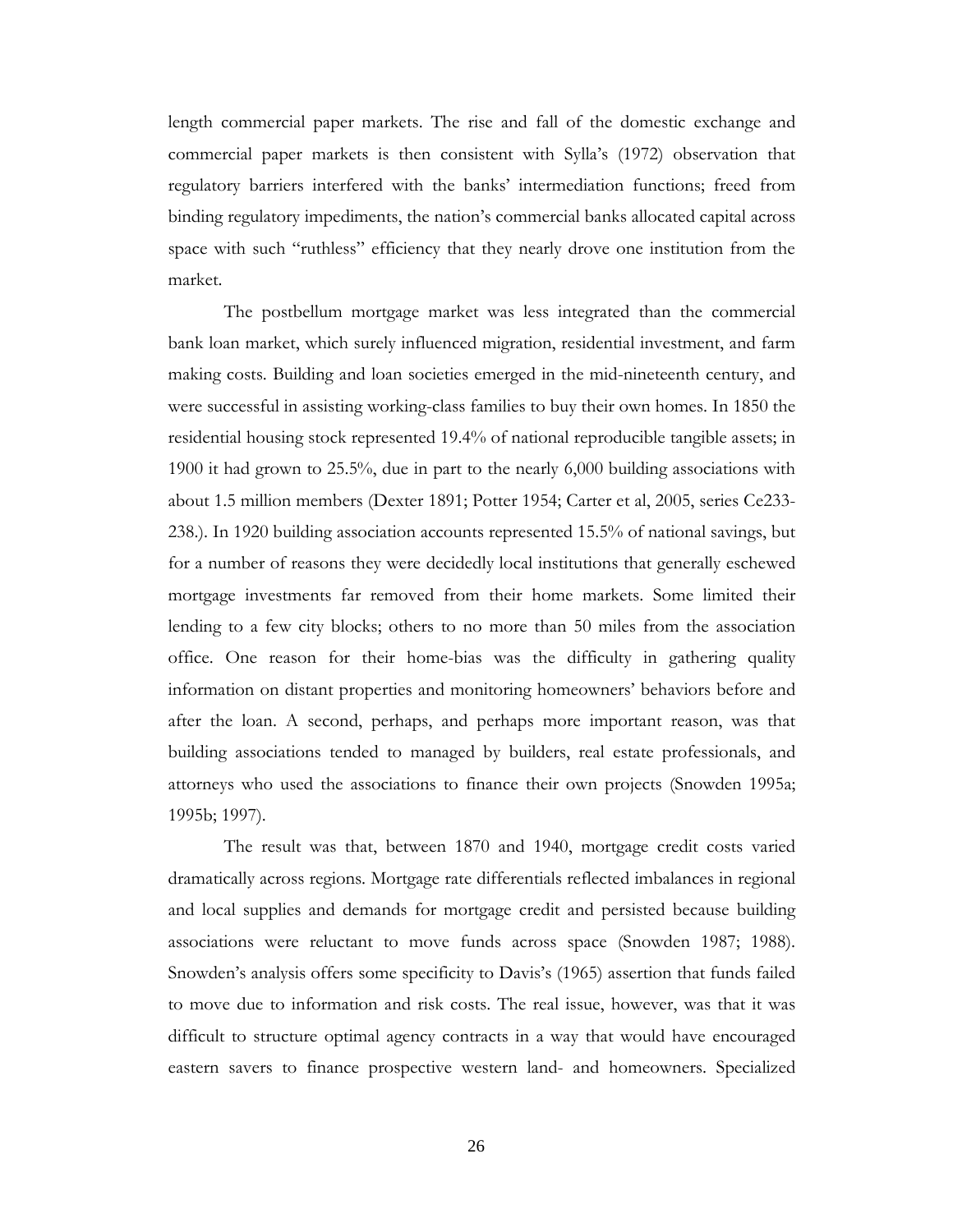mortgage companies arose in two periods in the late nineteenth century, but both ended with waves of mortgage defaults and mortgage company failures.

Even though a considerable amount of ink has been spilled on the extent, causes, and nature of regional interest rate differentials, less attention has been paid the question of whether and how postbellum regional rate differentials directly influenced the spatial distribution of capital than it merits. This might be a fruitful line of future inquiry.

### *4.3. Second-generation studies of the bank-growth nexus*

Despite the apparent failure of postbellum banks to mobilize funds across space and the equivocal results from the first-generation finance-growth stories, the question is one of continuing interest to economic historians. Since about 1990 historians have brought to bear a variety of archival and empirical approaches, and pursued answers to the question from a variety of perspectives.

Skeptics of the finance-growth hypothesis continue to point to the fact that U.S. commercial banks generally failed to offer long-term credit to manufacturing and industrial firms, which was needed to acquire the heavy capital associated with economic modernization (Hammond 1957). Cull et al (2006) contest this critique. Because financial capital is fungible in many instances, so long as firms have access to some form of external finance, the particular form it took – debt versus equity, shortversus long-term – does not appear to have mattered much. Industrialization progressed apace in nineteenth-century New England despite firm's limited access to equity finance or long-term bank credit. The more capital-intensive machine tool, electrical and automotive industries that emerged in the late-nineteenth-century Midwest received little support in the form of long-term debt from commercial banks (Lamoreaux, Levenstein and Sokoloff 2007). In both New England and Cleveland, firms made due with a combination of short-term bank finance, trade credit, and private equity.

Lamoreaux's (1986; 1994) detailed archival studies of banks in Rhode Island and Massachusetts reveal how aspiring manufacturers and other entrepreneurs could make commercial banks work for them. In these states bank charters were relatively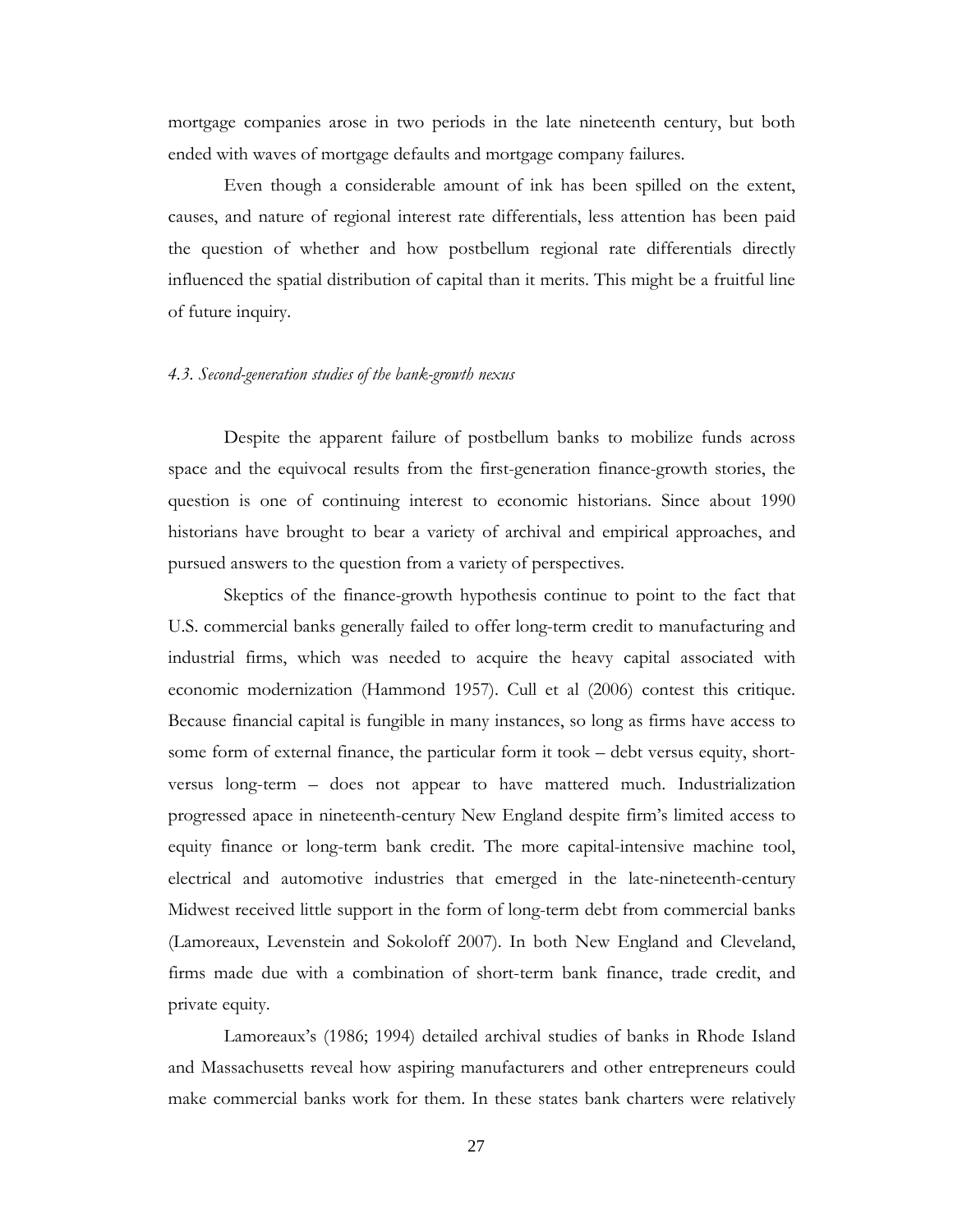easy to obtain and many entrepreneurs organized banks managed by small groups of businessmen related by blood, marriage or established business ties. The banks then loaned the bulk of their funds to their own managers and directors, or other associated with the managers and directors. New England's insider banks were, in effect, the financial arms of wide-ranging, kinship-based enterprises, not unlike banks inside Japanese *keiretsu*. It was well known that these banks directed most of the bank's loans to insiders, which raised the specter of tunneling and other forms of expropriating minority shareholders. Yet the region's insider banks found locals ready to invest. Potential investors were relatively unwilling to invest directly in these groups' manufacturing enterprises, but they readily purchased minority stakes in the groups' banks. The ability to tap outside pools of capital then allowed the groups to expand beyond the financial capacity of its individual members. Bank shares were attractive because they represented a share in the "diversified investments of their community's most active entrepreneurs" (Cull et al 2006, p. 3026). Moreover, the range of businesses financed through insider bank lending was as varied as New England's economy: international and domestic trade, whaling, textiles, lumbering, manufacturing, and others.

Lamoreaux and Glaisek (1991) report that the majority of directors of banks organized in Providence, Rhode Island after 1830 were men of modest means compared to directors of the older, established banks. But control of a bank allowed them to tap into local savings to invest them in their own and other emergent enterprises. By 1845, the new banks' directors' taxable wealth exceeded that of the old banks' directors. Rhode Island's liberal and permissive bank chartering policies, then, afforded an incipient entrepreneurial class to respond in true Schumpeterian (1931) fashion. Capital was redirected from traditional to then-modern sectors, which fostered a business and regulatory culture amenable to economic change and development.

Bodenhorn (1998; 1999) and Wang (2008a; 2008b; 2016) provide detailed micro-level studies of individual banks in Watertown, New York and Plymouth, Massachusetts. Although manufacturing represented about 15% of all firms in Watertown in the 1850s, Bodenhorn finds that manufacturers received nearly 25% of all loans, and loans to manufacturers were about 60% to 70% larger by dollar value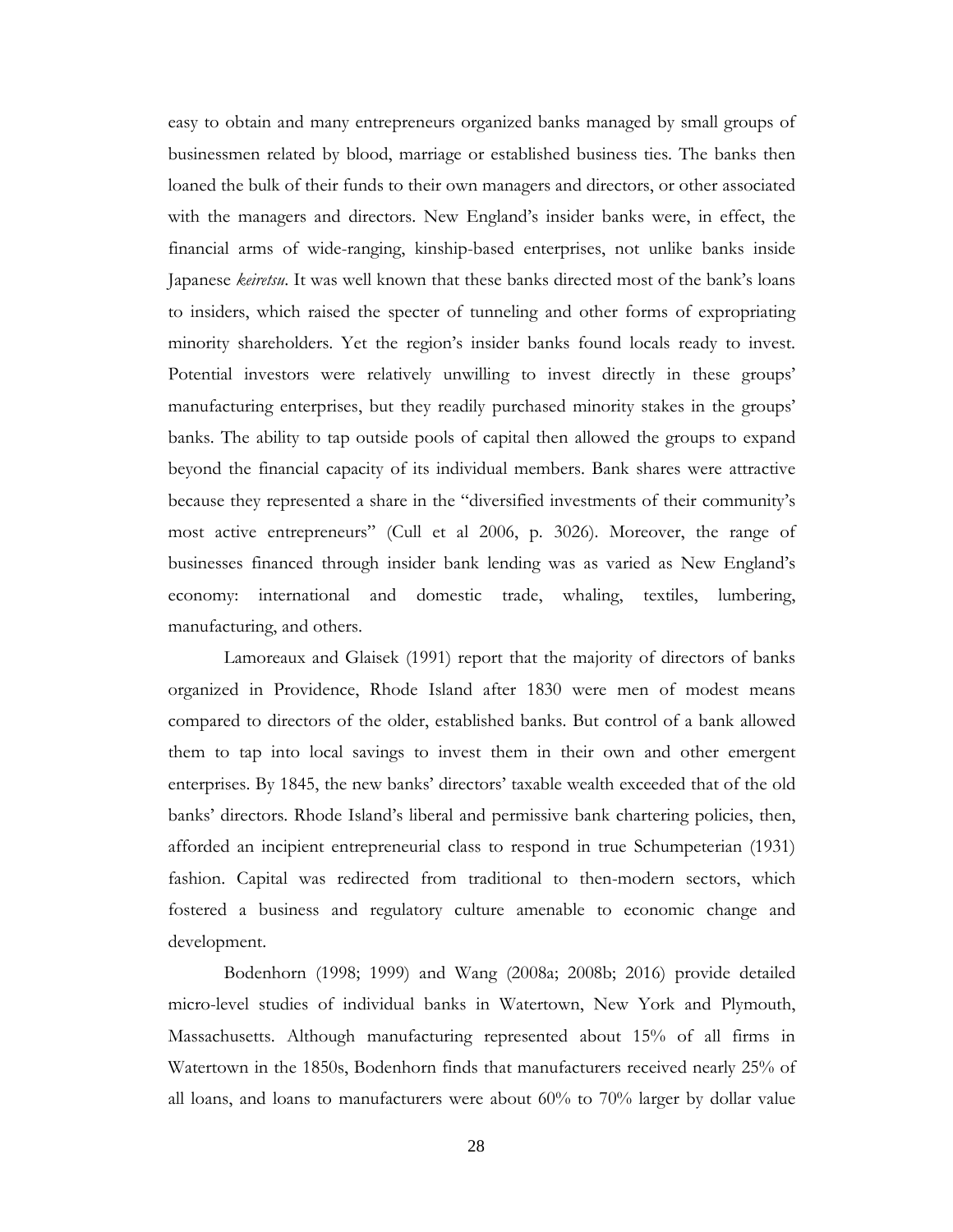than loans to merchants. Wang finds that, although merchants received the majority of the banks' loans, artisans and manufacturing captured an increasing share from early to mid-century. Where manufacturers received about 3% of loans extended by a Plymouth bank between 1803 and 1833, manufacturers received 26% of all loans between 1843 and 1849. It was not essential that banks lend to manufacturers for them to have promoted growth in the mid-nineteenth century, but it is notable that these two banks did, and there is no reason to think that Watertown or Plymouth were atypical places or that these were atypical banks. [3](#page-29-0) The northeastern US was dotted by small and medium-size towns populated with small and medium-size firms served by small- to medium size banks.

Evidence of the finance-growth nexus does not rely only on narrative or micro-archival approaches. A host of other studies exploit recent additions to our understanding of economic development and recently collected data to econometrically investigate the nexus. Bodenhorn (2000) builds on the earlier literature connecting monetization with the stirrings of economic growth in the pre-Civil War era and the King and Levine (1993a; 1993b) approach. He regresses initial moneyincome ratios on subsequent estimates of state-level income growth and finds a positive relationship: a 10% increase in the initial money-income ratio is associated with an increase in state income growth of about eight-tenths of a percentage point, or the equivalent of moving from an average slow-growth state to an average fast-growth state in the 1850s.

Section 3 posits a connection between finance and physical capital accumulation. Using county-level data in the late antebellum era, Jaremski and Rousseau (2013) estimate that, despite banks' supposed unwillingness to finance heavy capital, a 10% increase in the number of banks is associated with 1.1 to 1.9% greater subsequent growth rate in manufacturing capital. A 10% increase in bank loans is associated with a 0.6 to 0.7% increase in manufacturing capital. Jaremski (2014) uses both county- and firm-level data to investigate the connection between the entry of 729 national banks in the upper Midwest between 1863 and 1866 and manufacturing activity. Among counties that gained a bank in this period, 13% of the growth in the county's manufacturing per establishment can be attributed to the new bank.

 $\overline{a}$ 

<span id="page-29-0"></span> $3$  Wright (1999) reports similar responses of bankers to modernizing local economies.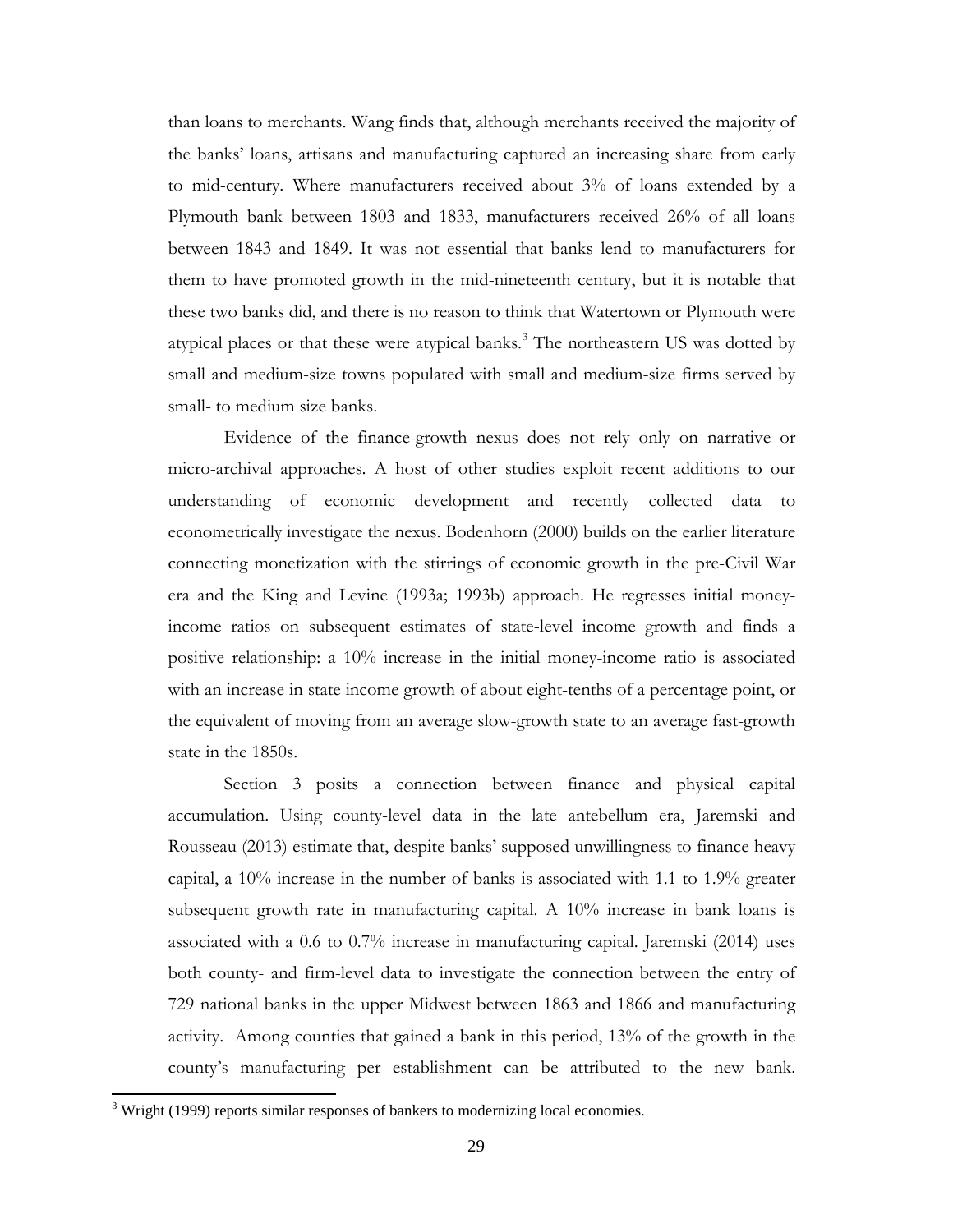Establishment-level increases in the use of steam engines are also positively associated with the establishment of new banks. These are among the first studies to formally link increases in physical capital with increases in financial services in the mid- and late-nineteenth century. Though eminently plausible, the Bodenhorn-Jaremski-Rousseau results are suggestive because none can be viewed as statistically causal because it is not clear that initial finance is genuinely exogenous.

In a series of related studies, Rousseau (2003) and his coauthors (Rousseau and Sylla 2003; Rousseau and Sylla 2005; Rousseau and Wachtel 1998; and Wachtel and Rousseau 1995) employ modern time-series econometrics, including vector autoregressions (VARs) and vector error correction models (VECMs), to study the connection between a number of financial and real-sector realizations in the U.S. and elsewhere. These studies provide support for the finance-growth nexus in that the results imply that financial variables Granger-cause output, but output does not Granger-cause finance. In general, a 1% increase in finance leads to a 1.3 to 1.5% increases in output over the subsequent five years. In evaluating these studies it must be kept in mind, of course, that Granger causality is not causality as the term is currently used in empirical economics. It is also important to recognize that timeseries approaches impose functional forms that generate rapid rates of adjustment to innovations in finance. Changes in finance, however measured, tend to manifest themselves in changes in real economic activity in three to five years. Economic historians, however, tend to think that the true effects are more likely to play out over decades rather than years.

Rousseau (2003) further points out why testing the finance-growth hypothesis in developing economies is a sometimes fraught enterprise. Agriculture remained the dominant source of income for most of the nineteenth century and employed a large fraction of the labor force into the twentieth century. Measures of gross national product such as those constructed by David (1967), Berry (1988) and Weiss (1994), therefore, are driven mostly by increases in agricultural productivity rather than growth in the modern sector, or that part of the economy that relied on finance. Instead of trying to overcome this problem, Fulford's (forthcoming) analysis exploits the importance of agriculture in the late nineteenth century to establish the finance-growth link. He takes advantage of minimum capital requirements at national banks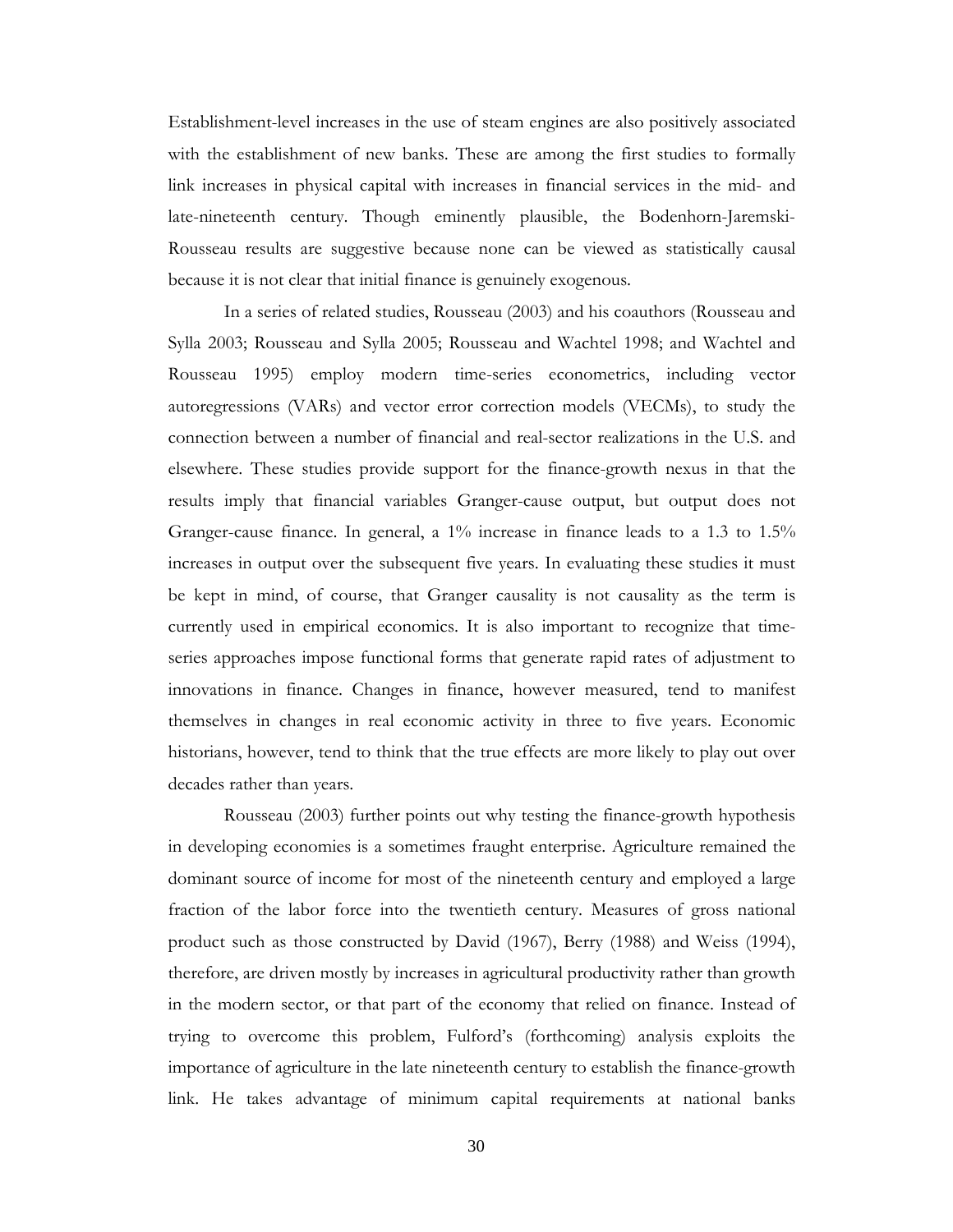determined by local population, which creates a discontinuity to identify the effect. His results reveal that, for the marginal county, the establishment of a minimum-capital bank increases agricultural output by about eight percent, mostly by bringing more land under cultivation rather than through more intensive use of land. He hypothesizes that even though commercial banks were precluded from lending to farmers on mortgage, the presence of a bank shifted production toward geographic comparative advantage. One issue with Fulford's strategy is that it ignores state banks. In the period Fulford studies, states were reducing minimum capital requirements and other regulations to encourage the entry of small-scale banks into less populous localities (White 1982; 1983).

Given the difficulties of generating accurate income estimates at the state or local level, some historians have turned to alternative measures of modernization to explore the finance-growth connection. Jaremski and Rousseau (2013) and Bodenhorn and Cuberes (2010) both attempt to link the organization or prior existence of commercial banks with subsequent urbanization, which they argue serves as a reasonable proxy measure of modernization. Jaremski and Rousseau regress the number of banks and the dollar value of bank loans at an initial date with subsequent increases in the proportion of county residents residing in an urban area. They find that a 10% increase in banks in 1850 is associated with an 0.3% increase in urbanization in the following two decades. A 10% increase in the dollar value of bank loans in 1850 is associate with an 0.1% increase in urbanization. Bodenhorn and Cuberes (2010) attempt to exploit the political, rather than economic, allocation of banking facilities in the early US to identify whether the presence of a bank leads to subsequent population growth at the town or city level. OLS and propensity score matching estimates imply that the establishment of a bank prior to 1840 increased population growth between 1840 and 1870 by 1.3 to 1.6 percentage points.

Whereas first generation studies recognized that banks contributed directly to or otherwise subsidized the construction of much-needed transportation infrastructure, including turnpikes, bridges, and canals, Atack, Jaremski and Rousseau (2014; 2015) use modern methods to tease out the virtuous circle of growth-inducing behaviors for banks and railroads after the mid-nineteenth century. Not surprisingly, early railroads connected already substantial cities and towns, like Boston and Albany,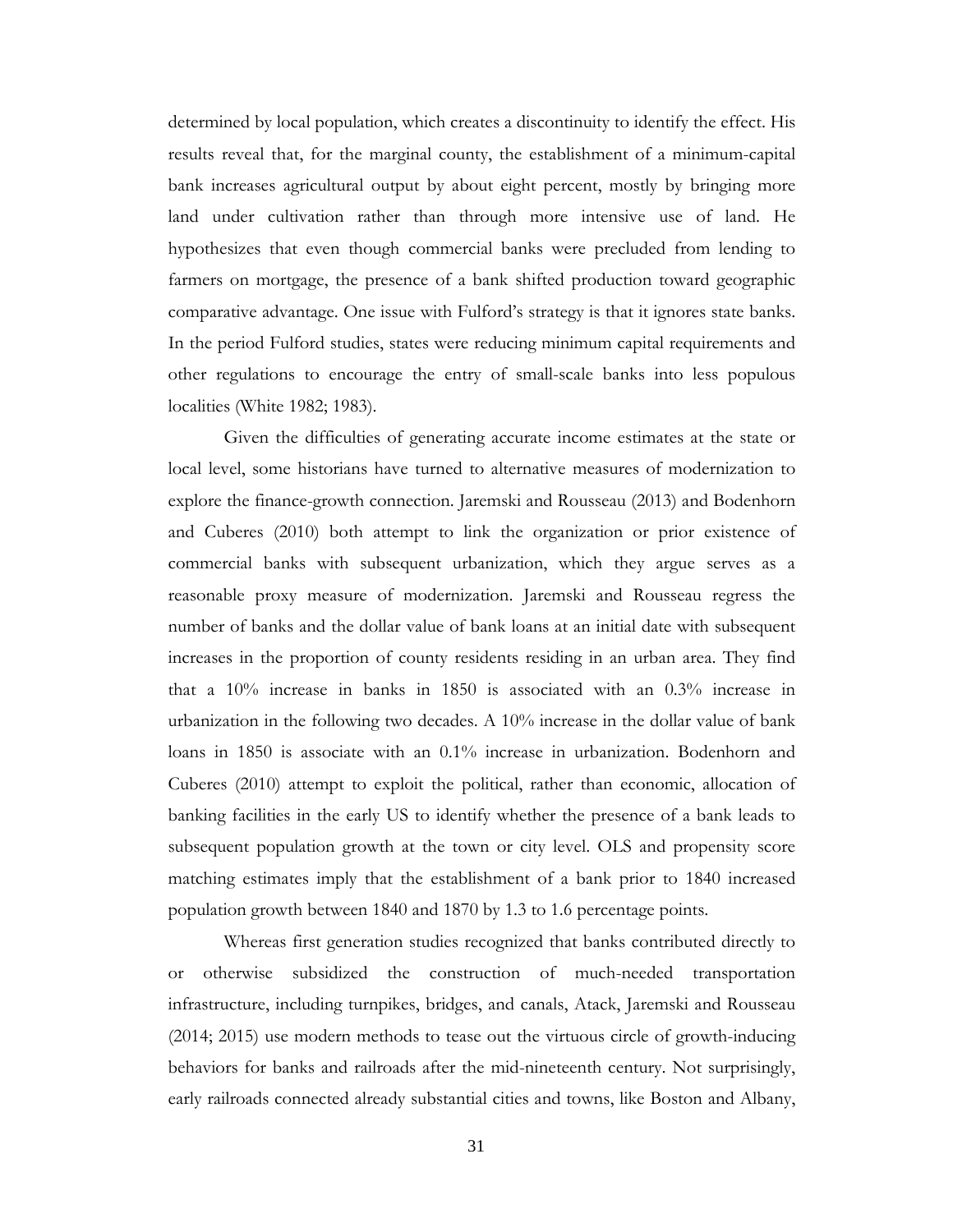in which one or more commercial banks already operated. Atack et al (2014, p. 946) find that new banks sprung up along the rail lines in previously isolated and remote places so that the building of rail lines, thus, filled in "the banking map more rapidly than would have otherwise occurred." Small towns evolved into regional financial, commercial and manufacturing centers. Bodenhorn and Cuberes (2015) identify a similar pattern of banking development along New York's Erie Canal. The canal widened the marketplace not only for goods and finance, but for ideas and innovation as well in that Sokoloff (1988) found that patenting activity increased markedly in counties adjacent to northeastern canals. But Atack et al's (2015) study suggests that railroads squared the virtuous circle by making local loans less risky. Although postrailroad banks held more loans and fewer government and corporate bonds, which means that they directed a larger fraction of their assets to local borrowers with obvious growth-enhancing implications, these banks failed at lower rates. One plausible explanation is that rail connections provided wider, more stable markets to local producers, which had the beneficial side-effect of creating more stable local financial institutions.

Dehejia and Lleras-Muney (2007) note that while a large literature connects financial development with economic growth in the late twentieth century, the mechanisms that underlay the connection are less well understood. The same can be said for the bank-growth connection up to the mid-twentieth century US. They argue that two regulatory changes may provide some insights: branch banking and deposit insurance. Branch banking should have an unambiguous positive effect on growth because, as Schweiger and McGee (1961) found, branch banks mobilize more local savings per dollar of income and offer more loans per dollar of deposits than unit banks. The growth inducing effects of deposit insurance, on the other hand, are less clear. Deposit insurance may increase bank leverage and therefore bank credit. But if banks respond to the insurance subsidy by making riskier loans to less productive enterprises, the growth-enhancing effects will be mitigated.

Using a generalized difference-in-differences approach, Jayaratne and Strahan (1996) were the first to test for the branch banking effect and find that the relaxation of branching restrictions in a treatment group of states is associated with an increase in real per capita state income growth compared to a group of control states. They also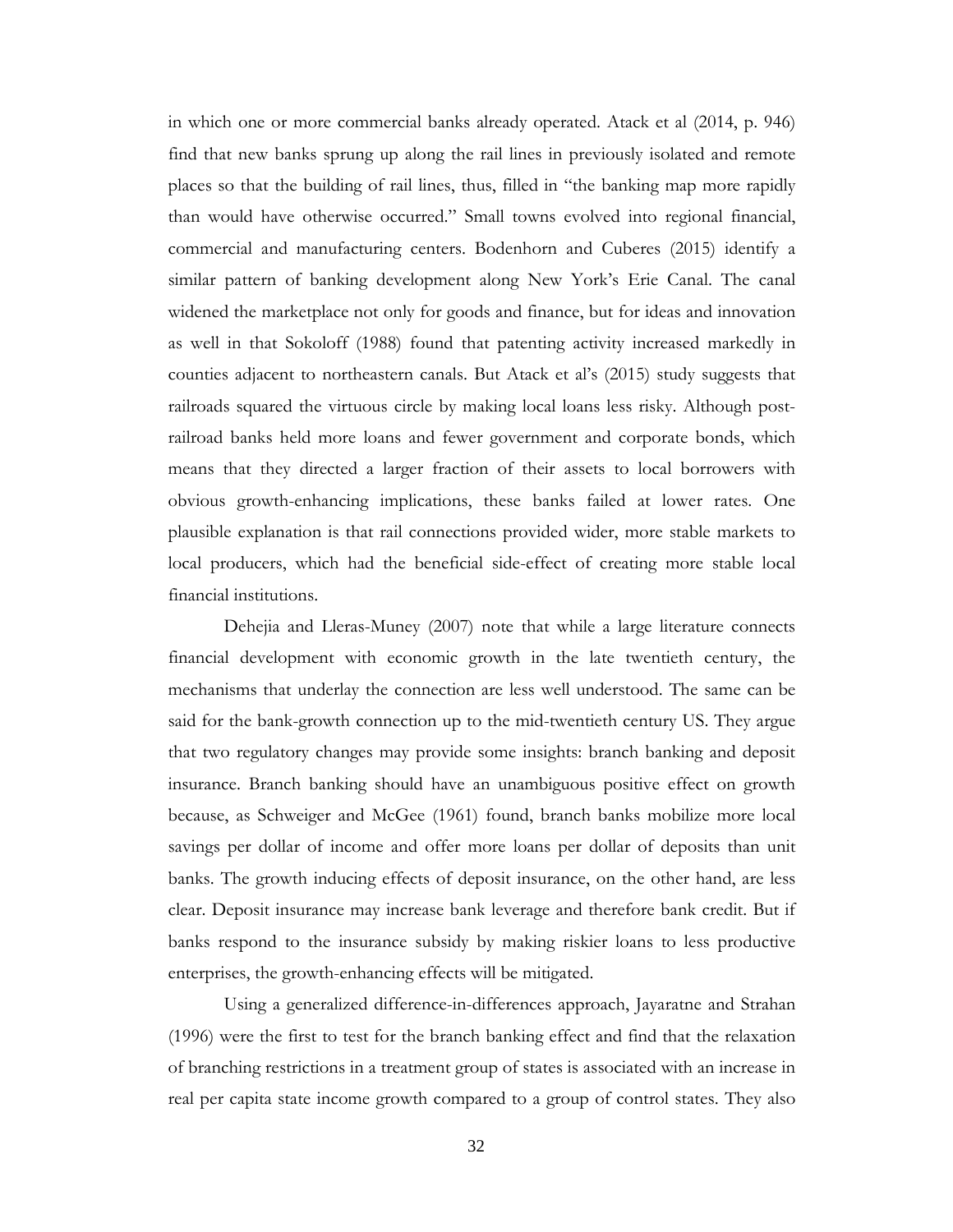show that the channel is primarily through lending quality. Branch banks do not necessarily lend more; they lend better, which improves the efficiency of investment. Dehejia and Lleras-Muney's (2007) results are consistent with this result. They adopt a variety of strategies to address endogeneity, and they find improved yields in agriculture and more manufacturing activity. Deposit insurance, on the other hand, is associated with reduced agricultural and manufacturing output. Given that several US states experimented with branch banking and deposit insurance as early as the early nineteenth century, modern studies point to potentially valuable lines of inquiry into whether and how alternative nineteenth-century banking structures induced growth. Their results also reflect on debates within economic history and accord with arguments that banks are reasonably efficient at allocating credit to the extent that regulations are not overly restrictive.

# *4.4. What do bank failures tell us about the bank-growth nexus?*

As the three previous sections make clear, there is a large and diverse empirical historical literature that explores whether and how financial development facilitates investment and, ultimately, economic growth. Because banks and other intermediaries mitigate moral hazard and adverse selection problems that increase the costs of raising external funds, functioning financial markets should disproportionately benefit firms – mostly small and medium-size firms -- most dependent on external finance (Kroszner et al 2007). One recurring issue in the historical literature is establishing statistical causality. Regressing initial finance on subsequent growth will not solve the problem if aspiring bankers had enough foresight to locate in regions likely to experience higher rates of industrial development and economic growth. And at the state or local level, initial finance is likely to be the consequence of what Bordo and Rousseau (2006) label "deep endogeneity," or the cultural, political, religious, economic, institutional and other factors likely to influence financial development in the long run. Plausible instrumental variables are in short supply, panel estimates subsume most of the interesting variance in the fixed effects, and time-series analyses generate Grangercasual but not genuinely causal estimates.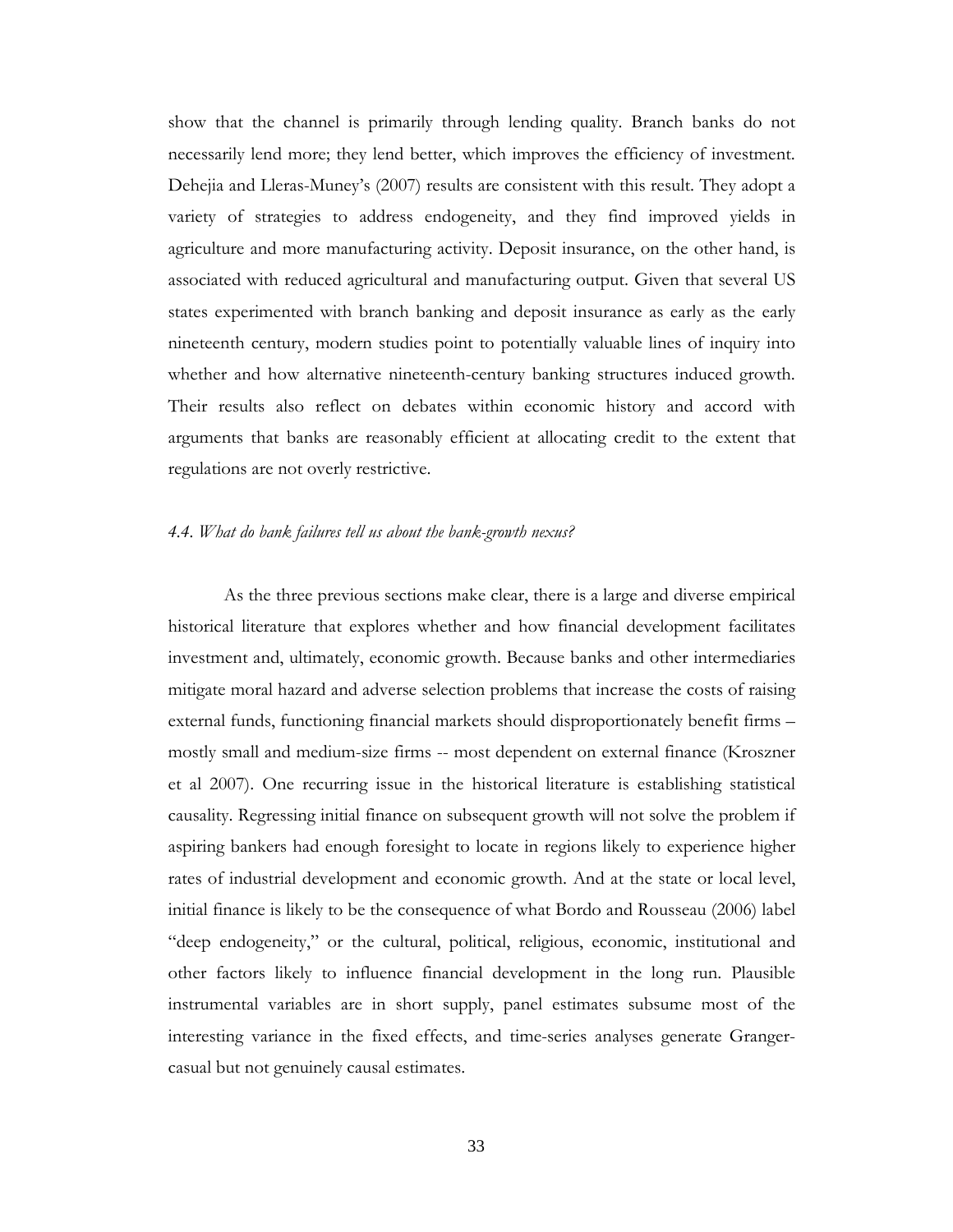The search for plausibly exogenous changes in banking activity has led a number of scholars to consider the short- and long-term consequences of financial panics. Although panics sprang up about once a generation prior to the postwar era, their appearance in a particular locality was plausibly exogenous (Wicker 1995, 1999; Reinhart and Rogoff 2011). The logic underlying these studies is, as Kroszner et al (2007) note, that if banks are the key financial intermediary that serve firms unable to tap into arm's-length markets, an unanticipated negative shock to intermediaries should have a disproportionately negative effect on sectors and regions dependent on bank services.

Irving Fisher (1933) was the first to recognize the connection between the decline in financial intermediation and negative short- to medium-term growth. Fisher's "debt-deflation" theory is developed from a series of logical connections: borrowers become highly levered during economic expansions; an unanticipated downturn leads to borrower bankruptcies, which leads banks to reduce their lending; the pull-back by banks leads to deflation, which redistributes wealth from borrowers to lenders; the decline in borrower net wealth leads to more bankruptcies, which further reduces economic activity. Such downward spirals can persist for short periods as in a standard recession, or for longer periods as in the Great Depression or Great Recession. Banks and their joint lending-money creation activities are thus central to Fisher's explanation.

Friedman and Schwartz (1960) and Bernanke (1983) provide detailed empirical and narrative studies of banks and growth in the Depression era. Friedman and Schwartz emphasized the connection between bank failures, the decline in the money stock, and the economic downturn. Bernanke's (1983) classic study focused on debtoverhang and nonmonetary channels contributing to the severity of the Great Depression. Bernanke's premise was that the series of increasingly severe banking crisis between 1930 and 1933 that led to the failure of nearly one-third of the nation's banks interfered with the ability of banks to exploit their information-gathering advantage and effectively intermediate. Information on borrowers was lost when banks failed; the cost to remaining banks of replicating this information was exorbitant. As the real costs of intermediation increased, small businesses experienced a credit squeeze. And the effects of this credit squeeze on aggregate demand were such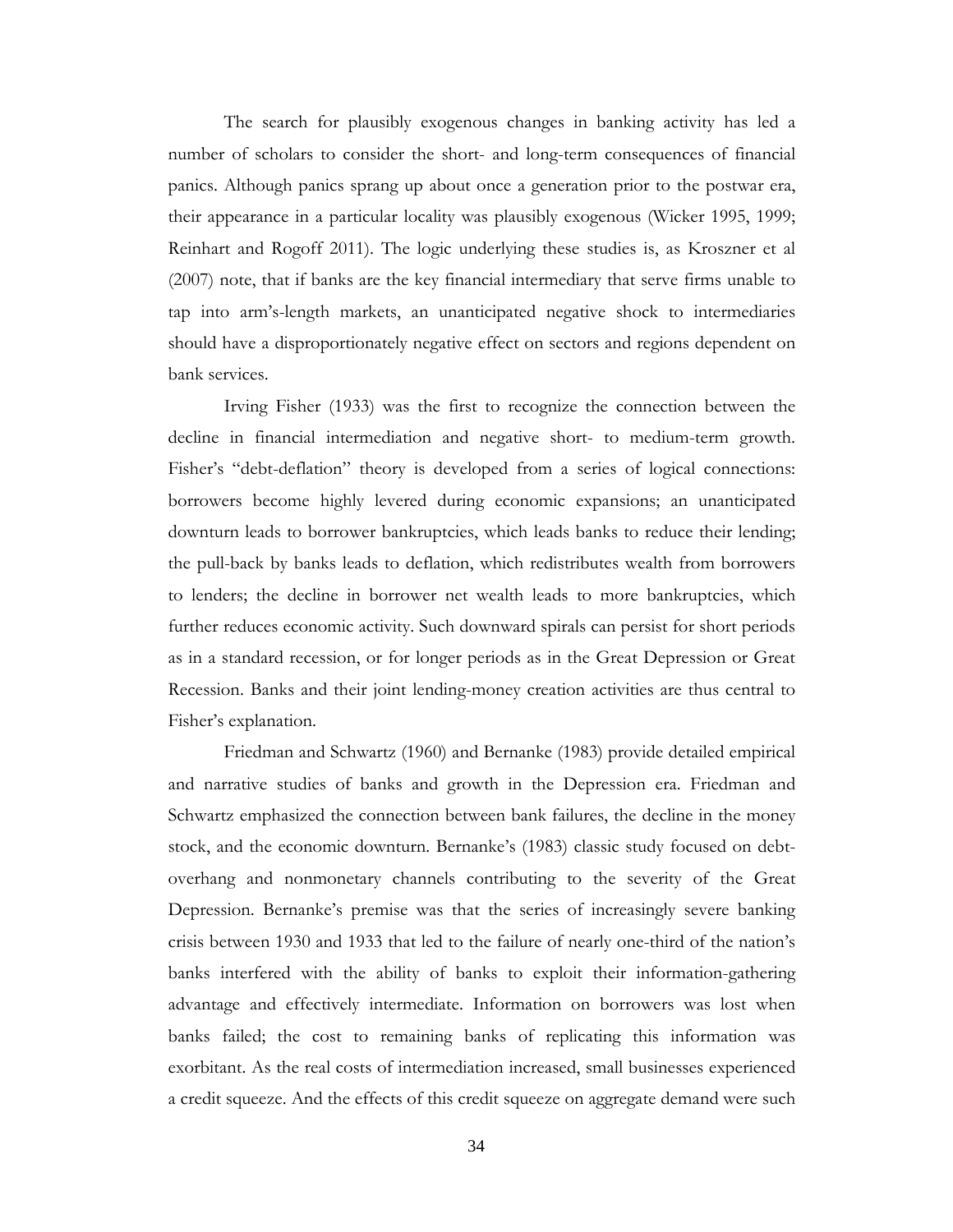that the recession of 1929/30 was transformed into a protracted Great Depression. Bernanke's empirical analysis explains the depth of the downturn, but it is in his narrative history that he connects the depression's persistence to the loss of bankborrower relationships.

Calomiris and Mason (2003) extend Bernanke's analysis and find that a one standard deviation in loan supply during the depression led to a 7% decrease in state income between 1930 and 1933. Also consistent with the Bernanke hypothesis, Bodenhorn (2003) provides a micro-study of bank-borrower relationships during and after the panic of 1857 and finds that one bank's total lending declined by nearly 80% and average loan size declined by 25% in the year following the panic. The least creditworthy borrowers were cut off, but having maintained a relationship with the bank for an additional two years (one standard deviation) increased the probability of renegotiating an existing loan increased between 56 to 90%. The evidence suggests that bank loans are a special, information-intensive form of finance and the specialness of bank-borrower relationship becomes manifest during a recession or credit squeeze.

Calomiris et al (1986) investigate the effects of the 1980s farm crisis on bank failures and how those failures further exacerbated the farm crisis. Because farm lending tends to be highly information intensive and highly localized, a bank failure is likely to have adverse effects on borrowers. Using an instrumental variables approach, they identify a short-run decline of about 1% of real farm output following a bank failure. They suggest that the short-term effect may have longer-term consequences, but they do not test for them.

Gilbert and Kochin (1989) consider the effect of bank closings, as opposed to bank mergers, because closings are likely to have more substantial negative effects on growth because idiosyncratic information about borrowers is more likely to be lost following a closing. Like Calomiris et al (1986) they identify a short-term negative effect of local bank failures on local retail sales and employment and it is not clear that the negative effect persists in the longer term, though there is cross-country evidence that it does in developing economies (Boyd et al 2004).

Ramirez (2009; 2011) considers the bank failure-economic decline connection from a decidedly long-term perspective. Ramirez (2009) notes that establishing the finance-growth link through bank failures requires depends on meeting two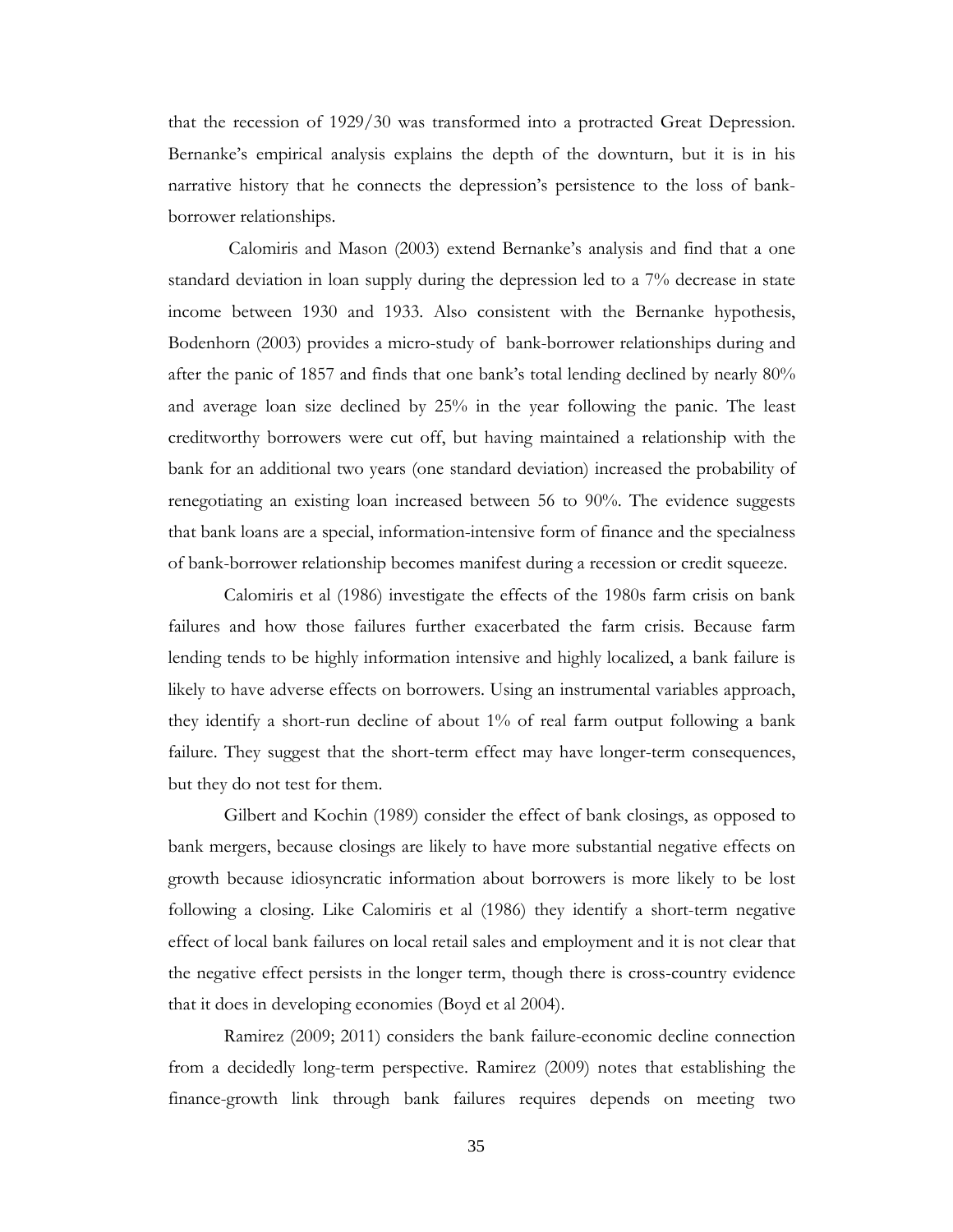requirements: enough time must elapse to establish a long-run effect; and, critically, government cannot institute policies designed to mitigate the downturn in the interim. One episode that satisfies both criteria is the period following the panic of 1893. Using OLS procedures, Ramirez finds that increased bank failures between 1893 and 1896 are associated with reduced rates of growth between 1900 and 1930. He scours local newspaper accounts and finds that the crisis reduced the public's confidence in banks, so that depositors were slow to reestablish their banking relationships. The loss of confidence, writes Ramirez (2011, p. 271), "becomes institutionalized … [and] the systematic loss in deposits leads to a long-lasting financial disintermediation and a permanent destruction of bank lending capacity, thereby [negatively] affecting economic growth."

Ramirez and Shively (2012) employ a VAR approach consider the same 1900 to 1929 period to investigate the connection between bank and business failures. They find that the relationship was strongest in states with compulsory deposit insurance, which they believe exacerbated moral hazard problems. Insured banks took on more risks than uninsured banks so that bank failures had larger and more persistent effects on business failures. In a related paper, Curry, Fissel and Ramiriez (2008) argue that a loss of confidence in banks measured by a state-wide downgrade in CAMEL ratings leads to lower long-run state-level growth rates. But they acknowledge that establishing a strong causal link is challenging because government intervened in banking markets in too many dimensions in the 1980s and 1900s to draw strong inferences.

Ashcraft (2005) provides one of the more ingenious studies in this vein. In the 1990s, regulators closed two otherwise healthy banks affiliated with troubled bank holding companies. Because the closing of these healthy banks involved no loss of wealth or liquidity to uninsured depositors or other creditors, the principal mechanism through which the closings would affect local economic activity is through the destruction of bank-borrower relationships. Aggregate lending in these two Texas communities declined by about 18%; unused loan commitments declined by 23%. Ashcraft then estimates that the closing of a healthy bank leads to a decline of about 2.25% in real county income in a two-year, post-closing period. The failure of an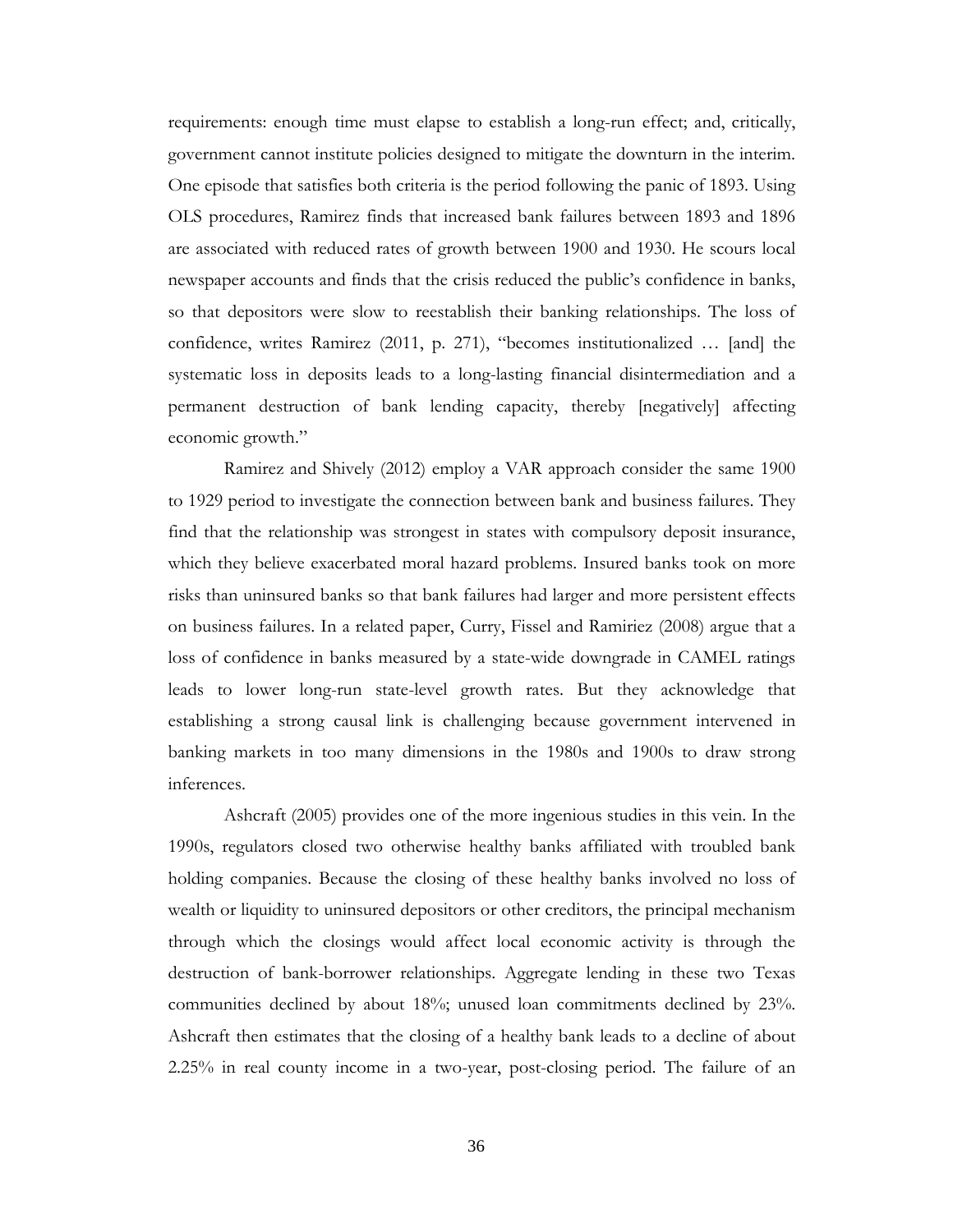unhealthy bank, by way of comparison, leads to a reduction in real county income of 5.9% in the following three years and a decline of 8.1% in six years.

What can be learned about the effect of banks on real economic activity from bank failures? If banks fail because they provide poor intermediary services, the contraction in credit should not have much of an effect on the efficiency of capital allocation because remaining banks are unlikely to have followed the failing banks policies and been more efficient allocators of credit. Yet, as Bernanke (1983) discussed, closing a bank and liquidating its assets will have a more pronounced effect when economic activity is already depressed. Ashcraft (2005) uses this to make his case that the closing of a healthy bank is close to an ideal experiment in a test of whether and how long it takes a closed bank's loan customers to reestablish a relationship and receive credit from a new lender on similar terms.

#### **5. Savings banks, private banks, and investment banks**

Commercial banks, of course, were not the only formal financial intermediaries operating in the nineteenth and twentieth-century U.S. Several other intermediaries arose that filled financial niches left under-served by commercial banks. Although few now accept the contention that commercial banks short-term lending focus necessarily contributed relatively little to fixed capital formation and, by implication, development in the early stages of industrialization, it was the case that commercial banks did not encourage household saving by providing a repository for small depositors. Commercial banks eschewed small accounts, preferring to serve merchants, manufacturers, and governments that maintained relatively large accounts. To the extent that domestic investment depended on domestic savings, industrial development depended on the emergence of alternative financial institutions willing to serve small savers and capable of transforming household savings into larger pools of capital that could suit the purposes of investors and entrepreneurs. Commercial banks also left a void in markets for mortgages, corporate debt and equities, international finance, trust and other services. The history of finance is, in part, a history of intermediaries that specialized in these services and contributed to economic development.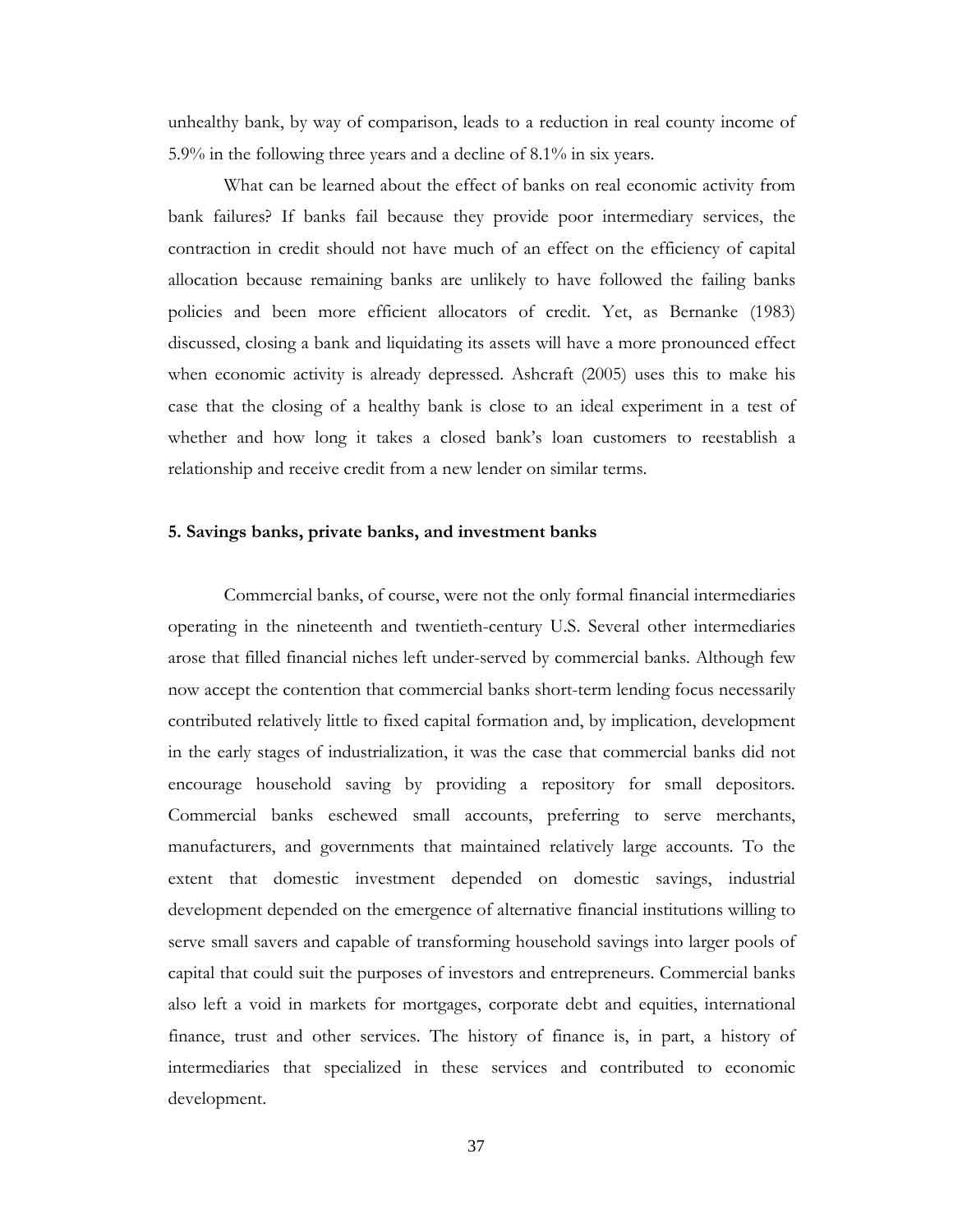#### *5.1 Mutual savings banks*

Referring back to the economic historian's model of development in Section 3, they emphasize the twin services of mobilizing savings and allocating capital among competing projects as the principal mechanisms through which finance influences growth. Increases in aggregate savings are a key element of growth because they provide for capital formation. Davis and Gallman (1978) estimate a 12% savings rate in 1840 that increased to 20% in 1900. This higher saving rate resulted from decisions made at the microeconomic level of the individual and household, and had macroeconomic implications (Alter et al 1994). The principal focus of the nation's early mutual savings banks was on increasing savings by the working class, so that they provide a link between micro- and macroeconomic activity.

Through the first two centuries of British North American and the US history (ca. 1600 -1800), a great deal, perhaps a majority, of household savings took the form of investments in and improvements to land. Early Americans saved by clearing and improving farm land in their youth that could be either sold or passed on to children who would support them in the old age. Savings banks appeared where and when they did – in the Northeast in the first half of the nineteenth-century – as an increasing number of citizens were moving into cities and laboring for money wages. It was a challenge for working-class, urban citizens to engage in long-term savings through land improvements, so they turned to cash savings to tide them through unemployment spells, to accumulate for consumer durable purchases, to provide for old age, and to make bequests. In making it easier for working-class households to save, savings banks encouraged the domestic savings that financed growth.

The earliest savings banks were viewed primarily as benevolent or philanthropic institutions designed by leading citizens in the nation's largest cities to reduce working-class poverty. The charter of New York City's first mutual savings banks stated that it was granted for "the laudable purpose of encouraging the community habits of industry and economy … to ameliorate the condition of the poor" (Welfling 1968, p.v), which Wadhwani (2002) argues is an important function of a liberal state. Over the course of the century, their purpose evolved from a self-help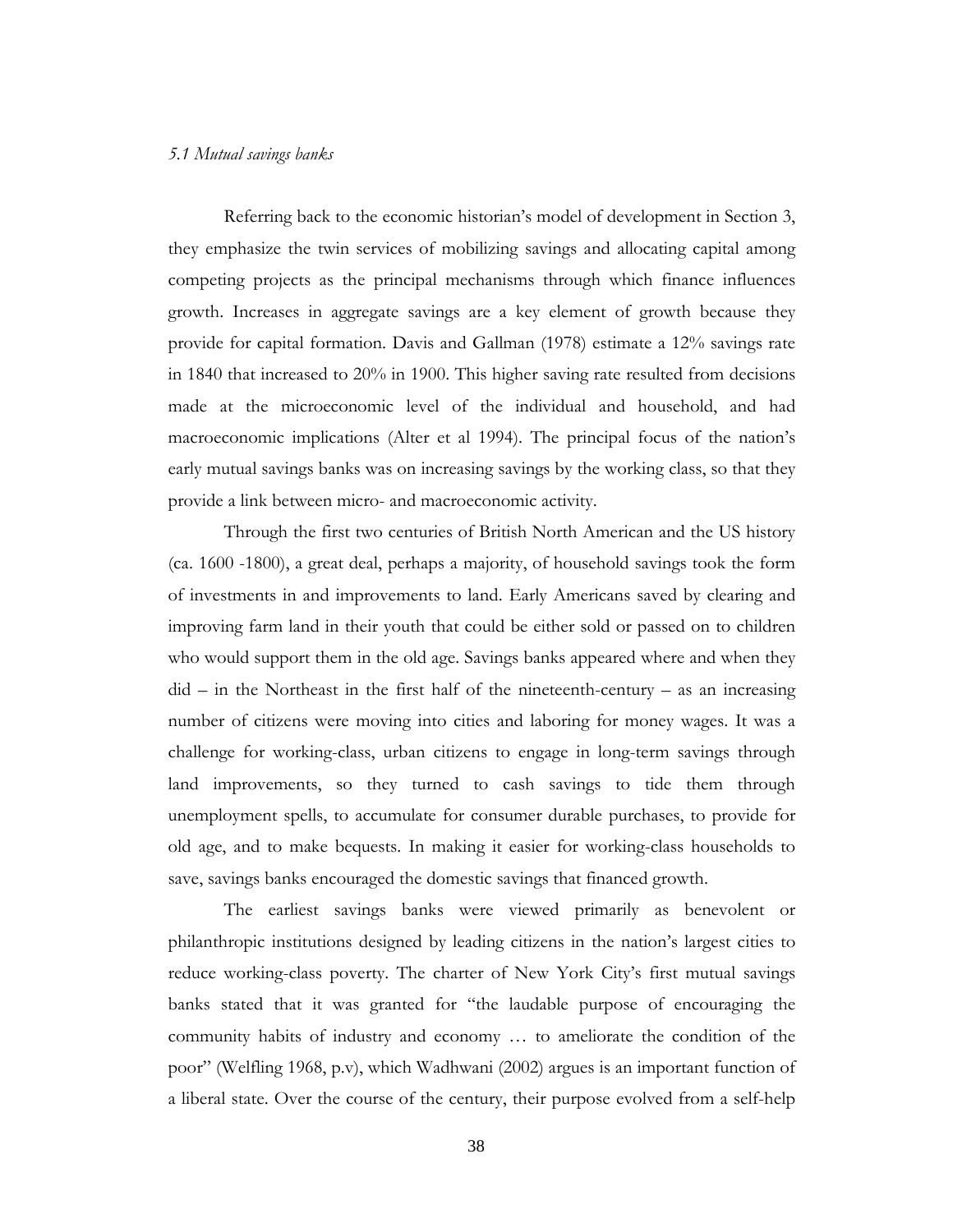program for the poor, to a repository for savings for urban laboring classes, to a safe place for the deposit of substantial sums accumulated by an emergent middle class of shopkeepers, artisans and professionals who lacked the information to invest it on their own (Payne and Davis 1956; Olmstead 1976; Welfling 1968; Wadhwani 2002).

Qualitative evidence suggests that the responsiveness of savings to financial innovations that increased the convenience and the net yield and decreased the risk to savings. Davis and Gallman (2001, p.48) contend that responsiveness was likely to have been greater in the early stages of economic development when so few alternatives were available. The quantitative evidence also points to that conclusion. Table 1 reveals that between 1820 and 1860 the number of banks increased 28-fold and the number of open accounts 87-fold. Between the Civil War and the Great Depression, the number of banks doubled and the number of accounts increased 17 fold. Olmstead (1976) reports that the number of savings bank deposit accounts in New York City in 1860 equaled one-fourth of the city's population. Using as a numerator the population of the northeastern US, which is the region in which most mutual savings banks were located, the data in Table 1 implies 0.1% of all individuals had an account in 1820. In 1860 it was more than 6% and more than 20% in 1900. In the northeastern US, at least, savings banks drew an ever-larger fraction of the population into the ranks of savers. They also increased savings per person (Benston 1972). As late as 1960 metropolitan areas with savings banks had higher per capita savings rates relative to cities without such banks, after controlling for the number of commercial bank offices and other intermediaries. The increase in household savings at savings banks did not come at the expense of savings held in other institutions; it represented an increase in "the joint realization of a greater part of the savings potential of an area" (Schweiger and McGee 1961, p.50).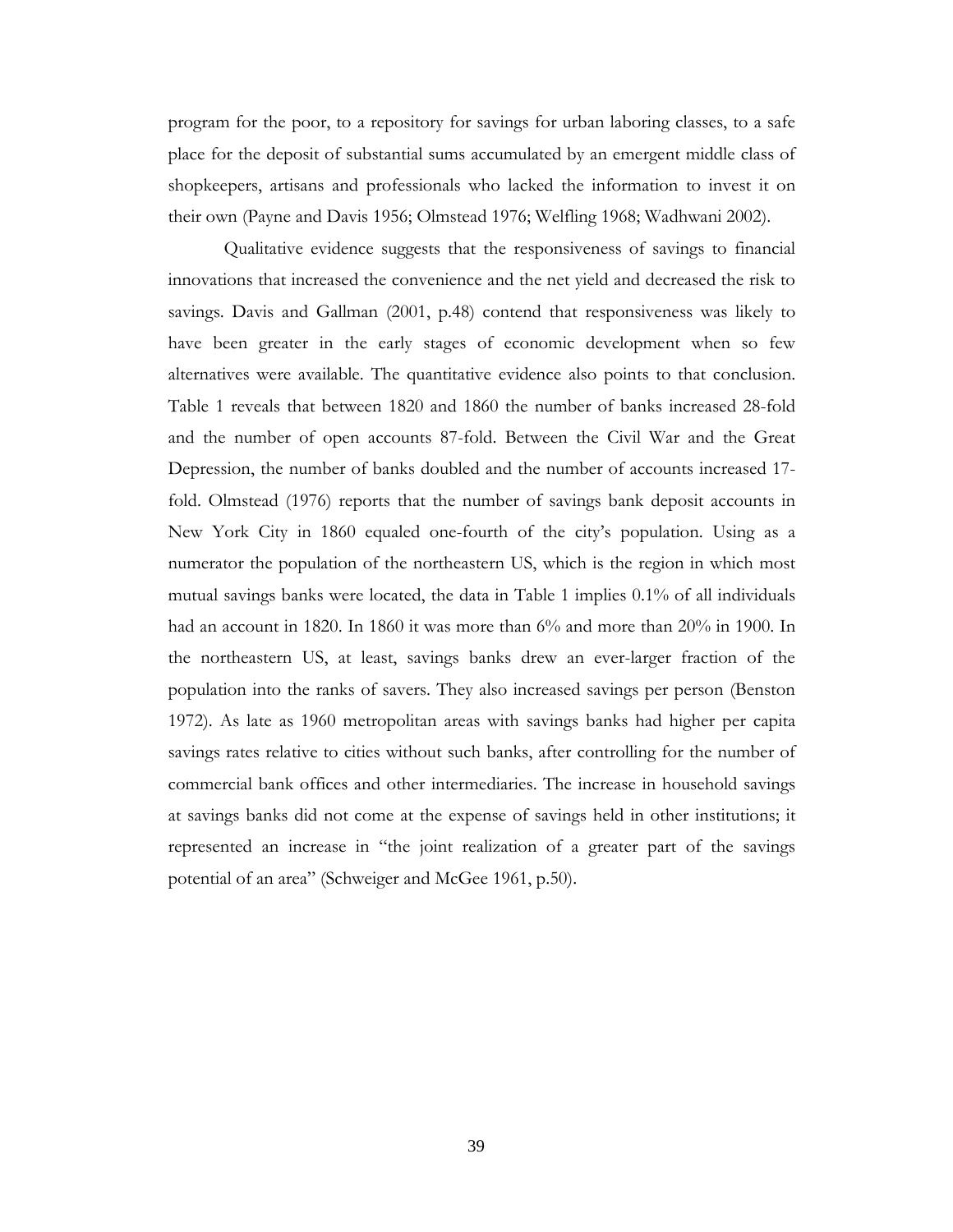| Table 1<br>Statistics of mutual savings banks in the US, 1820-1864 |     |               |             |              |                                                  |  |  |
|--------------------------------------------------------------------|-----|---------------|-------------|--------------|--------------------------------------------------|--|--|
|                                                                    |     |               |             |              |                                                  |  |  |
|                                                                    |     | $$$ millions) | (thousands) | (current \$) | $(1964 \text{ } \frac{\text{}}{\text{}}\text{)}$ |  |  |
| 1820                                                               | 10  | $\mathbf{1}$  | 8           | 132          | 357                                              |  |  |
| 1830                                                               | 36  | $\mathbf{2}$  | 16          | 150          | 517                                              |  |  |
| 1840                                                               | 61  | 14            | 78          | 179          | 663                                              |  |  |
| 1850                                                               | 108 | 43            | 251         | 173          | 721                                              |  |  |
| 1860                                                               | 278 | 149           | 693         | 215          | 827                                              |  |  |
| 1870                                                               | 517 | 549           | 1,630       | 337          | 822                                              |  |  |
| 1880                                                               | 629 | 819           | 2,336       | 351          | 1,097                                            |  |  |
| 1890                                                               | 637 | 1,336         | 3,765       | 325          | 1,161                                            |  |  |
| 1900                                                               | 652 | 2,134         | 5,370       | 397          | 1,527                                            |  |  |
| 1910                                                               | 638 | 3,361         | 7,480       | 449          | 1,497                                            |  |  |
| 1920                                                               | 620 | 5,172         | 9,445       | 547          | 842                                              |  |  |
| 1930                                                               | 606 | 9,191         | 11,895      | 772          | 1,430                                            |  |  |
| 1940                                                               | 540 | 10,618        | 15,624      | 680          | 1,511                                            |  |  |
| 1950                                                               | 529 | 20,025        | 19,264      | 1,040        | 1,333                                            |  |  |
| 1960                                                               | 515 | 36,343        | 22,493      | 1,616        | 1,683                                            |  |  |
|                                                                    | 506 | 48,849        | 22,231      | 2,197        | 2,197                                            |  |  |

In real terms, the average account increased more than six-fold, recognizing the inherent imprecision of inflation adjustments across such vast stretches of time, which suggests that Schweiger and McGee's finding for the mid-twentieth century applies to the earliest days of the mutual savings bank. They pulled more savers into the market and encouraged each to save more. This accords with what is known about domestic savings rates. A study of the Philadelphia Saving Fund Society for 1850, for instance, estimates a savings rate of 10 to 12% per year for laborers and artisans, which is consistent with the savings rate estimates provided by Davis and Gallman (2001) and others (Alter et al 1994). They also report that savings accounts at the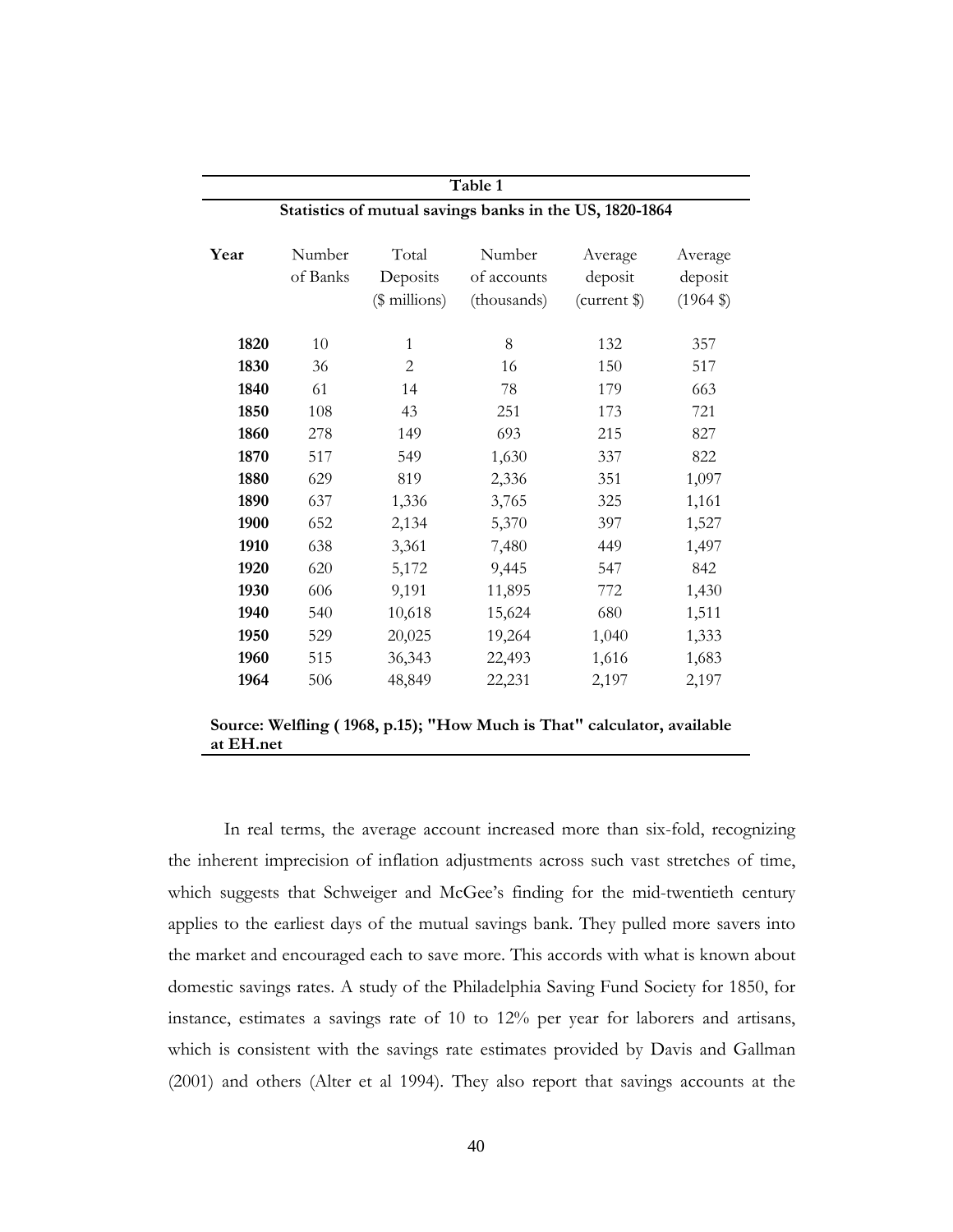Philadelphia Saving Fun opened in 1850 that remained open for two to five years totaled about one-half of a male laborer's gross annual income, which approximately the same (53%) as the 1960 ratio of the average value of a deposit to per capita gross domestic product. "Perhaps because of specialization," writes Benston (1972, p.170), "savings banks became widely accepted by consumers as 'the place to save.'"

The success of mutual savings banks in encouraging saving among working and middle-class households led others to try to replicate their results. Sereno Miller, opened the first school savings bank in Beloit, Wisconsin in 1876. School savings banks aimed to teach youth the value saving (Zook 1920). By 1892 there were 27,430 depositors in school savings banks in 12 states. In 1915 there were programs in nearly 2,000 schools in 280 cities that held \$1.8 million in deposits, or about \$50 million in real 2015 dollars. Although it had a checkered career, the Freedmen's Savings Bank was established in 1865 to provide freed slaves with mechanism for independence and self-improvement (Miller 1980).

In general, savings banks provide the same economic functions as other intermediaries; they provide a relatively liquid, short- to medium-term earning asset to savers and invest in relatively illiquid, long-term debt, mainly government and corporate bonds and residential mortgages. Like other intermediaries they are not "mere middlemen" (Welfling 1968, p.161). They hold assets that savers would otherwise be unwilling to hold and their liabilities are more liquid than those that individual borrowers would be able to provide directly.

Schweiger and McGee (1961) contend that it is of no small import that local savings banks increase local savings rates because higher per capita savings rates makes more funds available to local lenders who presumably possess informational advantages over more distant lenders. Such advantages should translate into a more efficient allocation of capital because local lenders are better positioned to judge the merits of the applicant and because local lenders are likely to give greater weight to projects likely to advance the long-run interests of the community. And to the extent that capital is not perfectly mobile across space, as short-term capital was not in the postebllum era, any institution that simultaneously increases savings rates and improves the allocation of capital offers obvious advantages for local development. In their assessment of Baltimore's early savings banks, however, Payne and Davis (1956)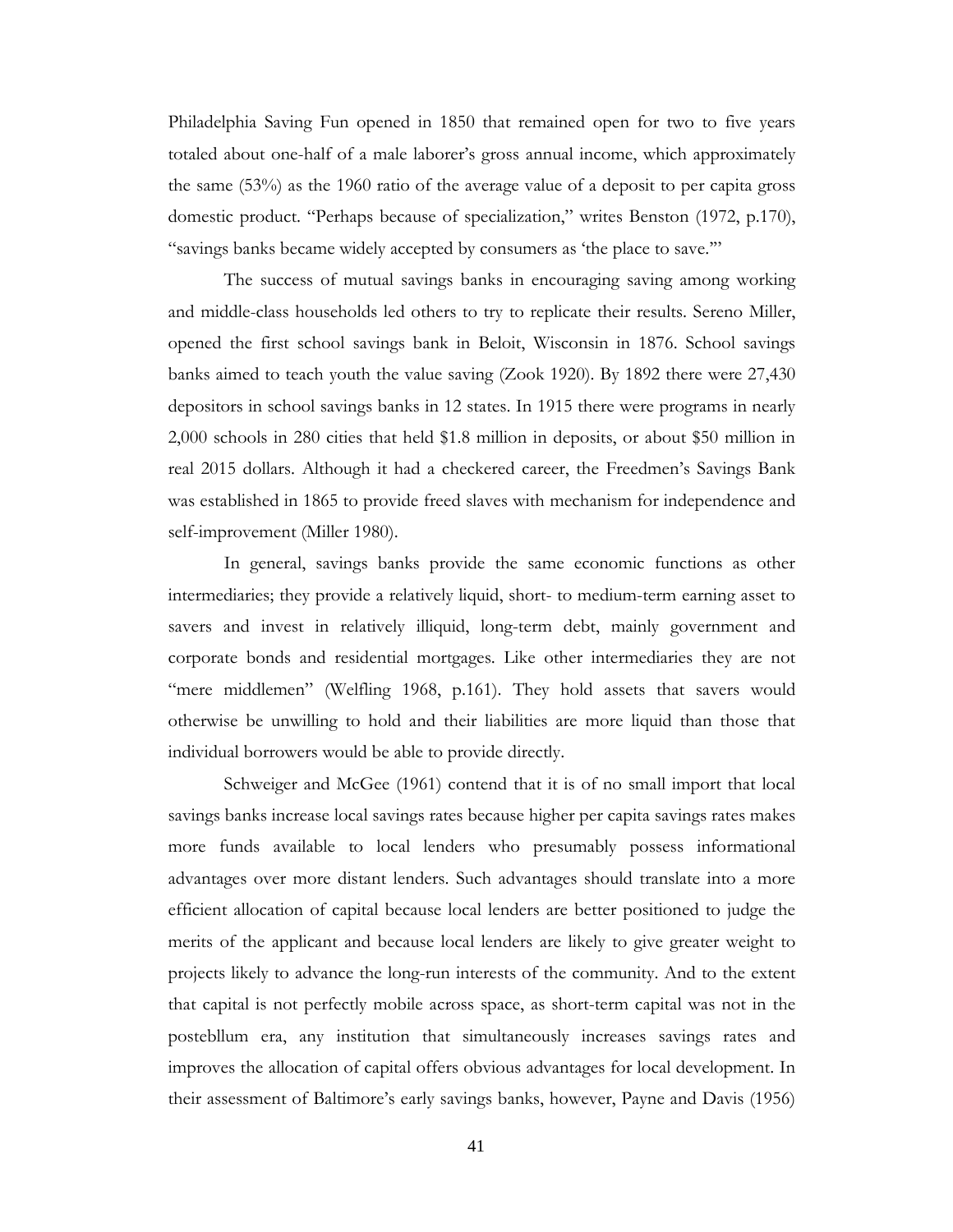and Davis and Payne (1958) offer critical assessments of home bias in savings bank investments, arguing that a home bias limited the banks' usefulness as intermediaries. How one interprets local lending depends, in part, on how one interprets the difference between the average and the marginal loan.

Home bias was as much a consequence of regulations and restrictions on investments as managerial myopia. Because mutual savings banks were envisioned as semi-philanthropic institutions that would provide a safe repository for household savings, bank managers invested conservatively. In New York, for instance, early savings banks were restricted to New York State and New York City municipal debt. The rapid growth in savings deposits pushed bankers into lobbying for a wider choice of investment options, so that by the Civil War they could invest in out-of-state bonds, a wide range of municipals, residential mortgages, some of which might be out of state, and call loans secured by corporate stock and government debt (Olmstead 1974b; 1976).

But the issues are whether savings bank investments promoted economic development and, if so, how. Olmstead (1976) argues that New York City's savings banks were instrumental to the construction of the Erie Canal. Despite Sylla's (1998) contention that an active secondary securities market arose early in the US, the market was thin and securties still illiquid in 1819 when the canal commissioners started marketing Erie bonds. For more than a decade the Bank for Savings in New York was the single largest holder of Erie Canal debt, at times owning as much as 30% of the total outstanding volume. Not only did the Bank for Savings support the construction of the single most profitable infrastructure project of the antebellum era, which created far-reaching economic spillovers, it made a market for canal debt, which encouraged wide private ownership of that debt (Livingood 1947; Bernstein 2005; Sokoloff 1988).

Mutual savings banks' direct financing of industry was modest by comparison to the finance it provided transportation, first canals and then railroads, through bond ownership. Nevertheless, detailed micro-level studies reveal support for manufacturing and industry. In their study of the Savings Bank of Baltimore, Payne and Davis (1956) find that while "industrial" loans accounted for less than 10% of its lending, the range of enterprises it supported included iron founders, smelters, chemical works,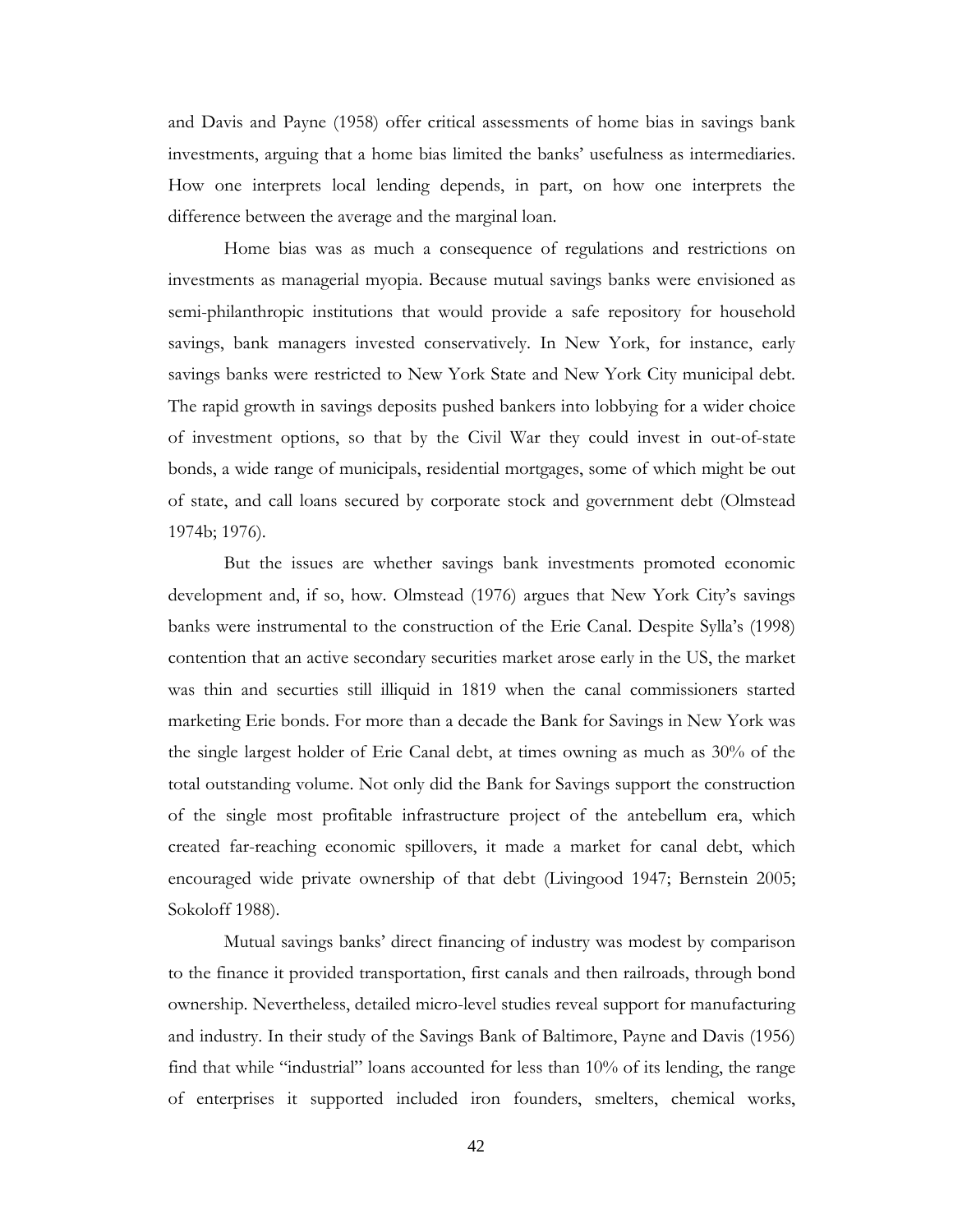breweries, sugar refiners, and rail manufacturers, among others. The range of these investments were the more remarkable because Baltimore was not yet an industrial city. Beveridge's (1985) study of the Cheshire Provident Institution for Savings founded in 1832 in Keene, New Hampshire uncovered loans to textile mills and myriad other industrial firms. About two-thirds of its loans were to manufacturers compared to 21% to merchants. More telling perhaps is Beveridge's (1985, p. 398) observation that the Cheshire Provident "development [start-up] capital needed first for the textile industry, then for saw milling and woodworking, then for leather and shoes, and, finally, for machine tools." As the local economy was modernizing, the local supplier of capital responded, not just passively by extending loans but actively by providing some start-up capital to local entrepeneurs.

Figure 3 reports the fraction of each of the principal securities held by mutual savings bank assets in the first two-thirds of the twentieth century. The growing volume of total assets held by the banks raised investment concerns beyond the regulatory restrictions placed on them. Welfling (1968) reports that liquidity concerns became increasingly important. Bankers learned that small business loans and corporate shares were relatively illiquid in recessions. Residential mortgages tended to be safe but illiquid, too, so some banks increasingly turned to commercial property mortgages. Government securities were the most liquid, but offered the lowest returns. Movements in asset classes seen in Figure 3 reveal that, outside the Second World War when US securities holding increased markedly, mutual savings banks held about 40 to 60% of their assets in mortgages, 10 to 20% in corporate securities, 5% or less in cash, and most of the remainder in local, state, and federal debt. As late as the 1970s savings banks continued to specialize in small to medium individual savings accounts on the liability side, and mortgages and private and public bonds on the asset side. Benston (1972, p.138), however, made a case for a wider range of investments because in many small communities a local savings bank was likely to be a business's "best source of credit."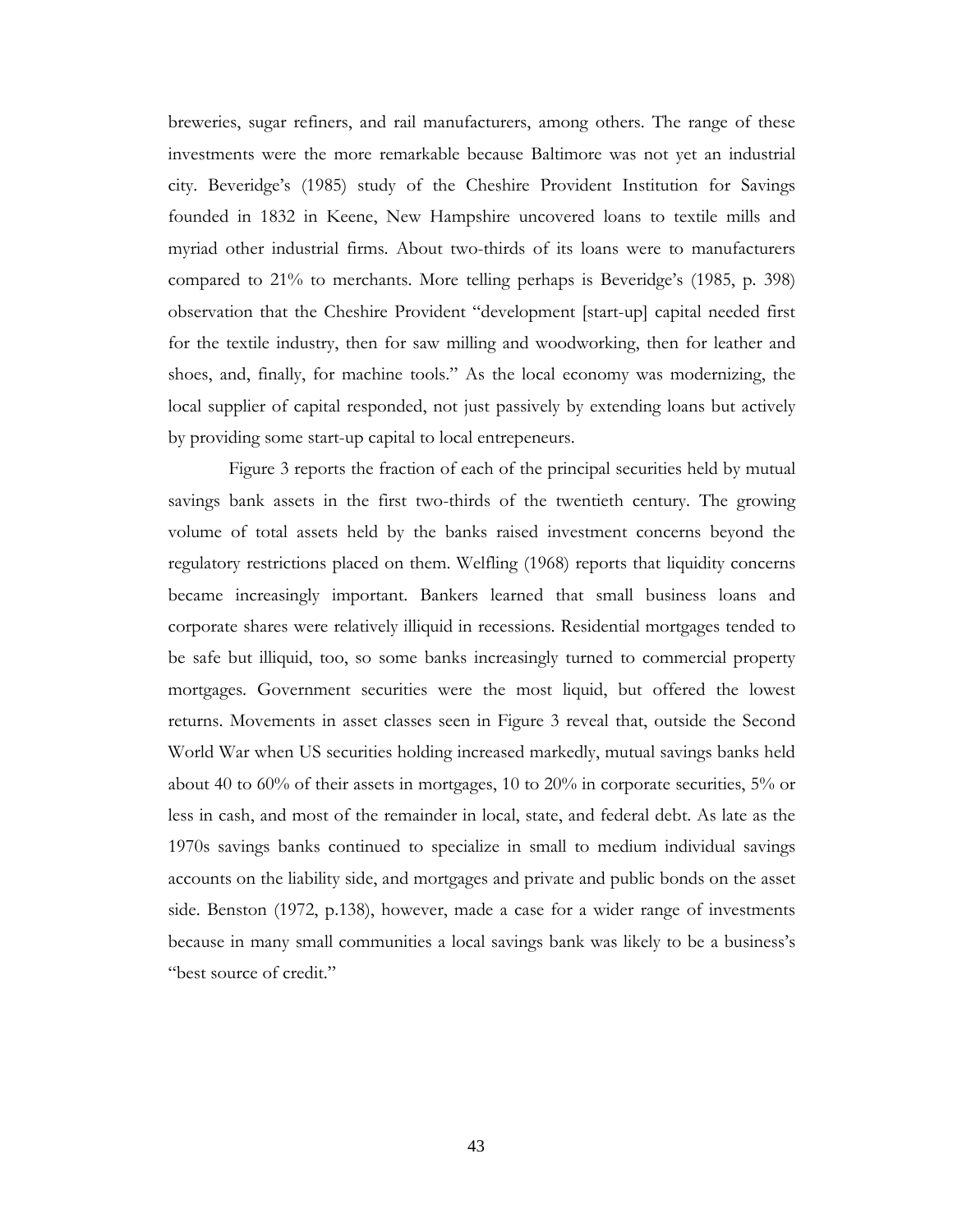

Figure 3 Source: Carter et al (2006), series Cj362-374.

A recent reinterpretation of the nineteenth-century savings banks offers a positive assessment (Wadhwani 2004). As first movers in the effort to mobilize the savings of working and middle-class households, savings banks increased the returns to and reduced the costs and risks of participation in the formal financial system. They demonstrated the viability of serving small savers, and the profitability of the savings bank model drew commercial banks, trust companies and life insurance companies into the market for household savings. The model became sufficiently attractive, in fact, that savings banks eventually abandoned their original task of serving the poor and working classes and encouraged, even competed for, large deposits from relatively wealthy savers (Olmstead 1975). Given the absence of alternative vehicles, a substantial fraction of the savings accumulated by savings banks represented a net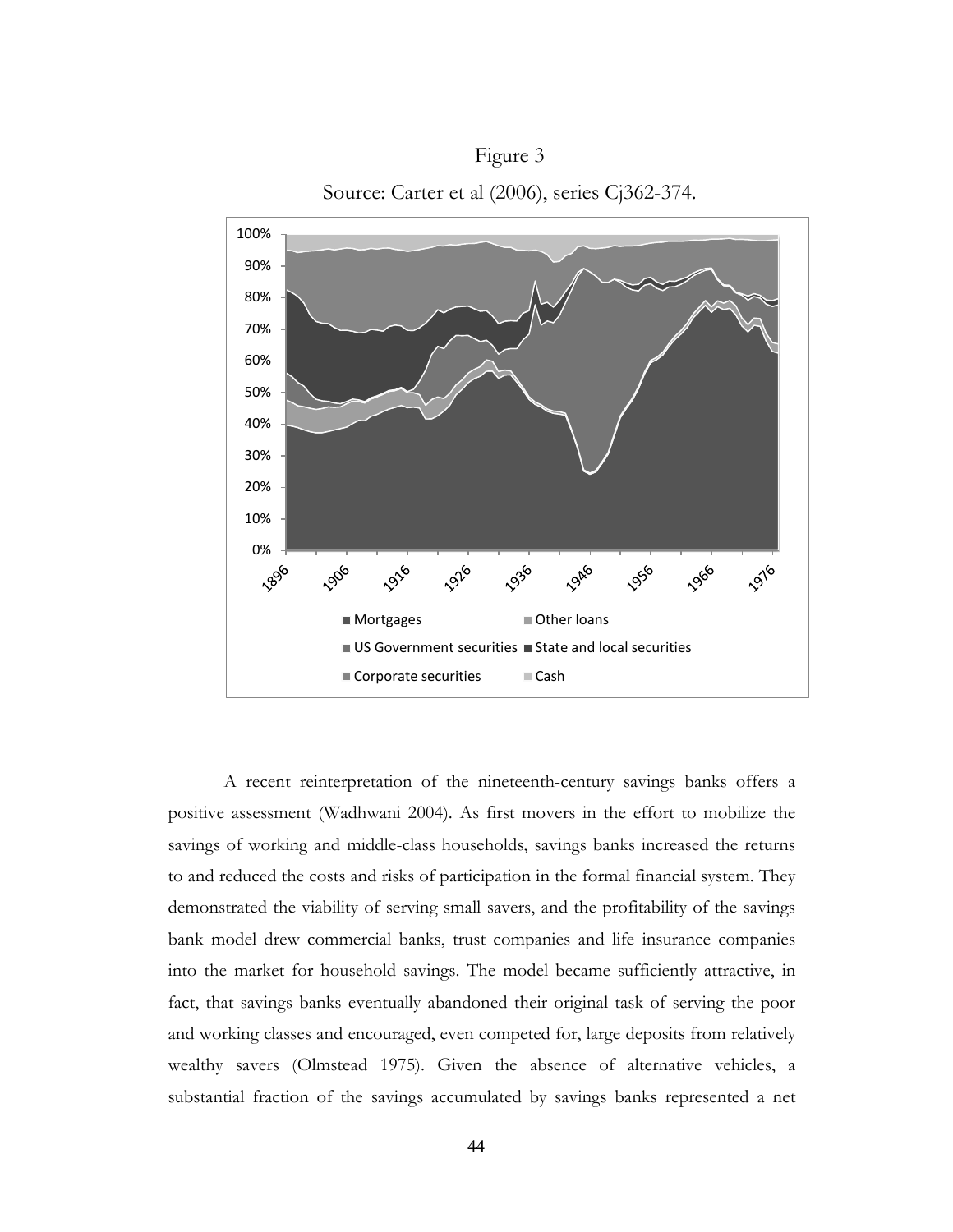addition to the stock of savings. Despite restrictions on savings bank investments, savings banks directed not insubstantial volumes of funds into government-directed social overhead capital, short- and long-term business lending, and residential mortgage markets. All contributed to long-run growth.

Those who supported the development of institutions to promote saving among the working classes, such as Emerson Keyes (1878), a New York Savings Bank Commissioner, tended to focus on the microeconomic benefits of savings on households. Saving afforded working class households the opportunity to tide themselves over through unemployment spells or illnesses and the opportunity to buy their own home. At the macro-level their concern was in less how an increase in savings might stimulate economic development, but in how a mindset of industriousness and self-help would reduce idleness, vagabondage and crime. Small savings accounts increased thus increased aggregate output by increasing the quality and quantity of labor supplied to the market and by freeing up resources toward productive activity that had previously been used to avoid destructive criminal activity. All of these effects are of no small consequence and, despite some research into unemployment spells and the constancy of employment in the nineteenth century, economic history would be well served to better understand the extent to which idleness and crime were reduced and whether an expanding financial sector can be credited with any part of the amelioration of urban conditions and their ancillary growth effects (Atack et al 2002; Averett et al 2003).

### *5.2. Investment and private banks*

"…a private banker, doing an investment business, bought securities for others, kept deposits…, bought and sold securities for the account of [his] firm, transferred credits, floated securities either singly or as a member of a syndicate, and acted as a financial agent for corporations." (Gras 1936, p.xi)

Gras's depiction of an investment bank is consistent with the modern interpretation of a financial intermediary's value added: they assess the potential profitability of alternative projects, allocate capital between and among those projects, monitor those that receive funding, and offer advice and ancillary services before and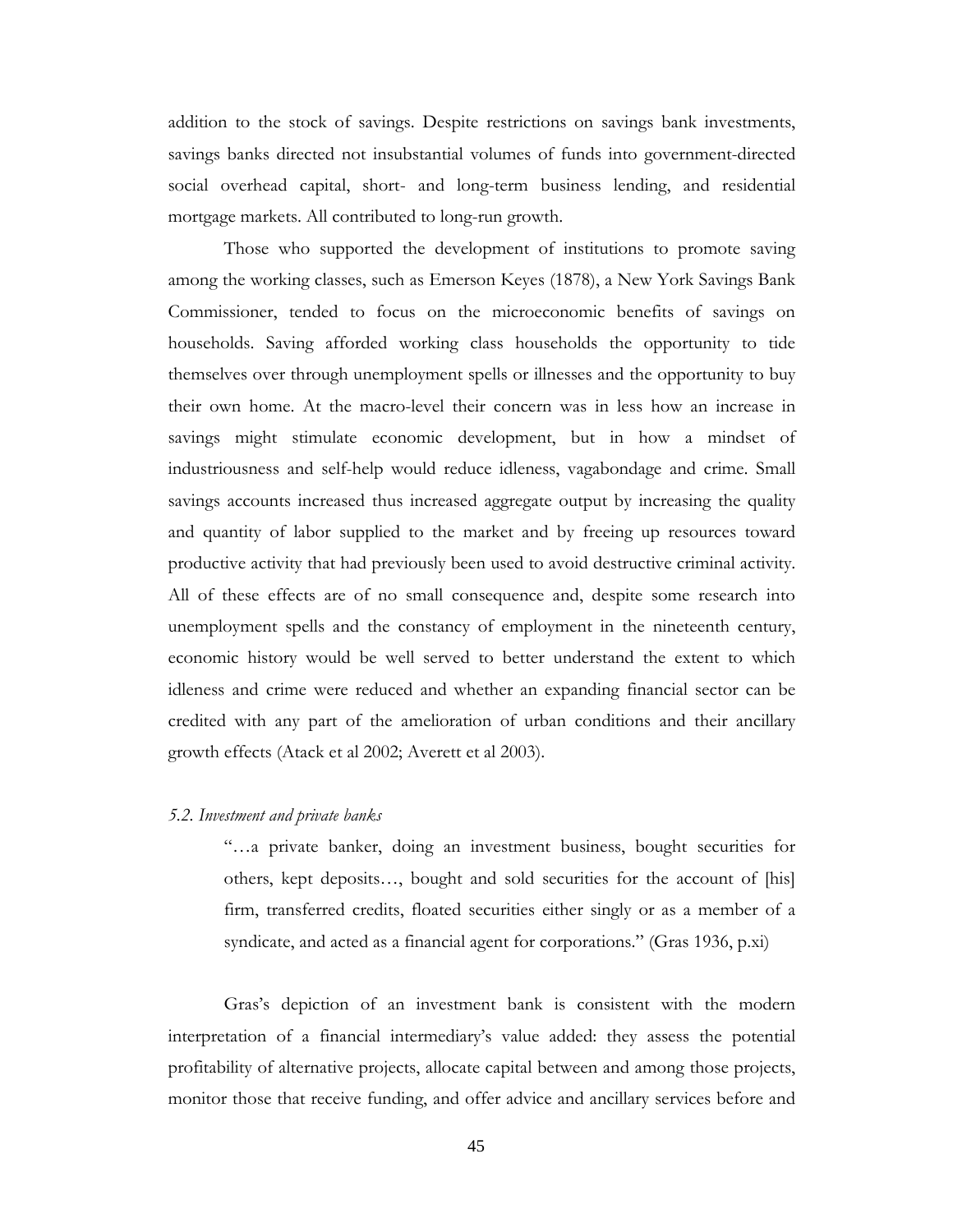after each round of financing. Although the functions of an investment banker do not differ in the abstract from that of a commercial or savings bank, they were organized on different bases and provided different services. Organized mostly as partnerships rather than corporations, investment banks mostly arranged long-term funding for corporate, fixed capital investment, rather than short-term working capital or longterm mortgage finance. Although private and investment banks have not received as much attention from economic historians as commercial and savings banks – mostly because they left a smaller evidentiary footprint in the historical record -- there are enough quality studies to understand how they conducted their business and how they influenced economic development (Sylla 1976).

How firms arrived at investment banking was almost as varied as the number of firms in the industry. Stephen Girard, of Philadelphia, is considered the first of America's investment bankers. In consultation with Alexander Baring of London, Girard established a combination commercial-private-investment bank, partly to capture some of the business made available by the closing of the Bank of the United States in 1811. Baring considered a commercial-private-investment model more suited to certain types of business, especially foreign exchange, because such business required quick decisions and confidentiality, features unlikely to exist in banks with a dozen or more directors privy to every major decision (Larson 1936; Adams 1978). Girard accepted deposits, made short-term commercial loans, and bought and sold bills of exchange. His entry into investment banking occurred during the War of 1812. When the US treasury was unable to place its \$16 million bond offering to finance the war, a syndicate of Stephen Girard, John Jay Astor and David Parrish, US representative of Baring Brothers, bought \$10 million worth of bonds then resold them to business and family connections. When subscriptions for the stock offering of the Second Bank of the United States lagged in 1816, Girard alone purchased the last \$3 million in shares, most of which he later resold (Redlich 1968; Adams 1978).

Other early private/investment banks included S. & M. Allen and Yates & McIntyre, which built up national organizations with branches that served as lottery ticket sales offices. In the early nineteenth century, lotteries were used to raise money for such infrastructure projects as roads, canals, river clearings, schools and even jails. By one estimate lottery ticket sales exceeded \$53 million in 1832 alone (Carosso 1970).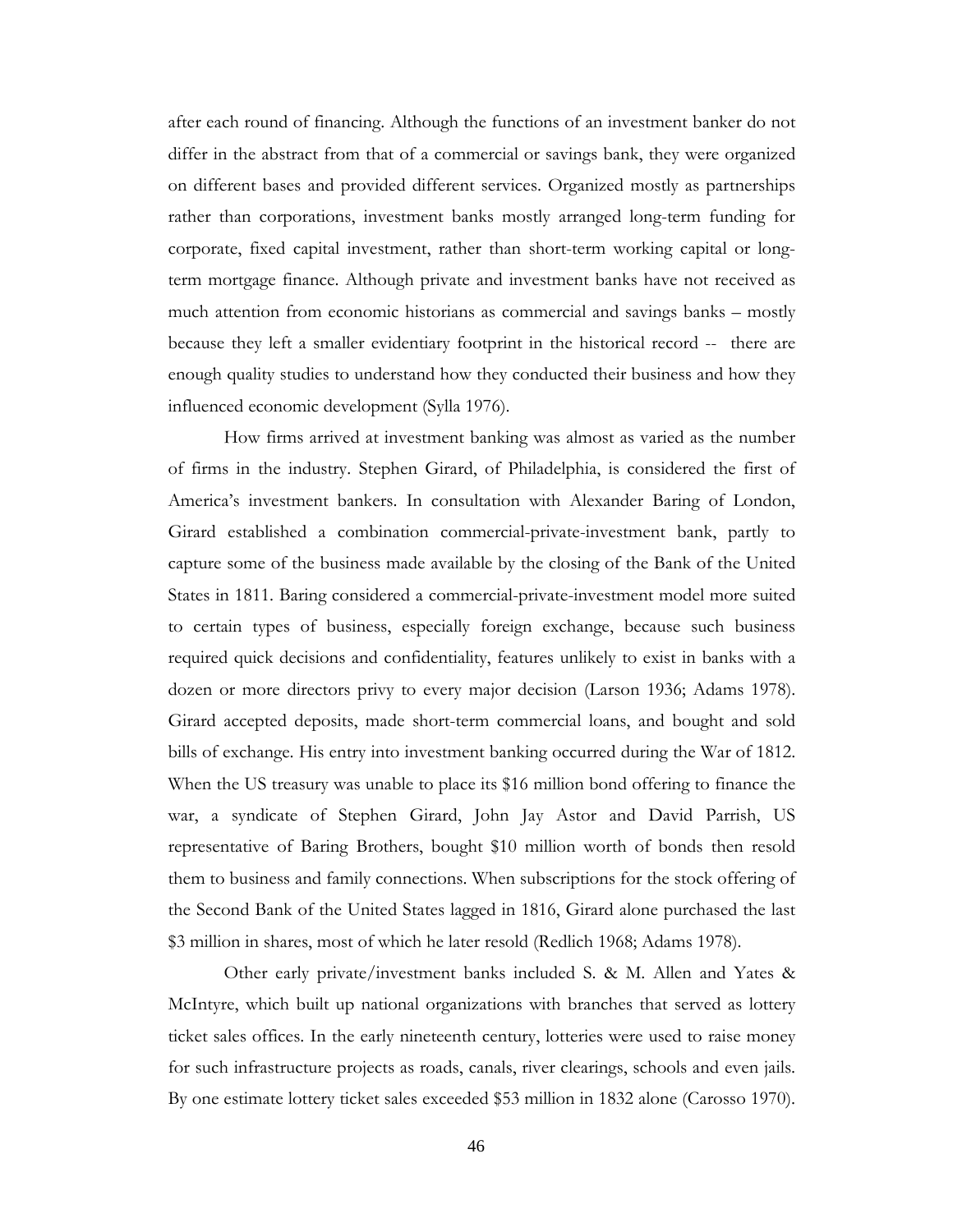Lottery sales tapped into small savings across socioeconomic classes; Denmark Vesey, who instigated a slave rebellion in Charleston, South Carolina in 1822, purchased his freedom after winning a lottery.

Anthony Drexel came to investment banking by way of the domestic exchange and banknote brokerage business (Rottenberg 2006). Junius Morgan came to it in 1854 by way of the international wholesale dry goods business. The joining of these two houses into Drexel, Morgan & Co. eventually transformed itself into the late nineteenth-century financial powerhouse, J. P. Morgan & Co. Of the private banks established prior to the Civil War, Winslow, Lanier & Co. came the closest to a modern investment bank. Its principal business was marketing railroad securities to English and European banking houses. It was among the first to sell securities through sealed-bid auctions and to install members of the firm on the boards of directors of the roads whose securities they placed. In doing so, Winslow, Lanier "gave advice on financial matters, presided over reorganizations, and proposed policies designed to protect the value of the securities they had sponsored" (Carosso 1970, p.12).

Although the needs of underwriting and marketing railroad bonds led to the rise (and fall) of major investment banks in the late nineteenth century, these banks eschewed the underwriting and distribution of common shares of rails and industrials (Larson 1936). This left an opening for firms, like Goldman, Sachs & Co. and Lehman Brothers, who believed there was a large market for securities of manufacturing and retail companies and provided equity underwriting services for firms like Sears, Roebuck & Co. Smaller private/investment banks, such as Branch & Company of Richmond, Virginia, provided similar services to local and regional firms (Bodenhorn 1997). Trust companies, too, emerged in the late nineteenth century in response to widening and deepening markets for industrial securities and provided a variety of underwriting and investment services (Neal 1971).

A number of studies offer some evidence of a positive link between investment banking and economic development by way of the information revealing, monitoring and disciplining mechanism highlighted elsewhere in the finance-growth literature (Levine 1997). Investors saw investment bankers' participation in underwriting syndicates and their subsequent placement of bankers on corporate boards of directors as banker's "stamp of approval." Bankers demanded seats on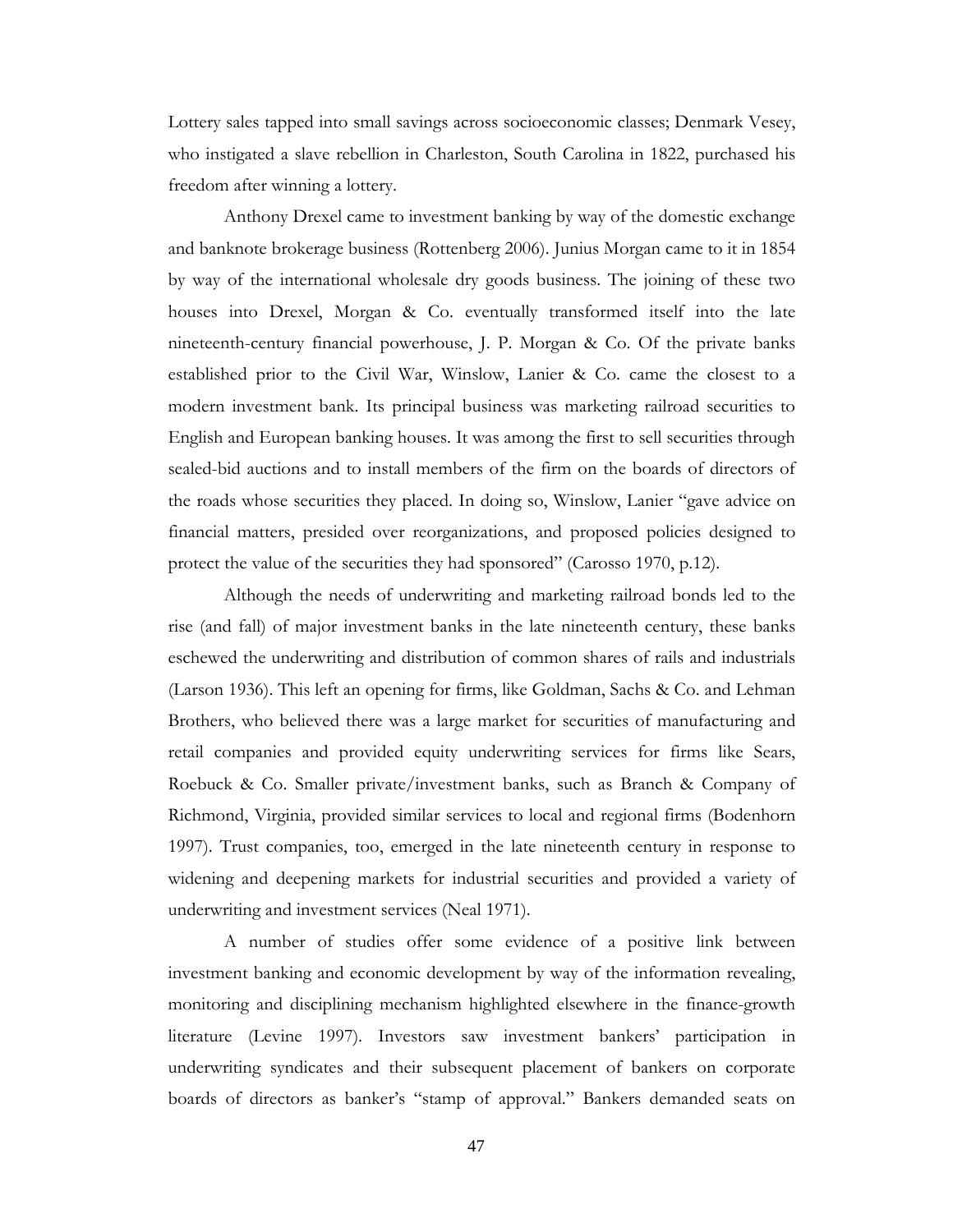board not because they wanted to control the corporations or to lock the corporation into using the bank for future securities issues or even ensure their place in the socalled money trust; rather, they demanded a seat on corporate boards to keep an eye on the corporations' actions, to ensure that the investment banker's recommendation of the firms' securities was warranted, and to protect their own reputation as originators and retailers of profitable securities (Carosso 1970).

De Long (1991) collected share price and other financial data for 20 firms with a Morgan man on the board and 61 comparably sized firms without. Having a Morgan man on the board raised the firm's common stock value by about 30%. The increase in share price resulted from the Morgan firm's higher profitability, not a higher share price for a given profitability. Ramirez and De Long (1995) consider the effects of having a banker on a corporate board before and after New Deal reforms. They find a strong positive effect of having a banker on the board before and small negative effect after. They tentatively conclude that the New Deal reforms eliminated the monitoring and disciplining effect of direct bank supervision of corporate management, butthey do not identify any particular reform that would have generated this effect (Wigmore 1995). Frydman and Hilt (2014) utilize the plausible exogeneity of the Clayton's Act prohibition against investment bankers serving on railroad boards, but not industrial firms', boards and construct a panel dataset to investigate De Long's monitoring hypothesis. They find that railroads with stronger banking relationships prior to 1914 experienced larger declines in investment rates, valuations, and leverage after the prohibition finally went into effect in 1921. No comparable effects are found for industrial firms, which were not subject to the prohibition. Like De Long, Frydman and Hilt (2014) interpret their findings to imply that investment bankers served as delegated monitors, which increased aggregate investment and the efficiency with which it was invested.

One concern with these results is the small sample sizes in all three studies (50 to 70 firms) and the possibility their results may be driven by one or more outliers. De Long discounts this possibility; Frydman and Hilt trim their sample by two percent. Another is that cross-section regressions cannot tease out a causal interpretation, a criticism that may not apply to Frydman and Hilt. A third is that the analyses do not and cannot disentangle whether the investment banker (the "Morgan man" in De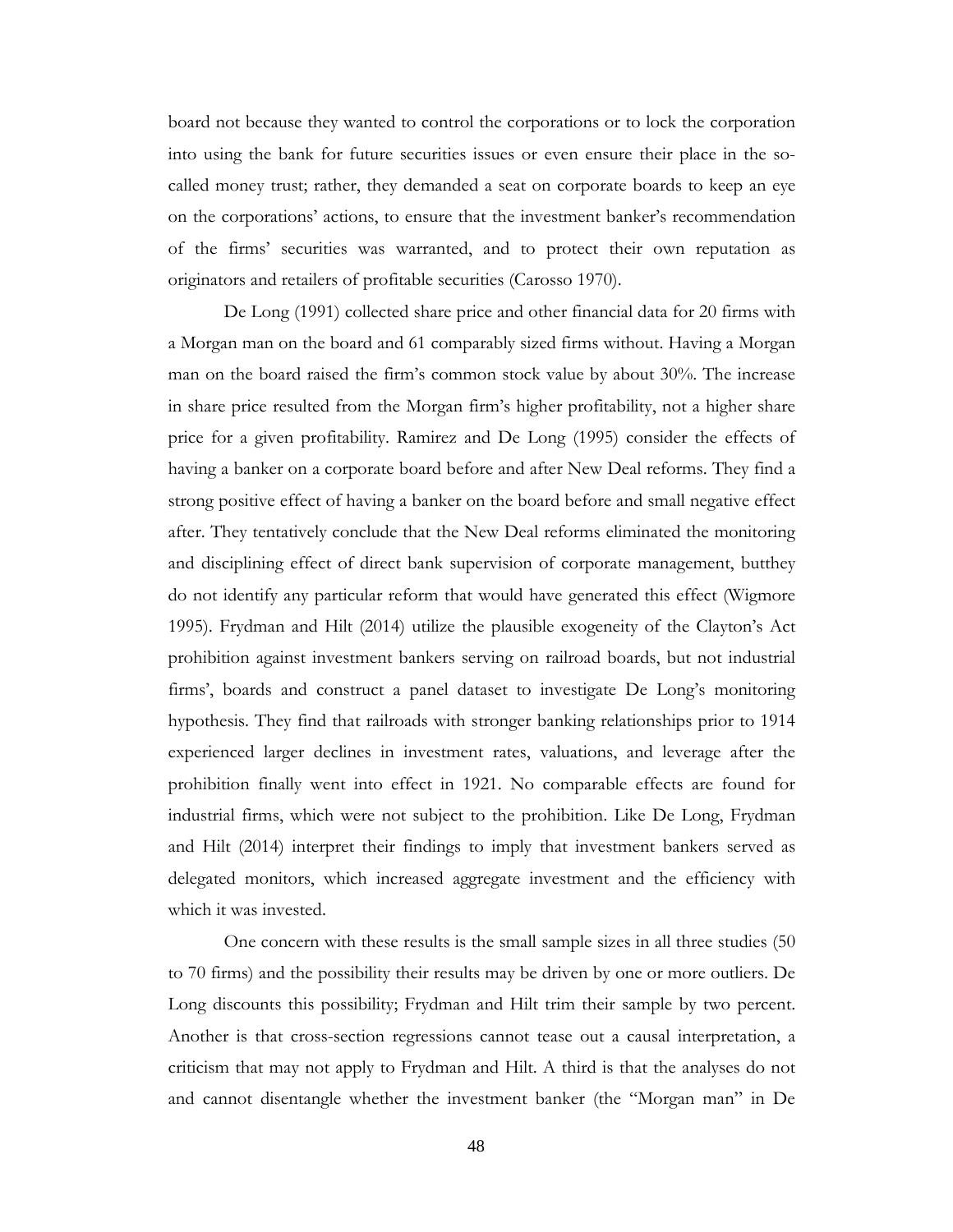Long's terminology) on the board was actively involved in hiring, monitoring, and disciplining upper management or whether their presence was purely nominal and served more to increase the prestige of the banker than the corporation on whose board he served (Wigmore 1995), though Ramirez (1999) provides evidence pointing toward banker influence. A fourth is that the argument that investment banks behave in the present so as to protect their future reputation, which, though plausible, hangs on a theoretically slender reed.

Fifth, and this is fundamental to interpreting the investment bankers' contribution to growth in the Gilded Age, is whether a corporation's alliance with an investment banker increased efficiency or simply helped secure market structures somewhat closer to monopoly. While the evidence is consistent with the delegated monitoring view of financial intermediaries, it is not inconsistent with the possibility that Morgan-man firms realized market power by way of their Morgan connection. Sabel (1991) argues that the large investment banks' reputations were not that of behaving as a delegated monitor, as some notable refinancing fiascoes make clear. Instead, bankers were known for their ability to reorganize markets and industrial sectors in ways that made existing companies more profitable, even after issuing large amounts of debt in the restructuring process. Markets punished excessive self-dealing by bankers, but having a banker on a board also created conflicts of interest: was a Morgan man's principal responsibility to protect the investment bank, or was it, as they claimed, to protect retail investors. If it is the case, as Sabel (1991) contends, that the bankers' value added originated from their ability to construct companies, warrant them against failure, and then stand behind the warranty regardless of postrestructuring efficiency, then conflicts of interest imposed a tax on retail investors and the implicit warranties, in certain circumstances, misallocated resources and may have acted more as a drag on than an accelerant of economic development. The decline in the value of post-Clayton Act railroads then may have been due more to the increased difficulties of Morgan, Kuhn, Loeb and others to further consolidate or coordinate competing lines than to their diminished ability to monitor.

One of the most-studied New Deal financial regulations was the Glass-Steagall Act, which created federal deposit insurance and effectively separated commercial and investment banking. White (1986), Benston (1990), Kroszner and Rajan (1994) and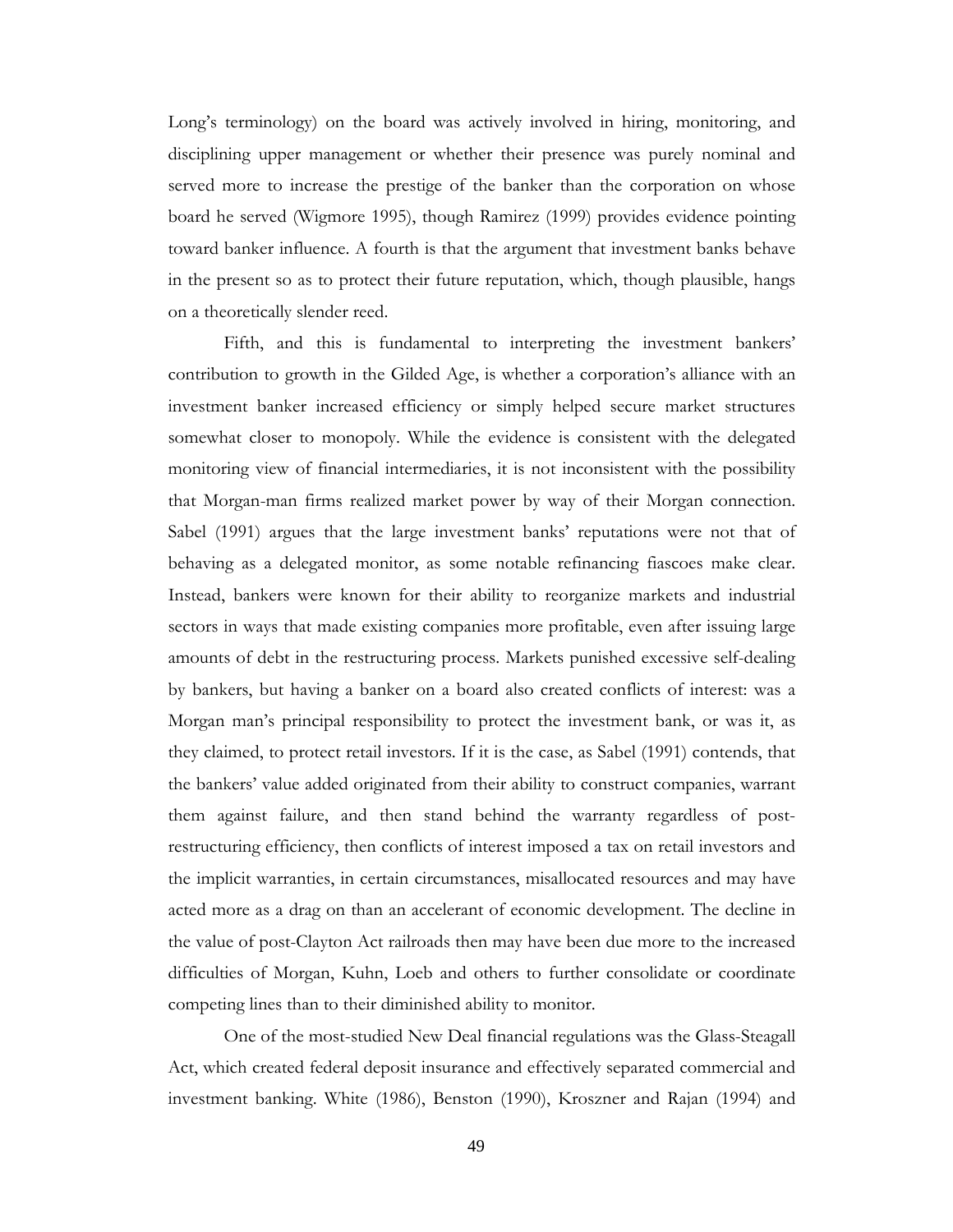Puri (1994) argue that the forced separation "fixed" problems – conflicts of interest, misrepresentation, excessive risk taking -- that did not exist. One result of the separation of commercial and investment banking was that it made it more difficult for nonfinancial firms to issue securities and raise capital (Ramirez and De Long 1995). Ramirez (1999) finds that before Glass-Steagall corporate investment spending was sensitive to internal liquidity and cash flow only for firms with weak bank affiliations; after Glass-Steagall investment spending was sensitive to liquidity for all firms. In forcing banks to divest their investment banking affiliates, Glass-Steagall increased the costs of capital and forced nonfinancial firms to rely more on internally generated funds to finance investment.

Neal and White (2012) suggest that the effects were more widely dispersed than the NYSE-listed firms analyzed by Ramirez (1999). In the late 1920s, nearly 45% of bond originations were handled by the securities affiliates of commercial banks. Much of the affiliates' business was done on behalf of small- and medium-size firms, which were the traditional clients of commercial banks. Moreover, many of these small- and medium-size firms were young and exploiting innovative technologies and the rate of growth of the flow of outside funds to these firms slowed significantly after 1933. Two long-run consequences of the separation of commercial and investment banking was that the lead bank in an underwriting syndicate became less important in providing a "seal of approval" to a securities issue, and the newly deposit-constrained investment banks focused more on the issues of large, established firms, which may explain why research and development shifted away from small toward large corporations beginning in the 1930s (Flandreau 2001; Lamoreaux et al 2011; Field 2011). More work needs to be done to fully understand the growth-inhibiting effects, if any, of Glass-Steagall and other New Deal reforms, but the research to date suggests that the price of mid-century financial stability was a vibrant, innovative investment banking sector.

### **6. Concluding comments**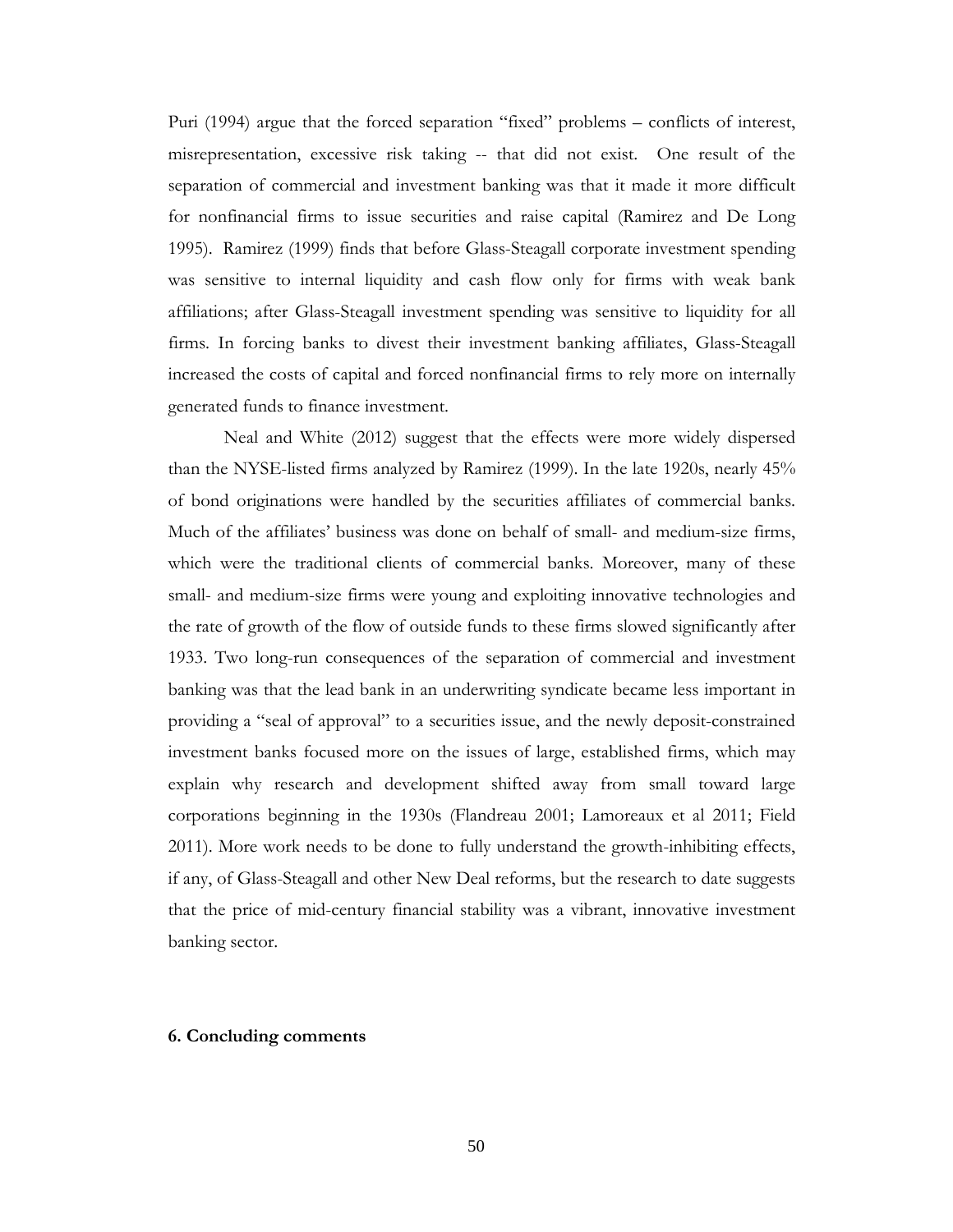Economic and financial historians argue that any informed reading of US financial history points to at least one financial revolution (1790s-1830s), and two periods of genuine financial innovation, one in the late nineteenth and early twentieth century (commonly labeled the era of "finance capitalism") and one in the late twentieth and early twenty-first century, in which the types, volume, even the very nature of financial intermediation fundamentally changed (Navin and Sears 1955). Between 1897 and 1917, the share of bank assets to gross domestic product rose from 57.5% to 75.0%; between 1980 and 2008, the ratio rose by a strikingly similar 51.2% to 74.8%, and the latter understates the true rise because it does not account for the activities of so-called shadow banks and the off-balance sheet activities of commercial banks (Neal 1971; Federal Reserve Bank of St. Louis 2016). Historians have yet to place enough distance between themselves and recent events to assess the long-term consequences of the resurgence of finance capitalism between 1980 and 2008, but the evidence is consistent with an interpretation that financial innovation tends to lead periods of industrial growth and technological change. One source of doubt concerning the finance-growth connection, surely, is that ends of financial innovation are often punctuated by financial panics. The political drama and the short-run economic pains consequent to panics lead even informed observers, like Paul Volker who doubts the social value of every recent innovation except the automated teller machine, to question whether the benefits of financial innovation are worth the price of panic (*Economist* 2012). Yet panics themselves sometimes provide for a period of cleansing, reflection, political coalition building and regulatory change that lay the foundation for the next wave of beneficial financial innovation (Hoffman et al 2009).

For a period of financial innovation to promote long-run development, the activities of financial intermediaries, capital markets, and regulators must be complementary, as Sylla's (1998) analysis of the Federalist financial revolution makes clear. Federalist policy encouraged trust in intermediaries and markets, and markets facilitated the expansion of intermediaries. Events do not always unfold so seamlessly, however. Innovations tend to occur selectively rather than systemically, which disrupts any complementarities and often result in financial crises (Neal and White 2012). Adaptation in the other sectors lags, which challenges their traditional practices and operations. The lags can be substantial in the governmental sector because regulatory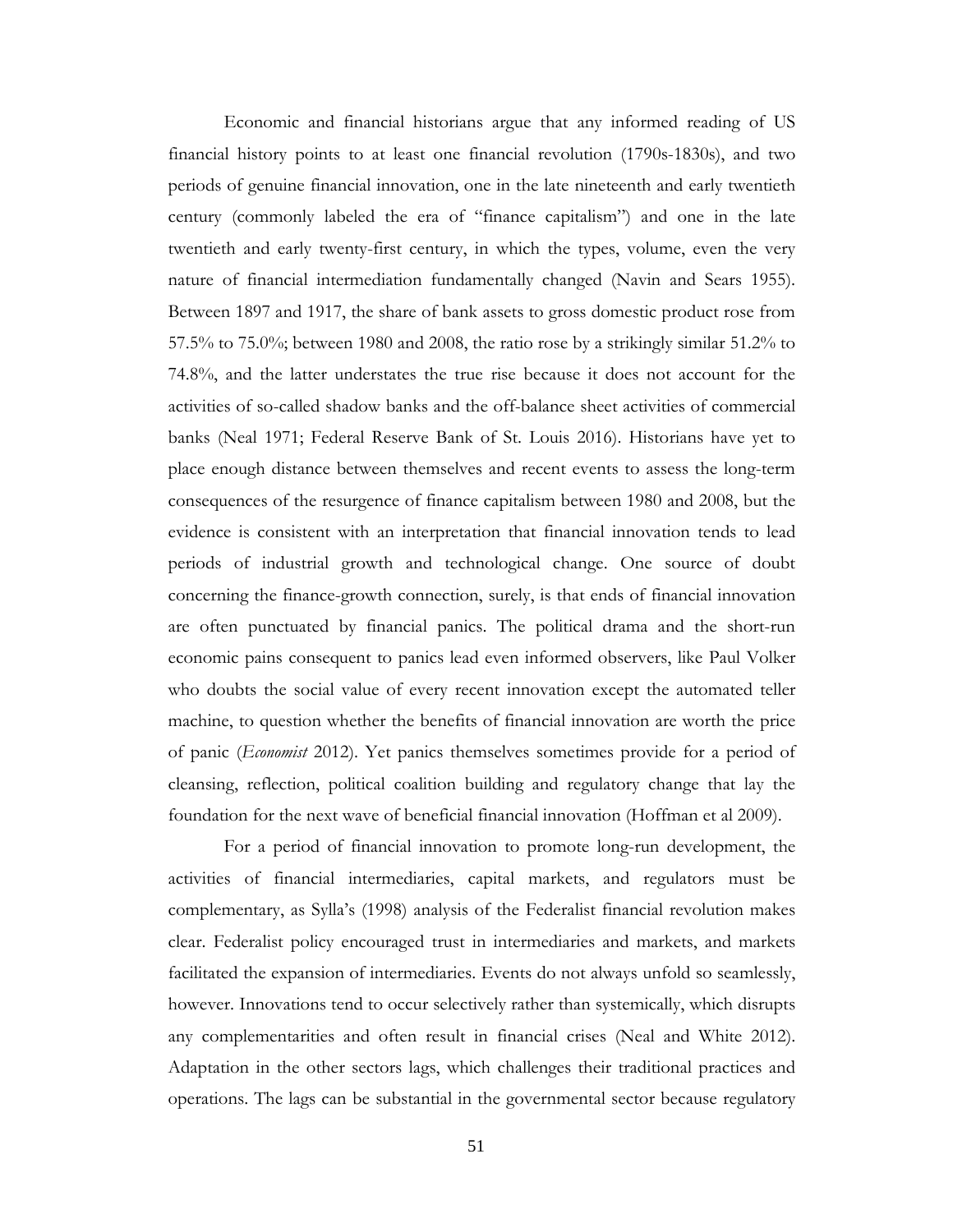adaptation often demands the construction of a political coalition capable of generating a consensus for new regulations (Hoffman et al 2009).

The history of US finance is marked by brief periods of financial and regulatory innovation – free banking, national banking, securitization, and so on – for which their consequences in regard to long-run development take decades to play out. Regulators purposely channeled some of the earliest bank's activities into the provision of growth-enhancing social overhead capital, including roads, bridges, canals, railroads, waterworks and street lights. In the National Banking Era, the federal government tightened the reins on commercial banks, partly in order to channel their resources toward financing an expensive Civil War. The restrictions placed on commercial banks by the Civil War-era acts, however, opened the door to state banks, savings banks, investment banks, private banks, mortgage companies, and trust companies to provide financial services commercial banks could not. One lesson from history is that finance finds a way. Prohibiting one type of intermediary from engaging in one or more types of growth-enhancing activity promotes the development and entry of new types. Whether this is an optimal path is arguable (Calomiris 1995), but it is the path followed by the US for the past two centuries, two centuries of remarkable economic development.

## **7. References**

- Adams, Donald R., Jr. 1975. "The role of banks in the economic development of the Old Northwest." In *Essays in Nineteenth Century Economic History: The Old Northwest*, pp. 208- 245. Edited by David C. Klingaman and Richard K. Vetter. Athens: Ohio University Press.
- Alter, George, Claudia Goldin and Elyce Rotella. 1994. "The savings of ordinary Americans: The Philadelphia Saving Fund Society in the mid-nineteenth century." *Journal of Economic History* 54(4): 735-767.
- Ashcraft, Adam B. 2005. "Are banks really special? Evidence from the FDIC-induced failure of healthy banks." *American Economic Review* 95(5): 1712-1730.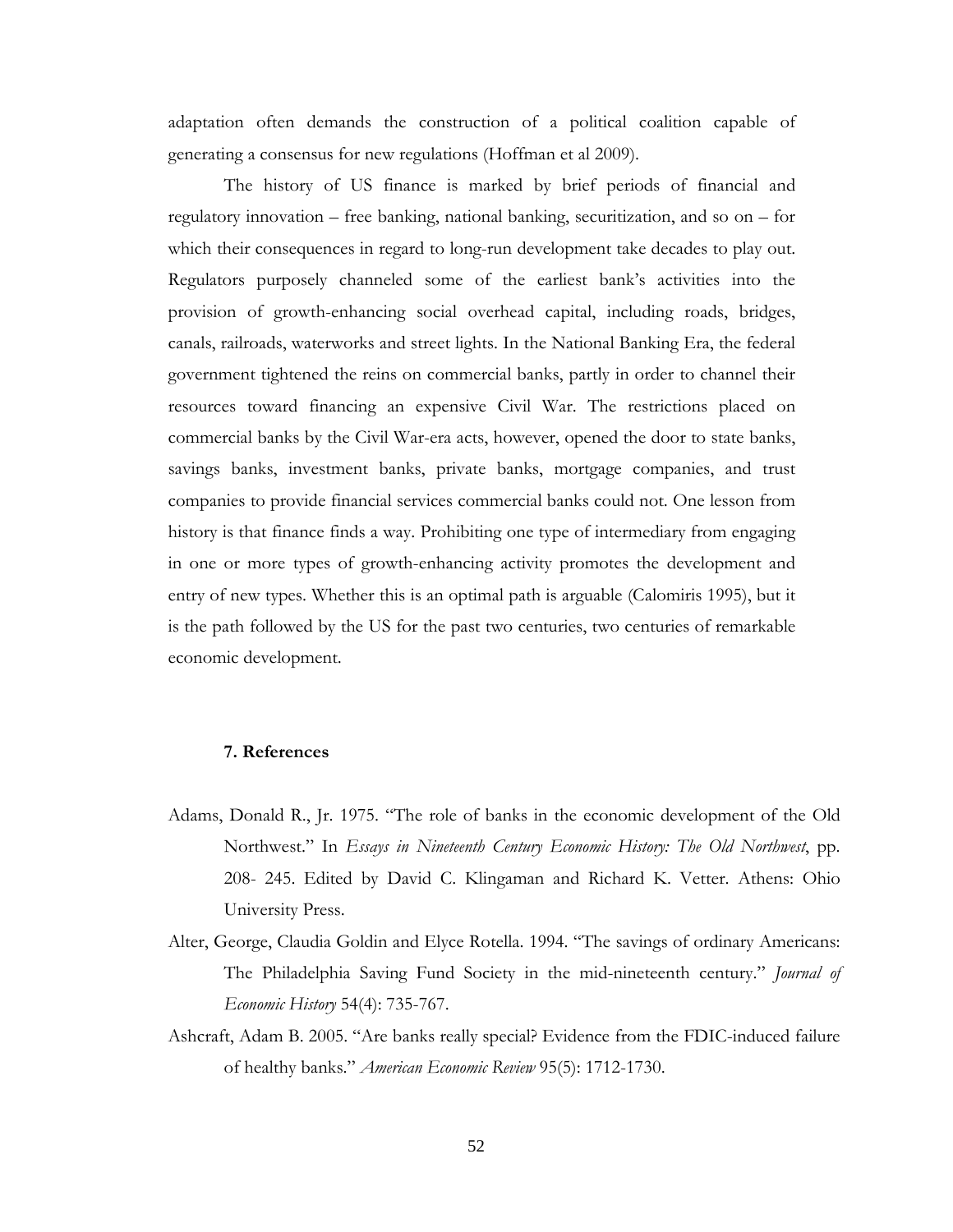- Atack, Jeremy, Fred Bateman, and Robert A. Margo. 2002. "Part-year operation in nineteenth-century American manufacturing: Evidence from the 1870 and 1880 censuses." *Journal of Economic History* 62(3): 792-809.
- Atack, Jeremy, Matthew Jaremski, and Peter L. Rousseau. 2014. "American banking and the transportation revolution before the Civil War." *Journal of Economic History* 74(4): 943- 986.
- Atack, Jeremy, Matthew Jaremski, and Peter L. Rousseau. 2015. "Did railroads make antebellum US banks more sound? In *Enterprising America: Businesses, Banks, and Credit Markets in Historical Perspective*, pp. 149-178. Edited by William Collins and Robert A. Margo. Chicago: University of Chicago Press.
- Averett, Susan, Howard Bodenhorn, and Justus Saisiunas. 2003. "Unemployment risk and compensating differentials in late-nineteenth-century New Jersey manufacturing." *Economic Inquiry* 43(4): 734-749.
- Beck, Thorsten and Asli Demirguc-Kunt. 2006. "Small and medium-size enterprises: Access to finance as a growth constraint." *Journal of Banking & Finance* 30( ): 2931-2943.
- Bencivenga, Valerie and Bruce Smith. 1991. "Financial intermediation and endogenous growth." *Review of Economic Studies* 58(x): 195-209.
- Benston, George J. 197x. "Savings banking and the public interest." *Journal of Money, Credit, and Banking* 4(1): 133-226.
- Benston, George J. 1990. *The Separation of Commercial and Investment Banking: The Glass-Steagall Act Revisited and Reconsidered*. New York: Oxford University Press.
- Bernanke, Ben S. 1983. "Nonmonetary effects of the financial crisis in the propagation of the Great Depression." *American Economic Review* 73(3): 257-276.
- Bernstein, Peter L. 2005. *Wedding of the Waters: The Erie Canal and the Making of a Great Nation*. New York: W. W. Norton & Company.
- Beveridge, Andrew A. 1985. "Local lending practice: Borrowers in a small northeastern industrial city, 1832-1915." *Journal of Economic History* 45(2): 393-403.
- Black, Sandra and Philip Strahan. 2002. "Entrepreneurship and bank credit availability." *Journal of Finance* 57(6 ): 2807-2833.
- Bodenhorn, Howard. 1992. "Capital mobility and financial integration in antebellum America." *Journal of Economic History* 52(3): 585-610.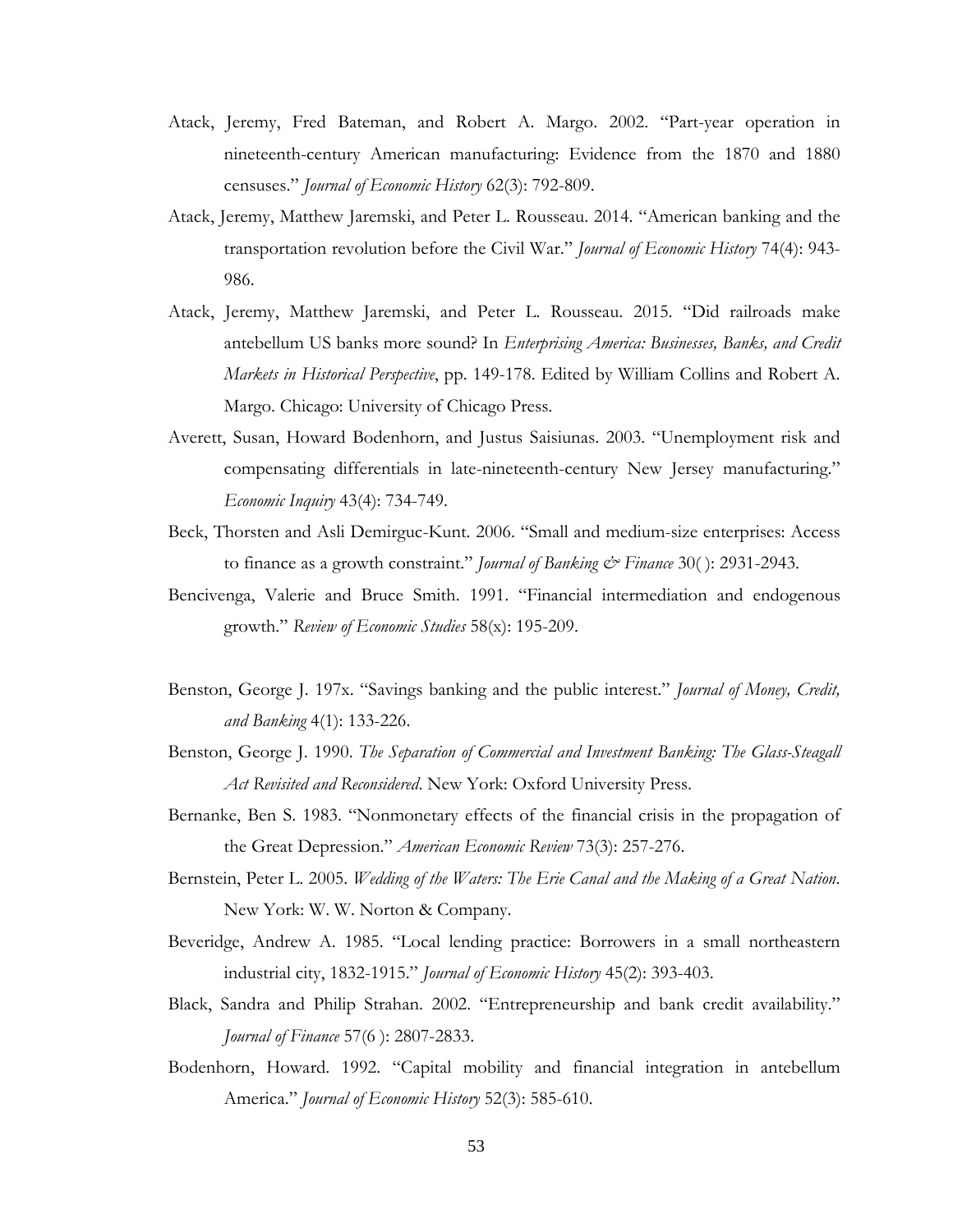- Bodenhorn, Howard. 1995. "A more perfect union: Regional interest rates in the United States, 1880-1960." In *Anglo-American Financial Systems: Institutions and Markets in the Twentieth Century*, pp. 415-454. Edited by Michael D. Bordo and Richard Sylla. Burr Ridge, Ill.: Irwin Professional Publishing.
- Bodenhorn, Howard. 1997. "Private banking in antebellum Virginia: Thomas Branch & Sons of Petersburg." *Business History Review* 71(4): 513-542.
- Bodenhorn, Howard. 1998. "Free banking and financial entrepreneurship in nineteenthcentury New York: The Black River Bank of Watertown." *Business and Economic History* 27(1): 102-114.
- Bodenhorn, Howard. 1999. "An engine of growth: Real bills and Schumpeterian banking in antebellum New York." *Explorations in Economic History* 36(3): 278-302.
- Bodenhorn, Howard. 2000. *A History of Banking in Antebellum America: Financial Markets and Economic Development in an Era of Nation-Building*. New York: Cambridge University Press.
- Bodenhorn, Howard. 2003. "Short-term loans and long-term relationships: Relationship lending in early America." *Journal of Money, Credit, and Banking* 34(4): 485-505.
- Bodenhorn, Howard. 2007. "Usury ceilings and bank lending behavior: Evidence from nineteenth-century New York." *Explorations in Economic History* 44(2): 179-202.
- Bodenhorn, Howard. 2011. "State and federal commercial banking policy in the Federalist Era and beyond." In *Founding Choices: American Economic Policy in the 1790s*, pp. 151- 176. Edited by Douglas A. Irwin and Richard Sylla. Chicago: University of Chicago Press.
- Bodenhorn, Howard and David Cuberes. 2010. "Financial development and city growth: Evidence from northeastern American cities, 1790-1870." National Bureau of Economic Research working paper 15997.
- Bodenhorn, Howard and David Cuberes. 2015. "Finance and urbanization in early nineteenth-century New York." Clemson University working paper.
- Bodenhorn, Howard and Hugh Rockoff. 1992. "Regional interest rates in antebellum America." In *Strategic Factors in Nineteenth Century American Economic History: A Volume to Honor Robert W. Fogel*, pp. 158-187. Chicago: University of Chicago Press.
- Bogue, Alan. 1969. *Money at Interest: The Farm Mortgage and the Middle Border*. Lincoln: University of Nebraska Press.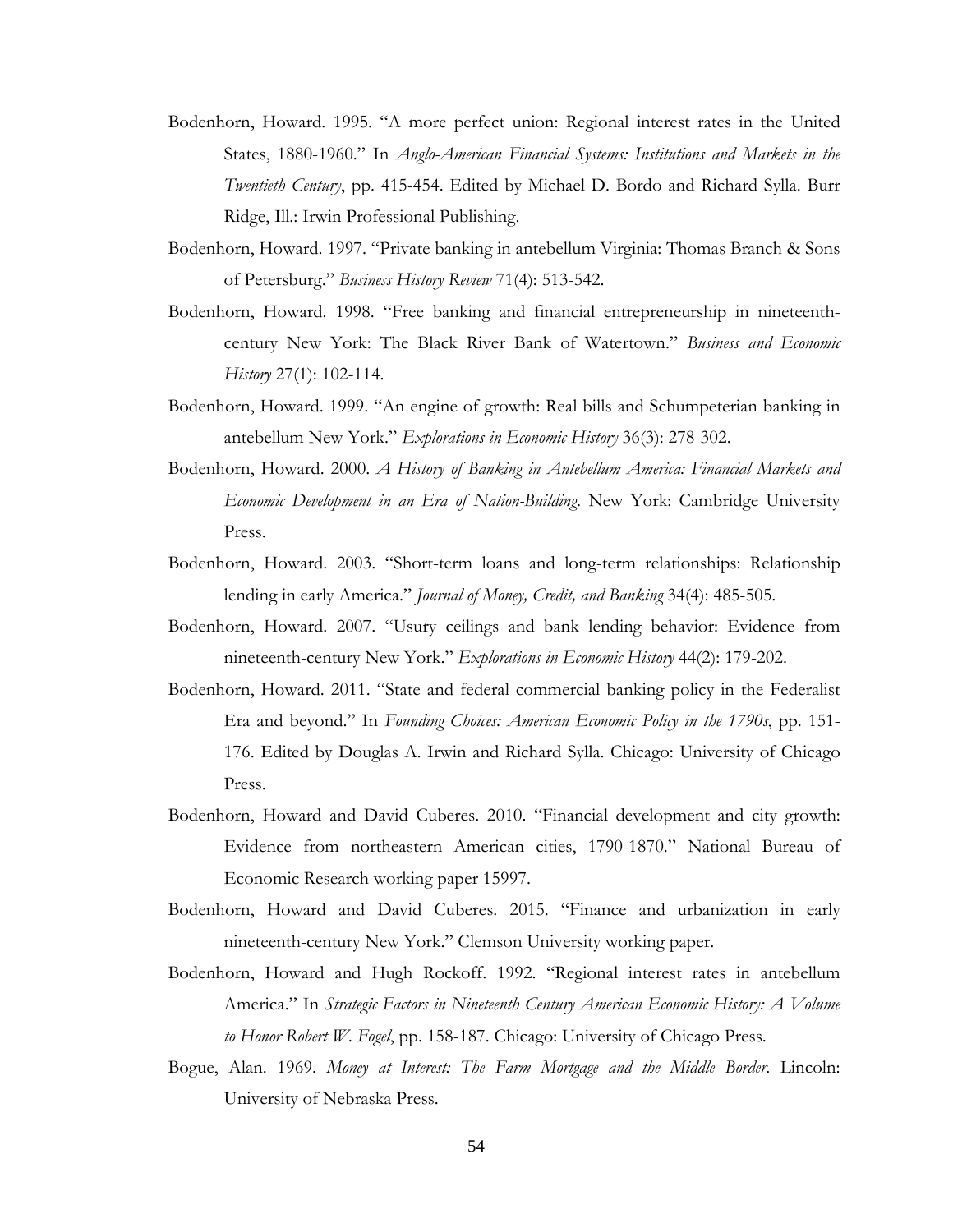- Bordo, Michael D. and Peter L. Rousseau. 2006. "Legal-political factors and the historical evolution of the finance-growth link." European Review of Economic History 10( ): 421-444.
- Boyd, John H and Bruce D. Smith. 1996. "The co-evolution of the real and financial sectors in the growth process." *World Bank Economic Review* 10(2): 371-396.
- Boyd, John H and Bruce D. Smith. 1998. "The evolution of debt and equity markets in economic development." *Economic Theory* 12(3): 519-560.
- Boyd, John, Sungkyu Kwak, and Bruce Smith. 20xx. "The real output losses associated with modern banking crises." *Journal of Money, Credit, and Banking* 37(6): 977-999.
- Brandeis, Louis D. 1933. *Other People's Money and How the Bankers Use It*. Washington: National Home Library Foundation.
- Breckenridge, Roeliff Morton. 1898. "Discount rates in the United States." *Political Science Quarterly* 13: 119-142.
- Bruchey, Stuart. 1965. *The Roots of American Economic Growth, 1607-1861: An Essay in Social Causation*. New York: Harper & Row, Publishers.
- Brunt, Liam and Edmund Cannon. 2012. "How does finance generate growth? Evidence from the first industrial revolution." Working paper, NHH-Bergen.
- Calomiris, Charles W. 1995. "The costs of rejecting universal banking: American finance in the German mirror, 1870-1914. In *Coordination and Information: Historical Perspectives on the Organization of Enterprise*, pp. 257-315. Edited by Naomi R. Lamoreaux and Daniel M. G. Raff. Chicago: University of Chicago Press.
- Calomiris, Charles W., R. Glenn Hubbard, and James H. Stock. 1986. "The farm debt crisis and public policy." *Brookings Papers on Economic Activity* 1986(2): 441-479.
- Calomiris, Charles W. and Carlos D. Ramirez. 1996. "Financing the American corporation: The changing menu of financial relationships." In *The Corporation in Modern Society: A Second Look*, pp. Edited by Carl Kaysen. New York: Oxford University Press.
- Cameron, Rondo and Hugh T. Patrick. 1967."Introduction." In *Banking in the Early Stages of Industrialization: A Study in Comparative Economic History.*, pp. 1-14. Edited by Rondo Cameron et al. New York: Oxford University Press.
- Cameron, Rondo (ed.). 1972. *Banking and Economic Development*. New York: Oxford University Press.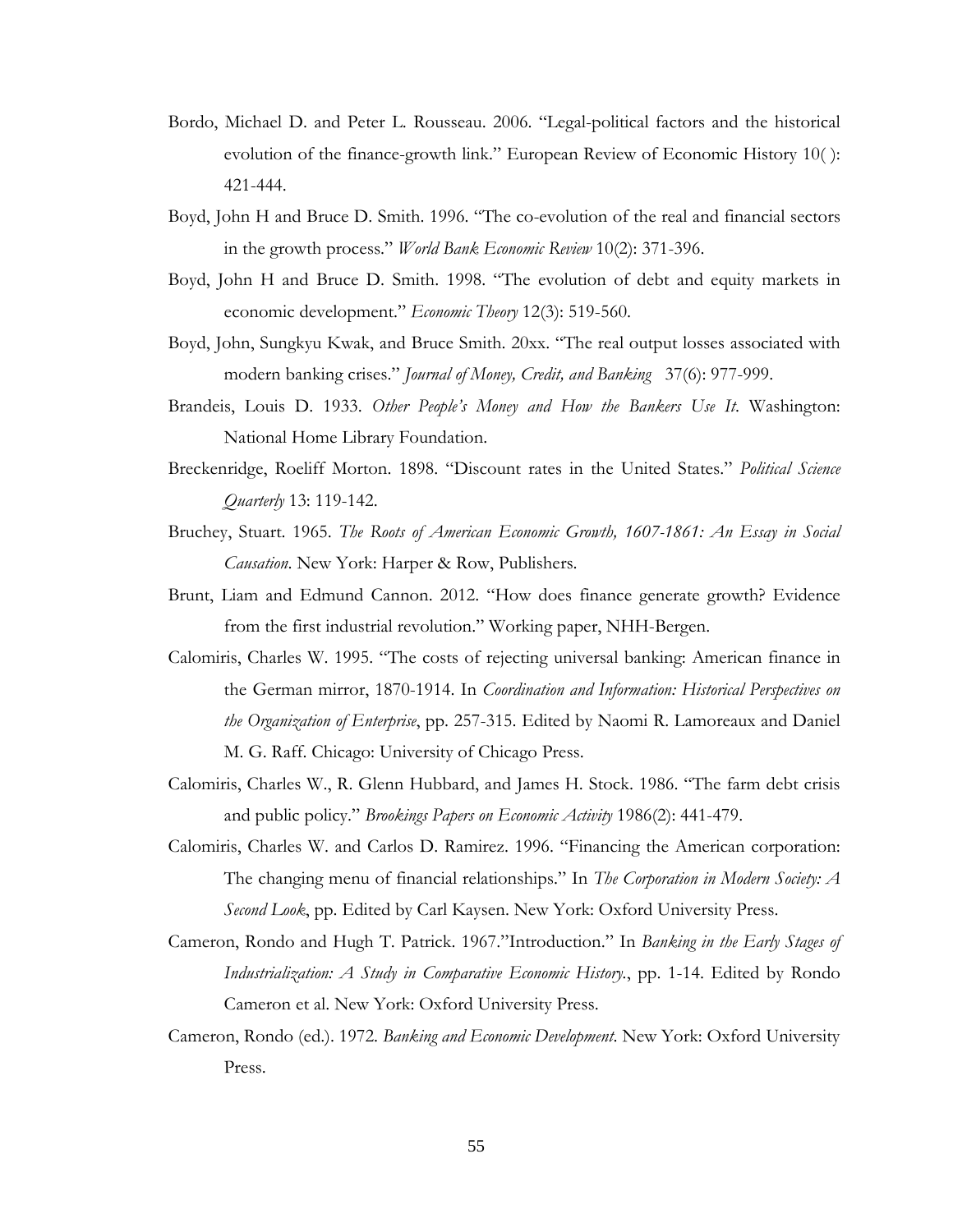- Campen, James T. and Anne Mayhew. 1988. "The national banking system and southern economic growth: Evidence from one southern city, 1870-1900." *Journal of Economic History* 48(1): 127-137.
- Carosso, V. 1970. *Investment Banking in America*. Cambridge, Mass.: Harvard University Press.
- Carter, Susan B, et al. (eds.). 2006. Historical Statistics of the United States: Millennial Edition. New York: Cambridge University Press.
- Chabot, Benjamin Remy. 2000. *The integration of nineteenth-century stock exchanges*. Ph. diss., Northwestern University.
- Chandler, Alfred D., Jr. 1977. *The Visible Hand: The Managerial Revolution in American Business*. Cambridge: Harvard University Press.
- Coase, Ronald. 1937. "The nature of the firm." *Economica* 4(16): 386-405.
- Cole, Rebel A., Fariborz Moshirian, and Qiongbing Wu. 2008. "Bank stock returns and economic growth." Journal of Banking & Finance 32( ): 995-1007.
- Conrad, Alfred H. 1961. "Income growth and structural change." In *American Economic History*, pp. 26-64. Edited by Seymour E. Harris. New York: McGraw-Hill.
- Cull, Robert, Lance E. Davis, Naomi R. Lamoreaux, and Jean-Laurent Rosenthal. 2006. "Historical financing of small- and medium-size enterprises." *Journal of Finance & Banking* 30( ): 3017-3042.
- Curry, Timothy J., Gary S. Fissel, and Carlos D. Ramírez. 2008. "The impact of bank supervision on loan growth." *North American Journal of Economics and Finance* 19(x): 113-134.
- David, Paul A. 1967. "The growth of real product in the United States before 1840: New evidence, controlled conjectures." *Journal of Economic History* 27(2): 151-197.
- Davis, Lance E. 1958. "Stock ownership in the early New England textile industry." *Business History Review* 32(2): 204-222.
- Davis, Lance E. 1960. "The New England textile mills and the capital markets: A study of industrial borrowing, 1840-1860." *Journal of Economic History* 20(1): 1-30.
- Davis, Lance E. 1963. "Capital immobilities and finance capitalism: A study of economic evolution in the United States 1820-1920." *Explorations in Entrepreneurial History* 1(1): 88-105.
- Davis, Lance E. 1966. "The capital markets and industrial concentration: The US and UK, a comparative study." *Economic History Review* 19(2): 255-272.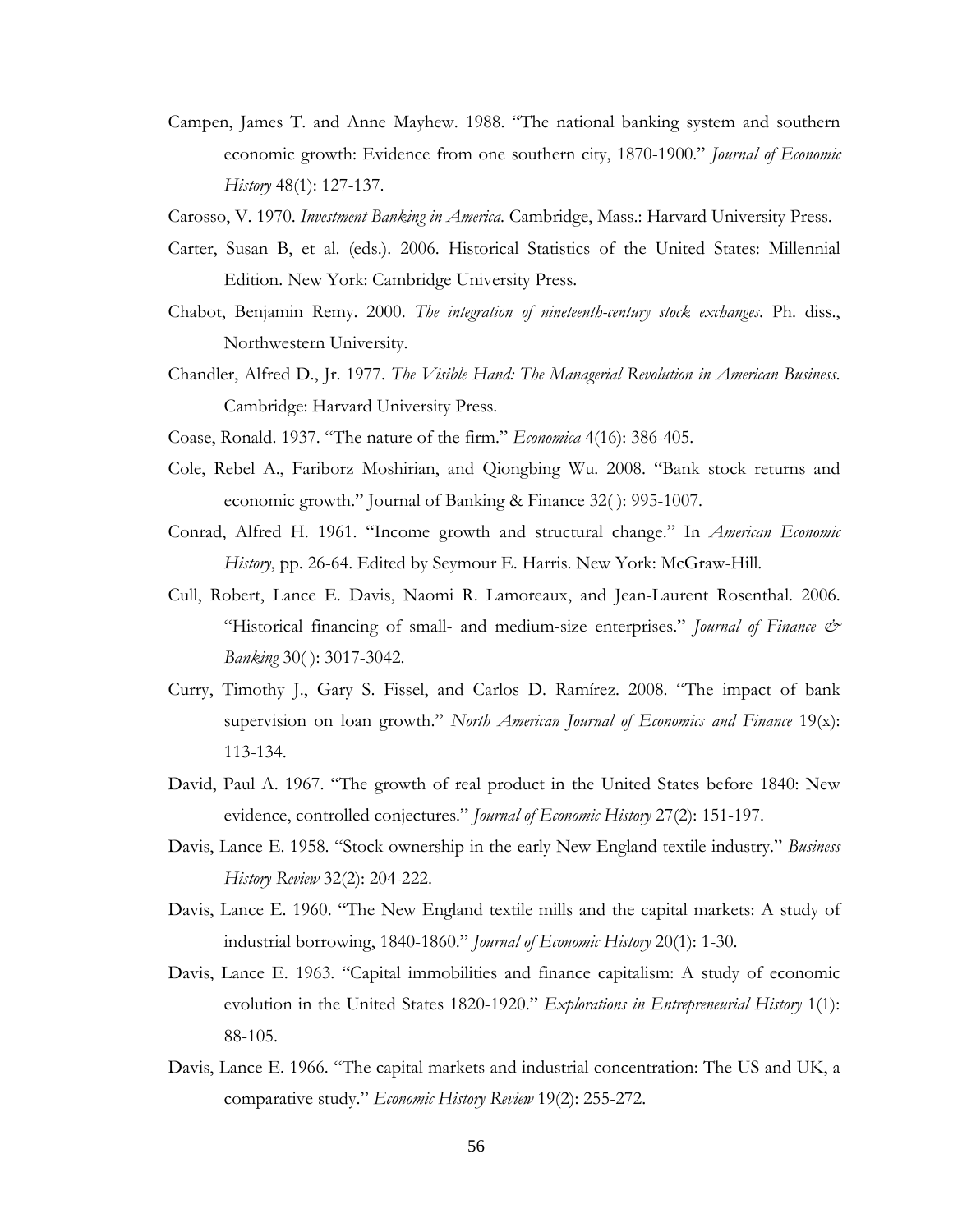- Davis, Lance E. 1971. "Capital mobility and economic growth." In *The Reinterpretation of American Economic History*, pp. 285-300. Edited by Robert William Fogel and Stanley L. Engerman. New York: Harper & Row.
- Davis, Lance E. and Robert Gallman. 1978. "Capital formation in the United States during the nineteenth century." In *The Cambridge Economic History of Europe, vol. 7: The Industrial Economies: Capital, Labour, and Enterprise, part 2*. Cambridge: Cambridge University Press.
- Davis, Lance E. and Robert Gallman. 2001. *Evolving Financial Markets and International Capital Flows: Britain, the Americas, and Australia, 1865-1914*. New York: Cambridge University Press.
- Davis, Lance E. and Peter Lester Payne. 1958. "From benevolence to business: The story of two savings banks." *Business History Review* 32(4): 386-406.
- De Gregario, Jose and Pablo Guidotti. 1995. "Financial development and economic growth." *World Development* 23(3): 433-448.
- Dehejia, Rajeev and Adriana Lleras-Muney. 2007. "Financial development and pathways of growth: State branching and deposit insurance laws in the United States, 1900-1940." *Journal of Law and Economics* 50(2): 239-272.
- De Long, J. Bradford. 1991. "Did Morgan's men add value? An economist's perspective on finance capitalism." In *Inside the Business Enterprise: Historical Perspectives on the Use of Information*, pp. 205-236. Edited by Peter Temin. Chicago: University of Chicago Press.
- Dexter, Seymour. 1891. "The Growth and Economic Value of Building and Loan Associations" *Publications of the American Economic Association* 6(1): 141-144.
- Diamond, Douglas W. 1984. "Financial intermediation and delegated monitoring." *Review of Economic Studies* 51(3): 393-414.
- Diamond, Douglas W. 1991. "Monitoring and reputation: The choice between bank loans and directly placed debt." *Journal of Political Economy* x(x): 689-721.
- Easterlin, Richard. 1960. "Interregional differences in per capita income, population, and total income, 1840-1950." In *Trends in the American Economy in the Nineteenth Century*, pp. 73-140. Princeton: Princeton University Press.
- Economist. 2012. "Why finance is good for us." *The Economist* (April 7).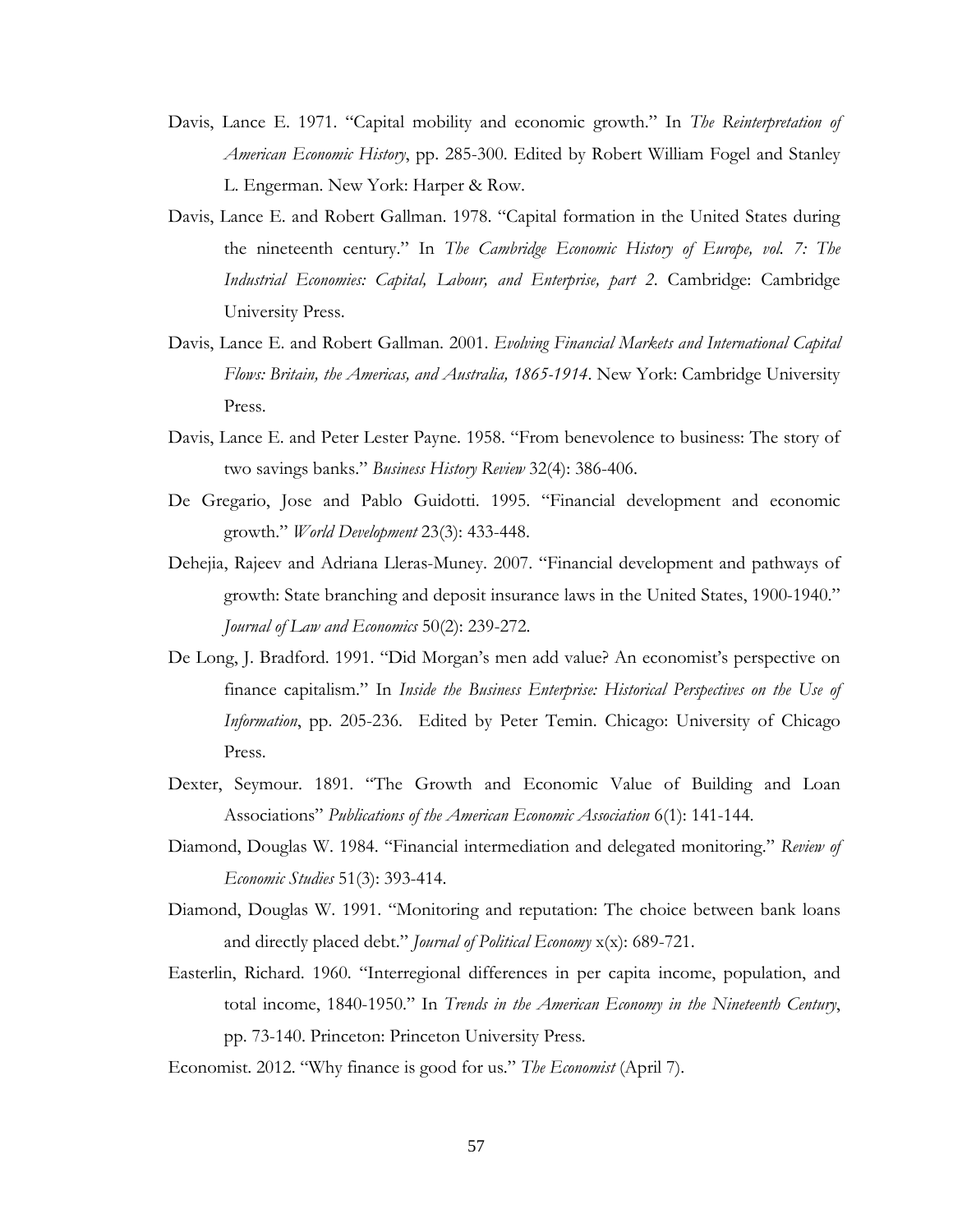- Eichengreen, Barry. 1984. "Mortgage interest rates in the populist era." *American Economic Review* 74(5): 955-1015.
- Federal Reserve Bank of St. Louis. 2016. FRED Economic Data. Total Assets, All Commercial Banks. Available at [https://fred.stlouisfed.org/series/TLAACBW027SBOG.](https://fred.stlouisfed.org/series/TLAACBW027SBOG)
- Field, Alexander J. 2011. *A Great Leap Forward: 1930s Depression and U.S. Economic Growth*. New Haven: Yale University Press.
- Flandreau, Marc. 2011. "New deal financial acts and the business of foreign debt underwriting: Autopsy of a regime change." CEPR-Norges Bank working paper.
- Fohlin, Caroline. 2012. *Mobilizing Money: How the World's Richest Nations Financed Industrial Growth*. New York: Cambridge University Press.
- Freyer, Tony A. 1976. "Negotiable instruments and the federal courts in antebellum American business." *Business History Review* 50( ): 435-455.
- Frydman, Carola and Eric Hilt. 2014. "Investment bankers as corporate monitors in the early  $20<sup>th</sup>$  century United States." NBER working paper 20544.
- Fulford, Scott. Forthcoming. "If financial development matters, then how? National banks in the United States, 1870-1900. *Review of Economics and Statistics* (forthcoming).
- Gallatin, Albert. 1831. *Considerations on the Currency and Banking System of the United States*. Philadelphia: Carey & Lea.
- Gallman, Robert E. and Edward S. Howle. 1971. "Trends in the structure of the American economy since 1840." In *The Reinterpretation of American Economic History*, pp. 25-37. Edited By Robert William Fogel and Stanley L. Engerman. New York: Harper & Row.
- Gertler, Mark. 1988. "Financial structure and aggregate economic activity." *Journal of Money, Credit, and Banking* 20(3): 559-588.
- Gilbert, R. Alton, and Lewis A. Kochin. 1989. "Local economic effects of bank failures." *Journal of Financial Services Research* 3(4): 333-345.
- Goldin, Claudia. 2001. "The human capital century and American leadership: Virtues of the past." *Journal of Economic History* 61(2): 263-292.
- Goldsmith, Raymond W. 1955. *A Study of Saving in the United States*. Princeton, N.J.: Princeton University Press.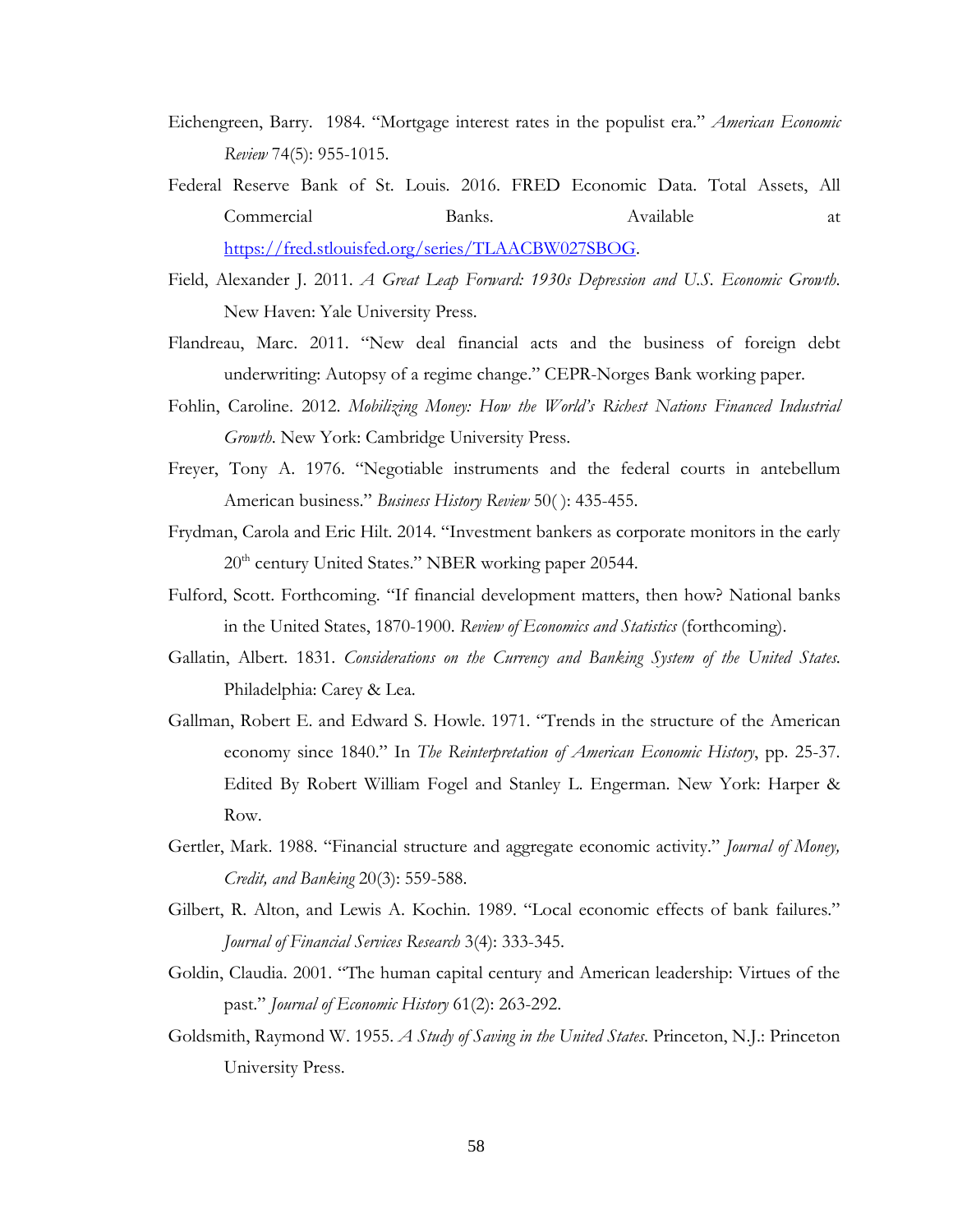- Goldsmith, Raymond W. 1958. *Financial Intermediaries in the American Economy since 1900*. Princeton, N.J.: Princeton University Press.
- Goldsmith, Raymond W. 1968. *Financial Institutions*. New York: Random House.
- Goldsmith, Raymond W. 1969. *Financial Structure and Development*. New Haven: Yale University Press.
- Golembe, Carter. 1952. *State Banks and the Economic Development of the West*. Ph.D. dissertation, Columbia University.
- Gras, N. S. B. 1936. "Editor's introduction." In *Jay Cooke, Private Banker*, pp. xi-xiv. By Henrietta Larson. Cambridge: Harvard University Press.
- Green, George D. 1972a. *Finance and Economic Development in the Old South: Louisiana Banking, 1804-1861*. Stanford, Ca.: Stanford University Press.
- Green, George D. 1972b. "Louisiana, 1840-1861." In *Banking and Economic Development: Some Lessons from History*, pp. 199-231. Edited by Rondo Cameron. New York: Oxford University Press.
- Greenwood, Jeremy and Boyan Jovanovic. 1990. "Financial development, growth and the distribution of income." *Journal of Political Economy* 98(x): 1076-1108.
- Greenwwod, Jeremy and Bruce D. Smith. 1997. "Financial markets in development, and the development of financial markets." *Journal of Economic Dynamics and Control* 21(): 145- 181.
- Guiso, Luigi, Paola Sapienza, and Luigi Zingales. 2004a. "Does local financial development matter?" *Quarterly Journal of Economics* 119(3): 929-969.
- Hammond, Bray. 1957. *Banks and Politics from the Revolution to the Civil War*. Princeton: Princeton University Press.
- Heblich, Stephan and Alex Trew. 2014. "Banking and industrialization." Working paper, University of Bristol.
- Hoffman, Philip T., Gilles Postel-Vinay, and Jean-Laurent Rosenthal. 2009. *Surviving Large Losses: Financial Crises, the Middle Class, and the Development of Capital Markets*. Cambridge: Belknap Press of Harvard University Press.
- Holt, Michael F. 1999. *The Rise and Fall of the American Whig Party: Jacksonian Politics and the Onset of the Civil War*. New York: Oxford University Press.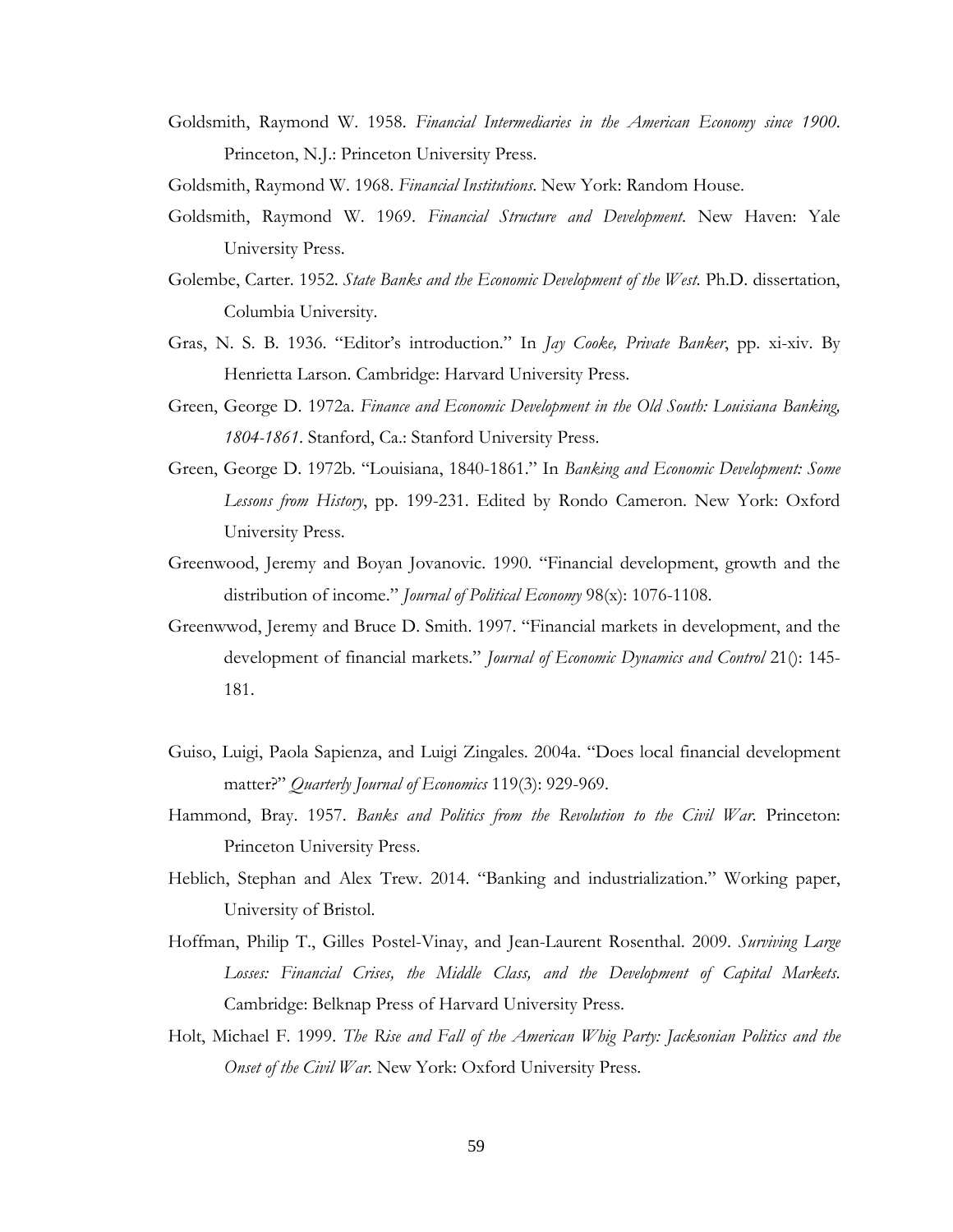- James, John A. 1976. "The development of the national money market, 1893-1911." *Journal of Economic History* 36(4): 878-897.
- James, John A. 1995. "The rise and fall of the commercial paper market, 1900-1929." In *Anglo-American Financial Systems: Institutions and Markets in the Twentieth Century*, pp. 219- 260. Edited by Michael D. Bordo and Richard Sylla. Burr Ridge, Ill.: Irwin Professional Publishing.
- Jaremski, Matthew. 2014. "National banking's role in U.S. industrialization, 1850-1900." *Journal of Economic History* 74(1): 109-140.
- Jaremski, Matthew and Peter L. Rousseau. 2013. "Banks, free banks, and U.S. economic growth." *Economic Inquiry* 51(2): 1603-1621.
- Keyes, Emerson. 1878. *A History of Savings Banks in the United States*. New York: Bradford Rhodes.
- King, Robert G. and Ross Levine. 1993a. "Finance and growth: Schumpeter might be right." *Quarterly Journal of Economics* 108(3): 717-737.
- King, Robert G. and Ross Levine. 1993b. "Finance, entrepreneurship, and growth: theory and evidence." *Journal of Monetary Economics* 32(3): 513-542.
- Knight, Frank H. 1921. *Risk, Uncertainty, and Profit*. New York: Hart, Schaffner and Marx.
- Kroszner, Randall S., Luc Laeven, and Daniela Klingbiel. 2007. "Banking crises, financial dependence, and growth." *Journal of Financial Economics* 84( ): 187-228.
- Kroszner, Randall S. and Raghuram G. Rajan. 1994. "Is the Glass-Stegall Act justified? A study of the U.S. experience with universal banking before 1933." *American Economic Review* 84(4): 810-832.
- Kuznets, Simon. 1958. "Foreword." In *Financial Intermediaries in the American Economy since 1900*, pp. . By Raymond W. Goldsmith. Princeton: Princeton University Press.
- Lamoreaux, Naomi R. 1986. "Banks, kinship, and economic development: The New England case." *Journal of Economic History* 46(3): 647-667.
- Lamoreaux, Naomi R. 1994. *Insider Lending: Banks, Personal Connections, and Economic Development in Industrial New England*. New York: Cambridge University Press.
- Lamoreaux, Naomi R. and Christopher Glaisek. 1991. "Vehicles of privilege or mobility? Banks in Providence, Rhode Island during the Age of Jackson." *Business History Review* 65(3): 502-527.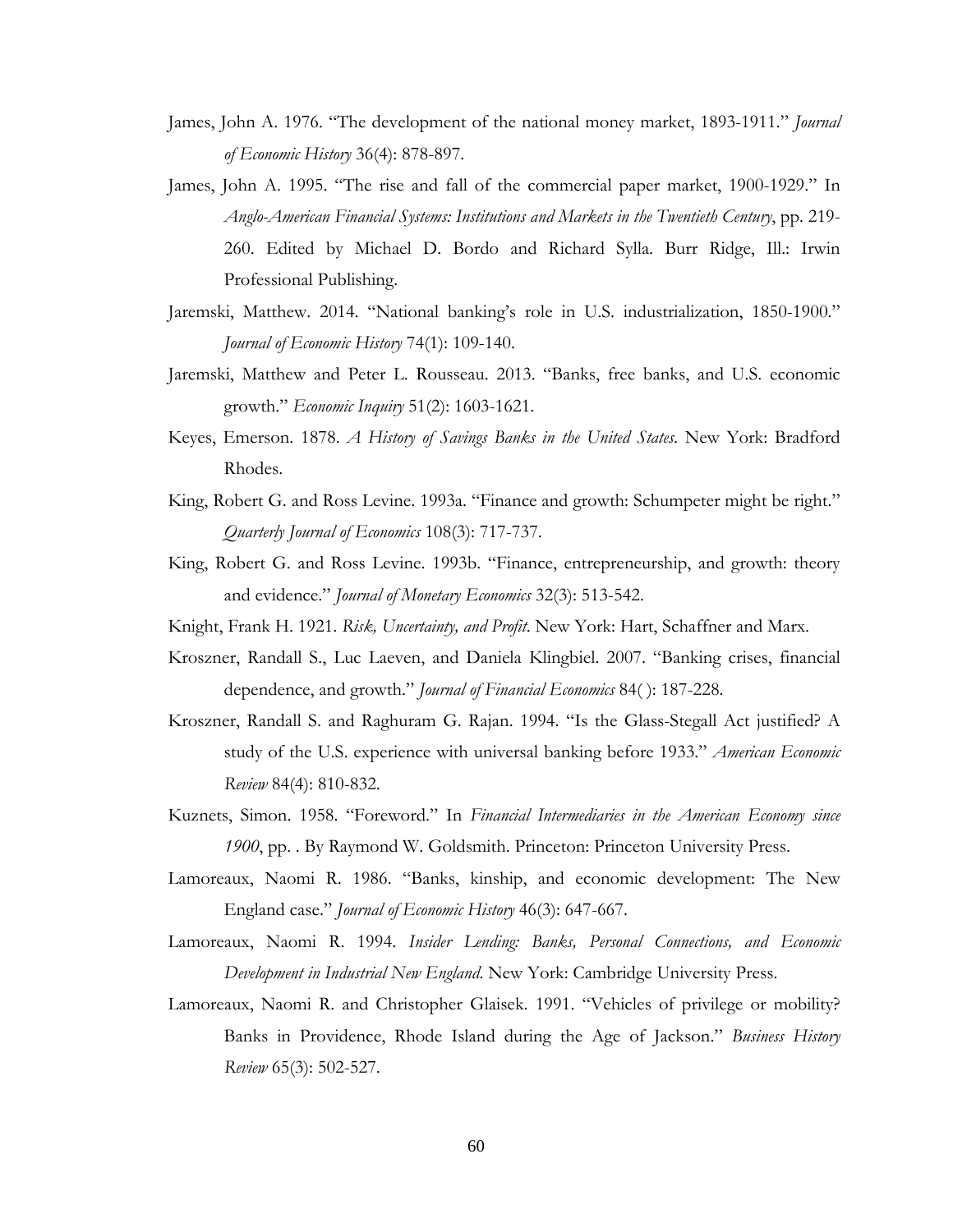- Lamoreaux, Naomi R., Margaret Levenstein, and Kenneth Sokoloff. 2007. "Financing invention during the second industrial revolution: Cleveland, Ohio, 1870-1920." In *Financing Innovation in the United States, 1870 to the Present*, pp. 39-84. Edited by Naomi R. Lamoreaux and Kenneth Sokoloff. Cambridge, Mass.: MIT Press.
- Lamoreaux, Naomi R., Kenneth L. Sokoloff, and Dhanoos Sutthiphisal. 2011. "The reorganization of inventive activity in the United States during the early twentieth century." In *Understanding Long-Run Economic Growth: Geography, Institutions, and the Knowledge Economy*, pp. 235-275. Edited by Dora L. Costa and Naomi R. Lamoreaux. Chicago: University of Chicago Press.
- Larsen, Henrietta M. 1936. *Jay Cooke, Private Banker*. Cambridge: Harvard University Press.
- Levine, Ross. 1997. "Financial development and economic growth: views and agenda." *Journal of Economic Literature* 35(2): 688-726.
- Levine, Ross. 2003. "More on finance and growth: more finance, more growth?" Federal Reserve Bank of St. Louis *Review* x(x): 31-46.
- Levine, Ross. 2005. "Finance and growth: theory and evidence." *Handbook of Economic Growth*. Volume 1A. Edited by Philippe Aghion and Steven N. Durlauf. Elsevier.
- Levine, Ross, Chen Lin and Wensi Xie. 2016. "Spare tire? Stock markets, banking crises, and economic recoveries." *Journal of Financial Economics* 120( ): 81-101.
- Lewis, Arthur. 1955. *The Theory of Economic Growth*. Homewood, Ill.: R. D. Irwin.
- Livingood, James W. 1947. *The Philadelphia-Baltimore Trade Rivalry, 1780-1860*. New York: Arno Press.
- McKinnon, Ronald I. 1973. *Money and Capital in Economic Development*. Washington, D.C.: Brookings Institution.
- Miller, M. Sammye. 1980. "An early venture in black capitalism: The Capital Savings Bank in the District of Columbia." *Records of the Columbia Historical Society* 50: 359-366.
- Mokyr, Joel (ed.). 1999. *The British Industrial Revolution: An Economic Perspective*. Second edition. Boulder, Colorado: Westview Press.
- Morck, Randall and Bernard Yeung. 2011. "Economics, history, and causation." *Business History Review* 85(1): 39-63.
- Myers, Margaret G. 1931. *The New York Money Market, Origins and Development* (2 vols). New York: Columbia University Press.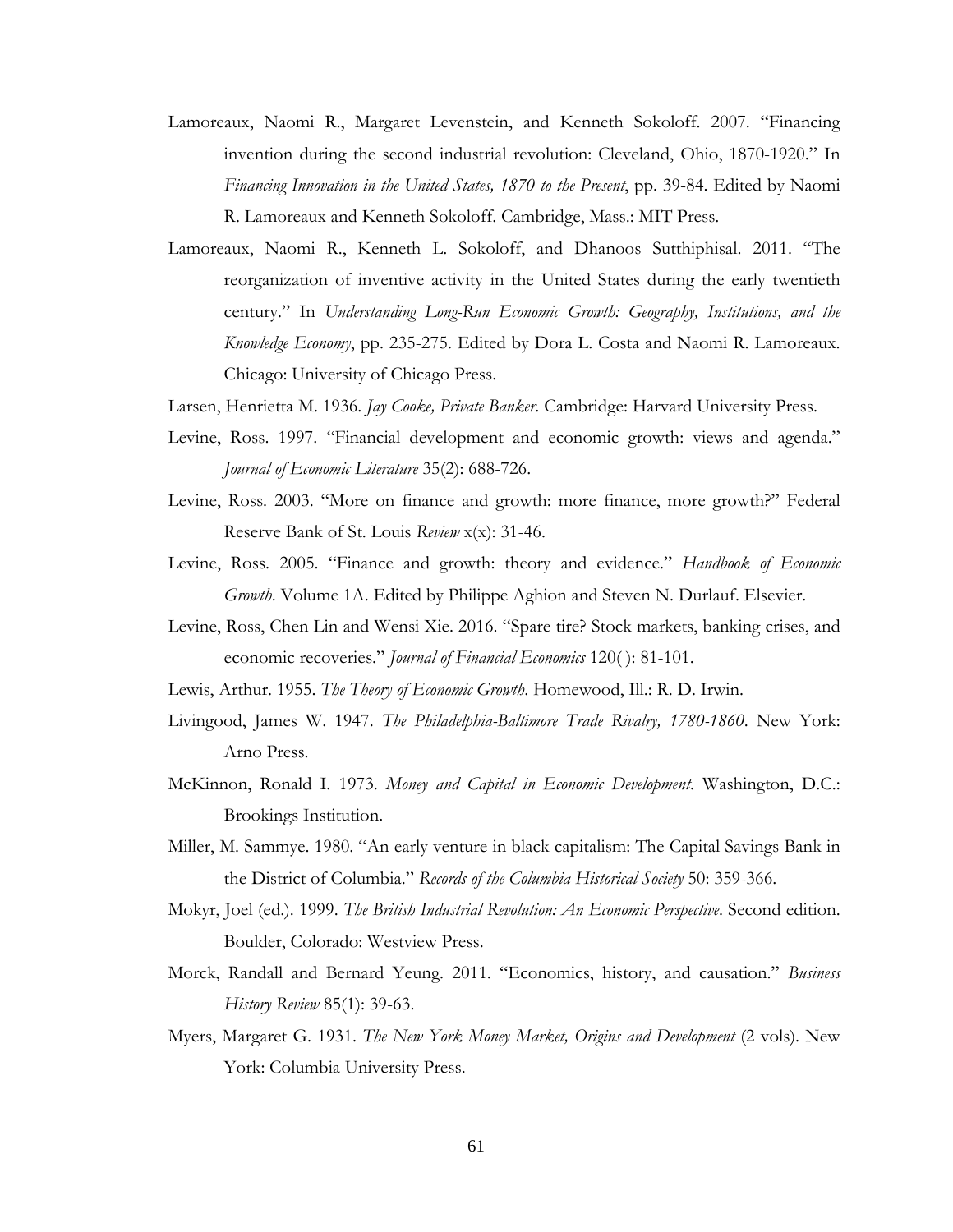- National Association of Mutual Savings Banks. 1962. *Mutual Savings Banking: Basic Characteristics and Role in the National Economy*. Englewood Cliff, N.J.: Prentice-Hall.
- Navin, T and M. Sears. 1955. "The rise of a market for industrial securities, 1887-1902." *Business History Review* 29(1): 105-38.
- Neal, Larry. 1971. "Trust companies and financial innovation, 1897-1914." *Business History Review* 45(1): 35-51.
- Neal, Larry and Eugene N. White. 2012. "The Glass-Steagall Act in historical perspective." *Quarterly Review of Economics and Finance* 52(1): 104-113.
- New York. General Assembly. 1835. "Annual report of the bank commissioners." Assembly Document No. 74. Albany, NY:
- Odell, Kerry A. 1989. "The integration of regional and interregional capital markets: Evidence from the Pacific coast, 1883-1913." *Journal of Economic History* 49(2): 297- 310.
- Olmstead, Alan L. 1972. "Investment constraints and New York City mutual savings bank financing of antebellum development." *Journal of Economic History* 32(4): 811-840.
- Olmstead, Alan L. 1974b. "New York City mutual savings bank portfolio management and trustee objectives." *Journal of Economic History* 34(4): 815-834.
- Olmstead, Alan L. 1975. "Mutual savings bank depositors in New York." *Business History Review* 49(3): 287-311.
- Olmstead, Alan L. 1976. *New York City Mutual Savings Banks, 1819-1861.* Chapel Hill: University of North Carolina Press.
- Olstead, Alan L. and Paul W. Rhode. 2008. *Creating Abundance: Biological Innovation and American Agricultural Development*. New York: Cambridge University Press.
- Ott, Julia C. 2011. *When Wall Street Met Main Street: The Quest for an Investors' Democracy amd the Emergence of the Retail Investor in the United States, 1890-1930*. Cambridge: Harvard University Press.
- Pang, Jiaren and Haibin Wu. 2009. "Financial markets, financial dependence, and the allocation of capital." *Journal of Banking & Finance* 33( ): 810-818.
- Patrick, Hugh T. 1966. "Financial development and economic growth in underdeveloped countries." *Economic Development and Cultural Change* 14(2): 174-189.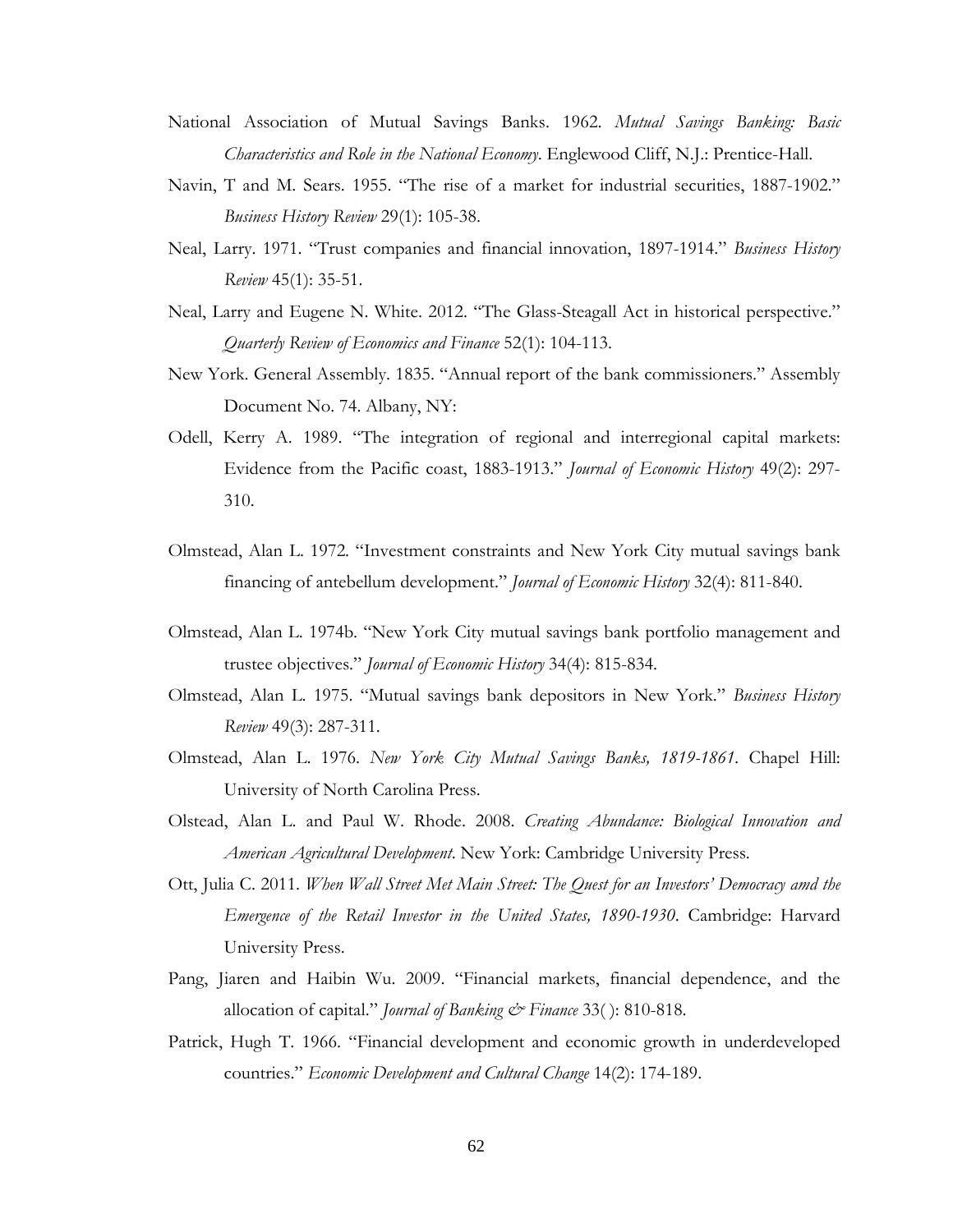- Payne, Peter Lester and Lance Edwin Davis. 1956. *The Savings Bank of Baltimore, 1818-1866: A Historical and Analytical Study*. Baltimore: Johns Hopkins University Press.
- Phillips, Ronnie J. and Harvery Cutler. 1998. "Domestic exchange rates and regional economic growth in the United States, 1899-1908: Evidence from cointegration analysis." *Journal of Economic History* 58(4): 1010-1026.
- Pollard, Sidney. 1964. "Fixed capital in the industrial revolution in Britain." *Journal of Economic History* 24(3): 299-314.
- Potter, Helen Catherine. 1954. "Savings and Loan Associations and the Consumer Interest."American *Journal of Economics and Sociology* 13(2): 191-203.
- Puri, Manju. 1994. "The long-term default performance of bank underwritten securities issues." *Journal of Banking and Finance* 18(2): 397-418.
- Rajan, Raghuram G. and Luigi Zingales. 2003. *Saving Capitalism from the Capitalists: Unleashing the Power of Financial Markets to Create Wealth and Spread Opportunity*. New York: Crown Business.
- Ramírez, Carlos D. 1999. "Did Glass-Steagall increase the cost of external finance for corporate investment? Evidence from bank and insurance company affiliations." *Journal of Economic History* 59(2): 372-396.
- Ramírez, Carlos D. 2009. "Bank fragility, 'money under the mattress,' and long-run growth: US evidence from the 'perfect' panic of 1893." Journal of Banking & Finance 33(x): 2185-2198.
- Ramírez, Carlos D. 2011. "The effect of banking crises on deposit growth: State-level evidence from 1900 to 1930." *Business History* 53(2): 270-287.
- Ramírez, Carlos D. and J. Bradford DeLong. 1995. "Bank influence and firm performance: The impact of depression-era financial market reforms." In *Anglo-American Financial Systems: Institutions and Markets*, pp. 161-177. Edited by Michael D. Bordo and Richard Sylla. Burr Ridge, IL: Irwin Publishers.
- Ramirez, Carlos D. and Philip A. Shively. 2012. "The effect of bank failures on economic activity: Evidence from U.S. states in the early 20<sup>th</sup> century." *Journal of Money, Credit, and Banking* 44(2/3): 433-455.
- Redlich, Fritz. 1968. *The Molding of American Banking: Men and Ideas*. New York: Johnson Reprint Corporation.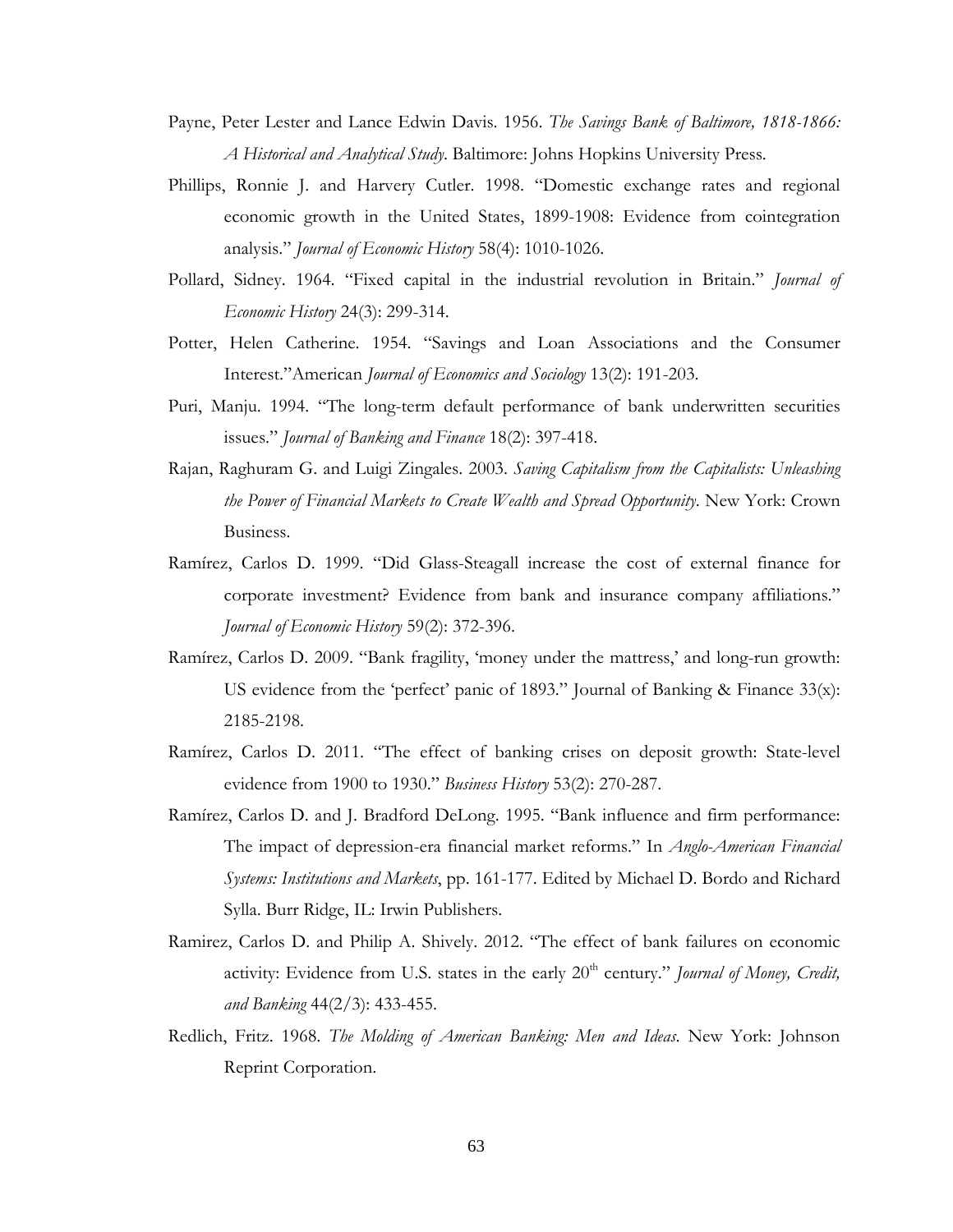- Reinhart, Carmen M. and Kenneth S. Rogoff. 2011. *This Time is Different: Eight Centuries of Financial Folly*. Princeton: Princeton University Press.
- Rhode, Paul W. 2002. Gallman's Annual Output Series for the United States, 1834–1909. National Bureau of Economic Research Working Paper 8860.
- Rockoff, Hugh. 1974. "The free banking era: A reexamination." *Journal of Money, Credit, and Banking* 6(2): 141-167.
- Rockoff, Hugh. 1975. "Varieties of banking and regional economic development in the United States, 1840-1860." *Journal of Economic History* 35(1): 160-181.
- Rockoff, Hugh. 1990. "The capital market in the 1850s." NBER Historical Working Paper #h11.
- Rosen, Deborah. 1992. "Courts and commerce in colonial New York." *American Journal of Legal History* 36(2): 139-163.
- Rostow, Walt Whitman. 196x. The Stages of Economic Growth.
- Rothenberg, Winifred B. 1985. "The emergence of a capital market in rural Massachusetts, 1730-1838." *Journal of Economic History* 45(4): 781-808.
- Rottenberg, Dan. 2006. *The Man Who Made Wall Street: Anthony J. Drexel and the Rise of Modern Finance*. Philadelphia: University of Pennsylvania Press.
- Rousseau, Peter L. 2003. "Historical perspectives on financial development and economic growth." *Federal Reserve Bank of St Louis Review* xx: 81-106.
- Rousseau, Peter L. and Richard Sylla. 2003. "Financial systems, economic growth, and globalization." In *Globalization in Historical Perspective*, pp. 373-416. Edited by Michael D. Bordo, Alan M. Taylor, and Jeffrey G. Williamson. Chicago: University of Chicago Press.
- Rousseau, Peter L. and Paul Wachtel. 1998. "Financial intermediation and economic performance: historical evidence from five industrialized countries." *Journal of Money, Credit, and Banking* 30(4): 657-678.
- Rousseau, Peter L. and Richard Sylla. 2005. "Emerging financial markets and early US growth." *Explorations in Economic History* 42(1): 1-26.
- Sabel, Charles F. 1991. "Comment." In *Inside the Business Enterprise: Historical Perspectives on the Use of Information*, pp. 236-249. Edited by Peter Temin. Chicago: University of Chicago Press.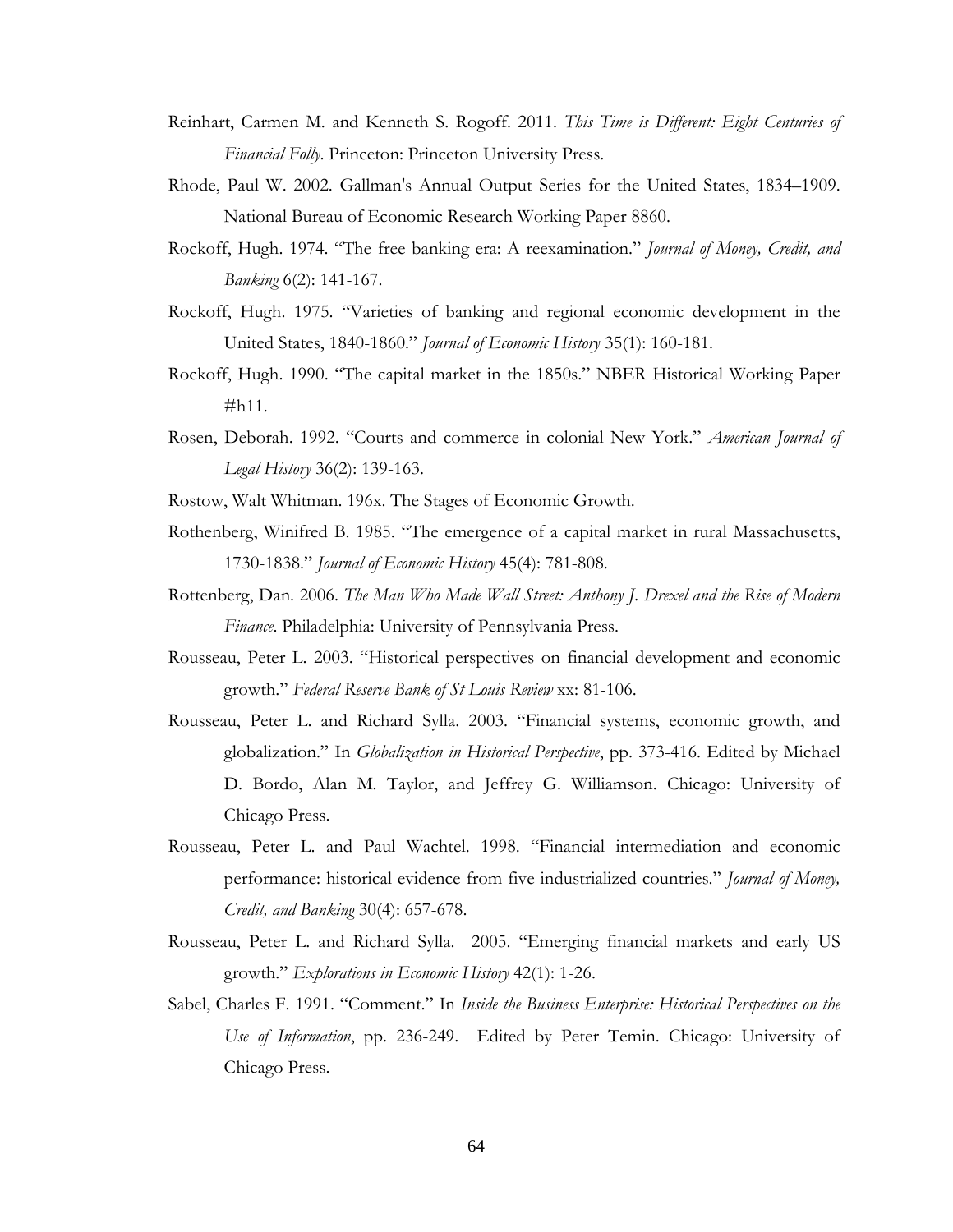- Schumpeter, Joseph A. 1934. *The Theory of Economic Development: An Inquiry into Profit, Capital, Credit, Interest, and the Business Cycle*. Translated by Redvers Opie. Cambridge: Harvard University Press.
- Schweiger, Irving and John S. McGee. 1961. *Chicago Banking: The Structure and Performance of Banks and Related Financial Institutions in Chicago and Other Areas*. Chicago: University of Chicago Graduate School of Business.
- Sellers, Charles. 1991. *The Market Revolution: Jacksonian America, 1815-1846*. New York: Oxford University Press.
- Shaw, Edward S. 1973. *Financial Deepening in Economic Development.* New York: Oxford University Press.
- Shushka, Marie Elizabeth and W. Brian Barrett. 1984. "Banking structure and the national capital market, 1869-1914." *Journal of Economic History* 44(2): 463-477.
- Snowden, Kenneth A. 1987. "Mortgage rates and American capital market development in the late nineteenth century." *Journal of Economic History* 47(3): 671-691.
- Snowden, Kenneth A. 1988. "Mortgage lending and American urbanization, 1880-1890." *Journal of Economic History* 48(2): 273-285.
- Snowden, Kenneth A. 1995a. "The evolution of interregional mortgage lending channels, 1870-1940: The life insurance-mortgage company connection." In *Coordination and Information: Historical Perspectives on the Organization of Enterprise*, pp. 209-247. Edited by Naomi R. Lamoreaux and Daniel M. G. Raff. Chicago: University of Chicago Press.
- Snowden, Kenneth A. 1995b. "Mortgage securitization in the United States: Twentieth century developments in historical perspective. In *Anglo-American Financial Systems: Institutions and Markets in the Twentieth Century*, pp. 261-298. Edited by Michael D. Bordo and Richard Sylla. Burr Ridge, Ill.: Irwin Professional Publishing.
- Snowden, Kenneth A. 1997. "Building and loan associations in the U.S., 1880-1893: The origins of localization in the residential mortgage market." *Research in Economics* 51(3): 227-250.
- Sokoloff, Kenneth L. 1984. "Investment in fixed and working capital during early industrialization: Evidence from U.S. manufacturing firms." *Journal of Economic History* 44(2): 545-556.
- Sokoloff, Kenneth L. 1988. "Inventive activity in early industrial America: Evidence from the patent records, 1790-1846." *Journal of Economic History* 48(4): 813-850.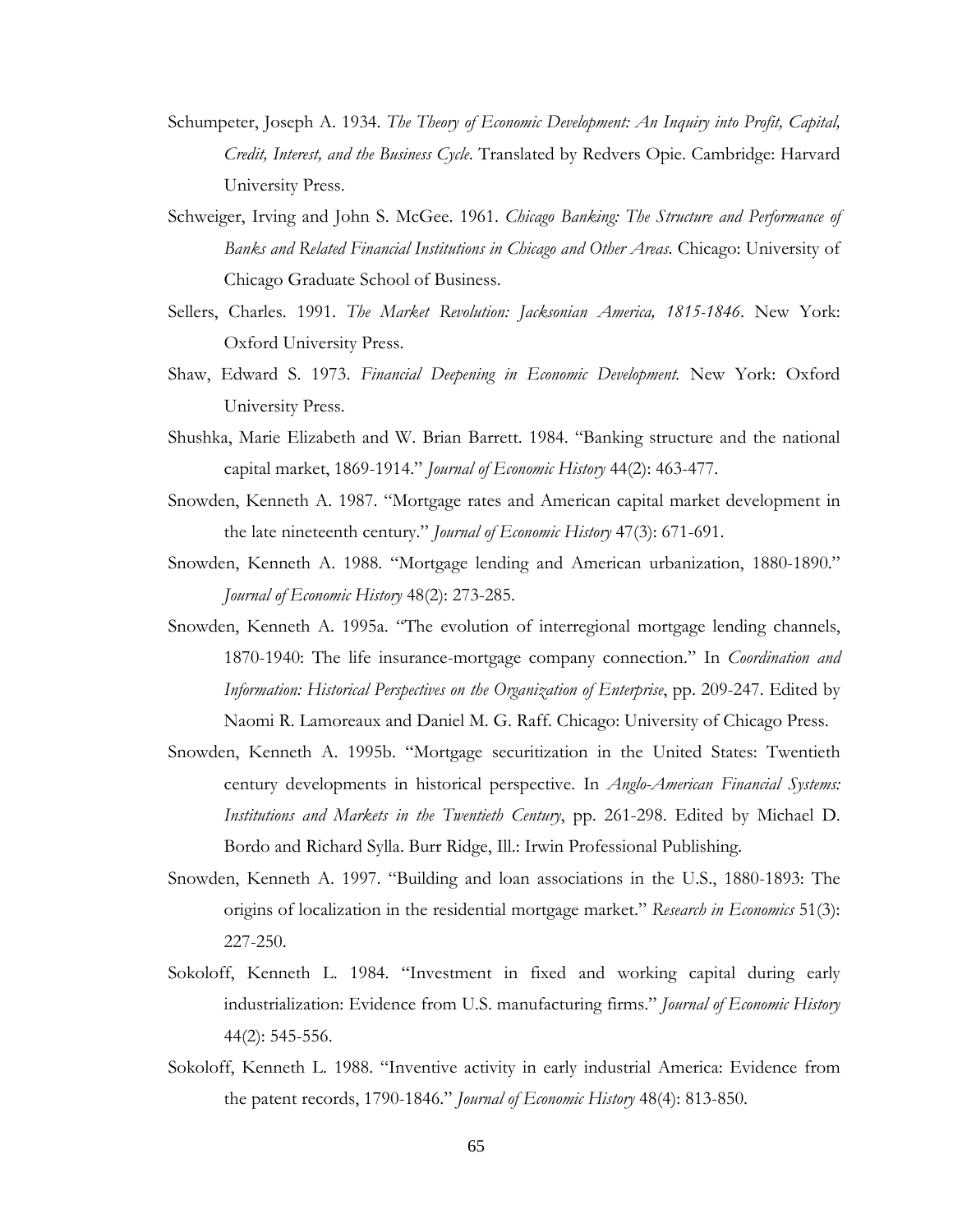- Stigler, George. 1967. "Imperfections in the capital market." *Journal of Political Economy* 75( ): pp.
- Sylla, Richard. 1967. "Finance and capital in the United States, 1850-1900." *Journal of Economic History* 27(4): 621-624.
- Sylla, Richard. 1969. "Federal policy, banking market structure, and capital mobilization in the United States, 1863-1913." *Journal of Economic History* 29(4): 657-686.
- Sylla, Richard. 1972. "The United States, 1863-1913." In *Banking and Economic Development: Some Lessons from History*, pp. 232-262. Edited by Rondo Cameron. New York: Oxford University Press.
- Sylla, Richard. 1975. *The American Capital Market, 1846-1914: A Study of the Effects of Public Policy on Economic Development*. New York: Arno Press.
- Sylla, Richard. 1976. "Forgotten men of money: Private bankers in early American history." *Journal of Economic History* 36(1): 173-188.
- Sylla, Richard. 1998. "U.S. securities markets and the banking system, 1790-1840." *Federal Reserve Bank of St. Louis Review* 80: 83-104.
- Sylla, Richard. 2002. "Financial Systems and Economic Modernization." *Journal of Economic History* 62(2): 277-292.
- Taylor, George Rogers. 1951. *The Transportation Revolution, 1815-1860*. New York: Holt, Rinehart and Winston.
- Teck, Alan. 1968. *Mutual Savings Banks and Savings and Loan Associations: Aspects of Growth*. New York: Columbia University Press.
- Tobin, James. 1958. "Liquidity preference as behavior towards risk." *Review of Economic Studies*  25(2): 65-86.
- Tsuru, Kotaro. 2000. "Finance and growth: some theoretical considerations and a review of the empirical literature." OECD Economics Department Working Papers No. 228.
- Updike, Helen Hill. 1985. *The National Banks and American Economic Development, 1870-1900*. New York: Garland Publishing, Inc.
- Wachtel, Paul and Peter Rousseau. 1995. "Financial intermediation and economic growth: A historical comparison of the United States, United Kingdom, and Canada." In *Anglo-American Financial Systems: Institutions and Markets in the Twentieth Century*, pp. 329-382. Edited by Michael D. Bordo and Richard Sylla. Burr Ridge, Ill.: Irwin Professional Publishing.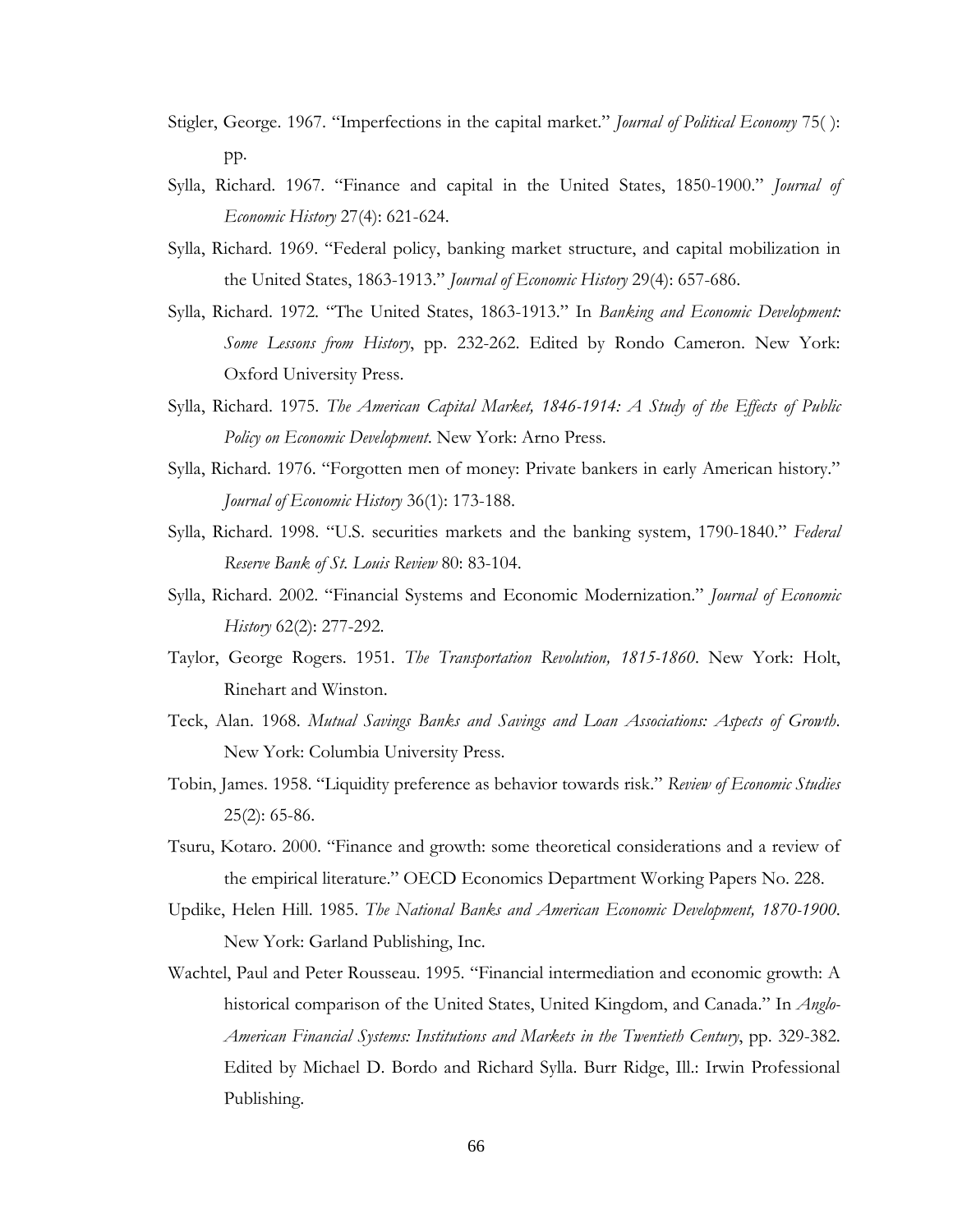- Wadhwani, Rohit Daniel. 2002. "Citizen savers: The family economy, financial institutions, and social policy in the northeastern U.S. from the market revolution to the Great Depression." Ph.D. dissertation: University of Pennsylvania.
- Wadhwani, Rohit Daniel. 2004. "Citizen savers: Family economy, financial institutions, and public policy in the nineteenth-century northeast." *Enterprise & Society* 5(4): 617-624.
- Wang, Ta-Chen. 2008a. "Banks, credit markets, and early American development: A case study of entry and competition." *Journal of Economic History* 68(2): 438-461.
- Wang, Ta-Chen. 2008b. "Paying back to borrow more: Reputation and bank credit access in early America." *Explorations in Economic History* 45(4): 477-488.
- Wang, Ta-Chen. 2016. "Entry, competition, and terms of credit in early American banking." *Research in Economic History*, 363-386.
- Weiss, Thomas. 1994. "revised conjectures"
- Welfling, Weldon. 1939. "Recent savings bank investment policy." *Southern Economic Journal* 6(1): 33-42.
- Welfling, Weldon. 1968. *Mutual Savings Banks: The Evolution of a Financial Intermediary*. Cleveland, OH: The Press of the Case Western Reserve University.
- White, Eugene N. 1982. "The political economy of banking regulation, 1864-1933." *Journal of Economic History* 42( ): 33-40.
- White Eugene N. 1983. *The Regulation and Reform of the American Banking System, 1900-1929*. Princeton: Princeton University Press.
- White, Eugene N. 1986. "Before the Glass-Steagall Act: An analysis of the investment banking activities of national banks." *Explorations in Economic History* 23(1): 33-55.
- White, Eugene N. 1990. "The stock market boom and crash of 1929 revisited." *Journal of Economic Perspectives* 4(1): 67-84.
- Wicker, Elmus. 1995. *The Banking Panics of the Great Depression*. New York: Cambridge University Press.

Wicker, Elmus. 1999. *Banking Panics of the Gilded Age*. New York: Cambridge University Press.

- Wigmore, Barrie A. 1995. "Some doubts and alternative explanations." In *Anglo-American Financial Systems: Institutions and Markets in the Twentieth Century*, pp. 207-212. Edited by Michael D. Bordo and Richard Sylla. Burr Ridge, Ill.: Irwin Professional Publishing.
- Wright, Robert E. 1999. "Bank ownership and lending patterns in New York and Pennsylvania, 1781-1831." *Business History Review* 73(1): 40-60.